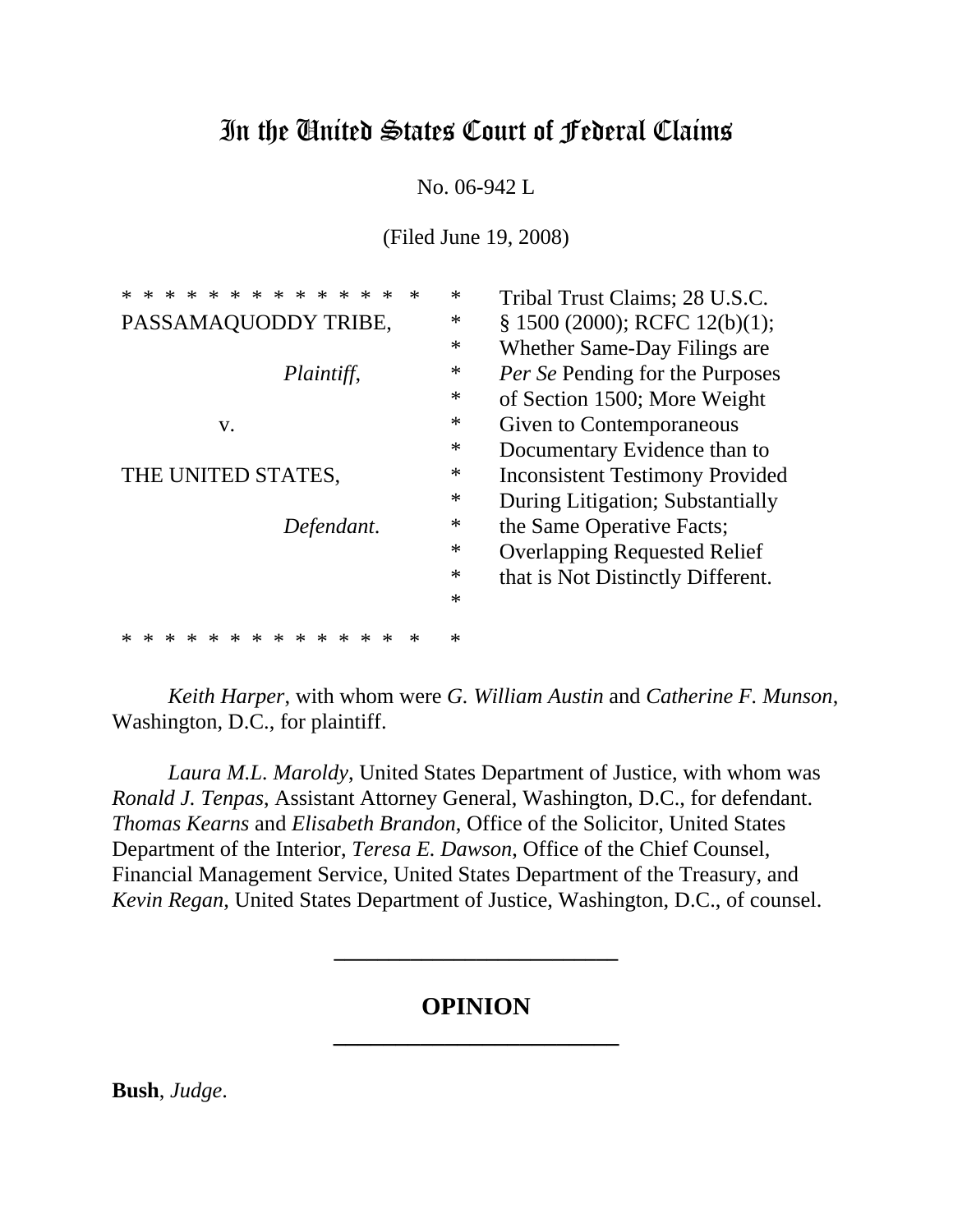The court has before it Defendant's Motion to Dismiss Pursuant to 28 U.S.C. § 1500, for which an evidentiary hearing was held February 1, 2008. Briefing on defendant's motion was re-opened for simultaneous post-hearing sur-reply briefs, filed on March 20, 1998. For the reasons stated below, defendant's motion to dismiss for lack of jurisdiction is granted and plaintiff's complaint in this court must be dismissed, without prejudice.

### **BACKGROUND**

On December 29, 2006, the last day the Clerk's Office of the United States Court of Federal Claims (COFC or CFC) was open for business in 2006, plaintiff filed a complaint (Compl. or *Passamaquoddy COFC*) before this court requesting damages for breaches of trust by the United States. The same day, plaintiff filed a complaint (DDC Compl. or *Passamaquoddy DDC*) in the United States District Court for the District of Columbia (DDC) also requesting relief related to breaches of trust responsibilities by the United States. *See Passamaquoddy Tribe of Maine v. Kempthorne*, No. 1:06-cv-02240-JR. The court must determine whether 28 U.S.C. § 1500 (2000), in the circumstances of these filings, removes jurisdiction over plaintiff's claims in the subject matter. The relevant text of the statute is reproduced here:

> The United States Court of Federal Claims shall not have jurisdiction of any claim for or in respect to which the plaintiff or his assignee has pending in any other court any suit or process against the United States . . . .

*Id.* Putting aside, for the moment, the question of whether the claim in another court must be the same or, alternatively, merely have some overlap with the one filed in this court, as a general proposition the jurisdictional bar in § 1500 is triggered when there is a pending claim in a district court at the time the "same" claim is filed in this court.

Plaintiff's counsel has now faced § 1500 challenges to three other tribal trust cases he filed in this court on December 29, 2006, for different tribal plaintiffs. The underlying facts of these multiple filings, and the decisions made on the § 1500 issue in these cases, are necessary to the court's analysis in the subject matter. The court briefly discusses the facts of each of the cases filed here by plaintiff's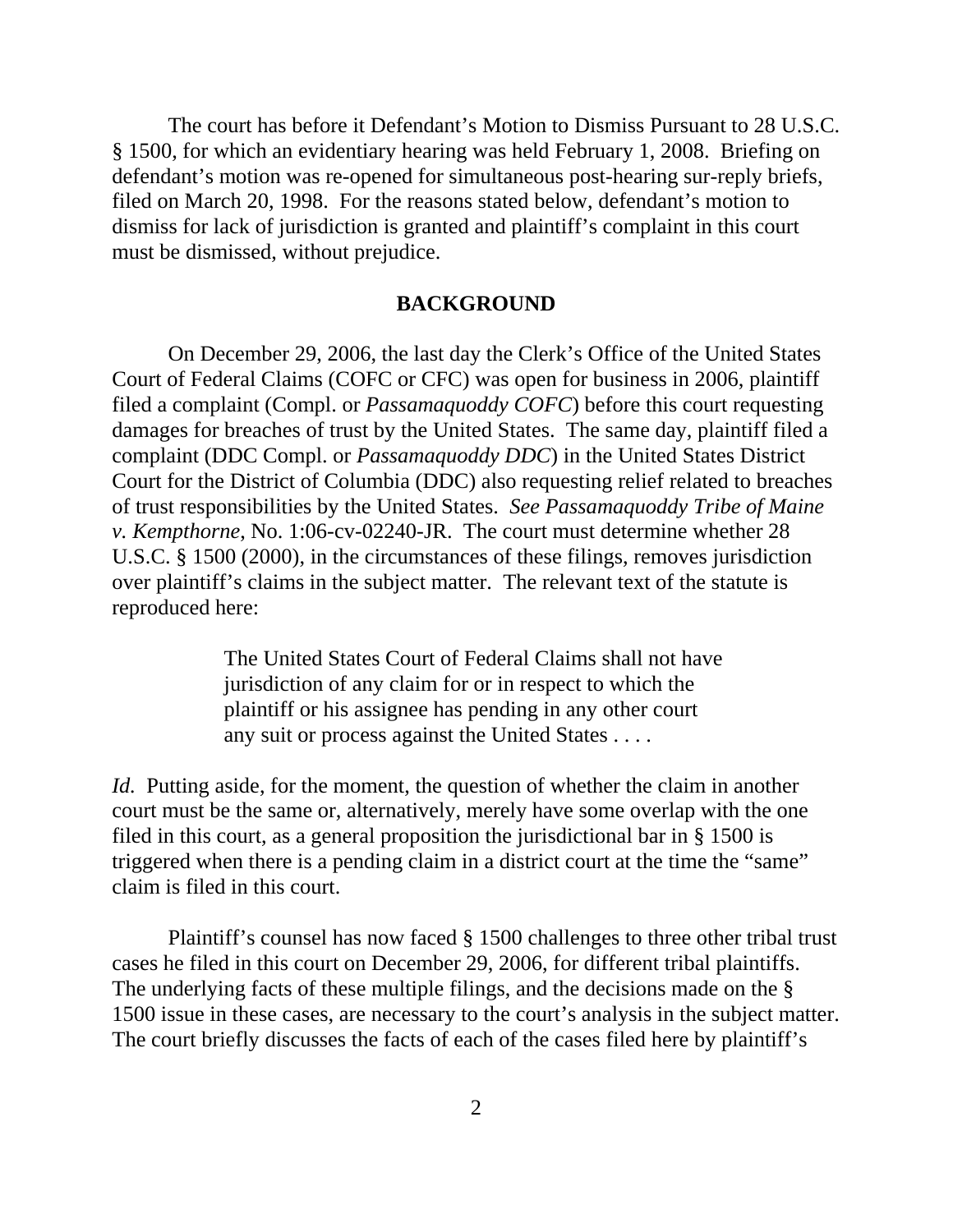counsel on December 29, 2006, and the disposition of the § 1500 jurisdictional challenges decided thus far. The court undertakes a more thorough examination of the evidentiary disputes related to these cases *infra*.

#### *Tohono O'odham Nation v. United States*, No. 06-944 L

Unlike the other cases filed here by plaintiff's counsel on December 29, 2006, *Tohono O'odham Nation v. United States*, No. 06-944 L (*Tohono O'odham COFC*), posed no dispute, factual or legal, as to whether a case was pending in the United States District Court for the District of Columbia at the time the *Tohono O'odham* case was filed here. On December 28, 2006, plaintiff's counsel filed *Tohono O'odham Nation v. Kempthorne*, No. 1:06-cv-02236-JR (*Tohono O'odham DDC*), in the district court. The next day, December 29, 2006, *Tohono O'odham COFC* was filed here. Thus the suit in the district court was pending, for one day, when *Tohono O'odham COFC* was filed in this court, and the only issue before the court was whether the overlap in claims was sufficient to defeat jurisdiction here. *See Tohono O'odham Nation v. United States*, 79 Fed. Cl. 645, 654 (2007) (*Tohono O'odham I*) ("The feature of section 1500 that is controverted here is the question of whether the complaints involve the same "'claim.'"), *appeal docketed*, No. 08-5043 (Fed. Cir. Feb. 20, 2008).

After a detailed comparison of the operative facts alleged in each suit and the types of relief requested from the district court and this court, the *Tohono O'odham I* court concluded that indeed the claims overlapped sufficiently to trigger the jurisdictional bar of § 1500. *See id.* at 659 ("There is plainly substantial overlap in the operative facts as well as in the relief requested. That being the case, unfortunately for plaintiff, section 1500 is a bar."). *Tohono O'odham COFC* was dismissed for lack of jurisdiction. The court commented: "We recognize that, if the filing dates of the complaints had been reversed, section 1500 would not be a problem and the two courts would use traditional principles of comity, collateral estoppel, and res judicata to sort out any duplication." *Tohono O'odham I*, 79 Fed. Cl. at 659 n.16.

#### *Ak-Chin Indian Community v. United States*, No. 06-932 L

For this tribal plaintiff, counsel filed two complaints on December 29, 2006. One, *Ak-Chin Indian Community v. United States*, No. 06-932 L (*Ak-Chin COFC*),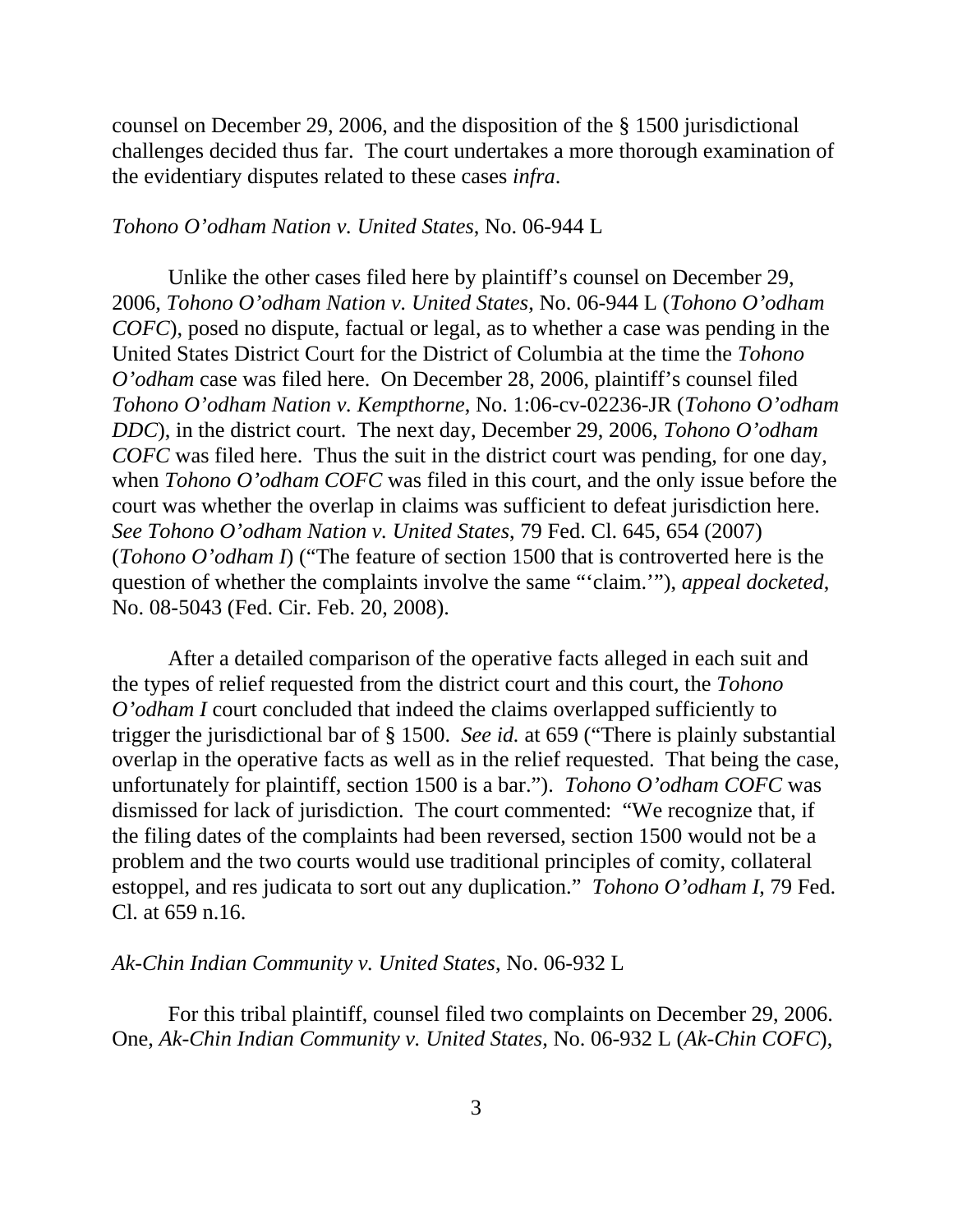was filed in this court. The other, *Ak-Chin Indian Community v. Kempthorne*, No. 1:06-cv-02245-JR (*Ak-Chin DDC*), was filed in the United States District Court for the District of Columbia. The parties hotly disputed whether the district court filing was pending when the *Ak-Chin COFC* complaint was filed in this court. The parties also differed as to whether the operative facts and relief requested overlapped enough to potentially trigger the § 1500 jurisdictional bar. A brief review of both of these disputes is instructive.

As to whether *Ak-Chin DDC* was pending when *Ak-Chin COFC* was filed, this type of dispute poses two questions, one legal, and one evidentiary. First, does the term "has pending," as used in § 1500, require a court to examine the order of filing for same-day filings, or, do two same-day filings in and of themselves, regardless of the order of filings on that day, satisfy the statutory element of having a suit pending in another court, which would then deprive this court of jurisdiction over its case if the other elements of § 1500 are met? The court in *Ak-Chin* disposed of this question rather succinctly:

> Defendant argues, without precedential authority, that "an action in another court should be deemed 'pending' if it was filed on the same day as a complaint in this court." The court respectfully disagrees and will not further address the issue in this Opinion.

*Ak-Chin Indian Cmty. v. United States*, 80 Fed. Cl. 305, 308 n.4 (2008) (*Ak-Chin I*) (citation to defendant's brief omitted). The court will return to this legal question, *infra*.

Assuming, *arguendo*, that the order of filing of two same-day filings must be established to determine whether the "has pending" element of § 1500 is satisfied, some level of evidentiary inquiry is required if the parties cannot agree as to the sequence of the same-day filings. This, indeed, is the evidentiary issue that confronted the *Ak-Chin I* court, and the final resolution of this issue required discovery, briefing, an evidentiary hearing, oral argument, and post-hearing briefing.<sup>1</sup> Of particular interest is testimony taken from a paralegal who performed

(continued...)

<sup>&</sup>lt;sup>1</sup>/ Neither this court, nor the United States District Court for the District of Columbia,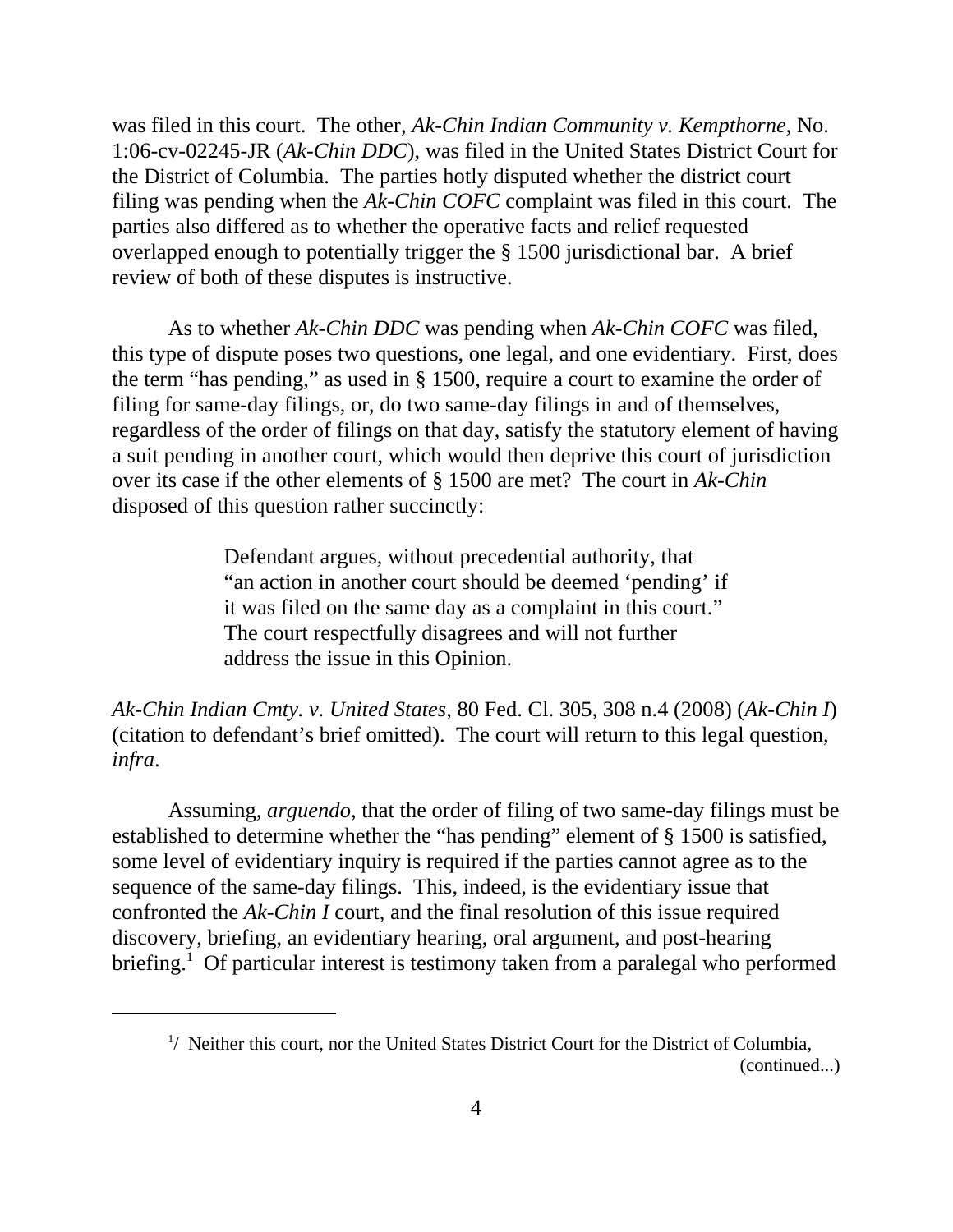the filings in question, Ms. Alexis Applegate. The transcript from the hearing containing Ms. Applegate's testimony regarding the order of filings of *Ak-Chin COFC* and *Ak-Chin DDC* on December 29, 2006, Transcript of *Ak-Chin COFC* Hearing held October 24, 2007 (*Ak-Chin* Tr.), is of interest and relevant here.<sup>2</sup> Her testimony, over the course of three evidentiary hearings in three different cases before this court, reports on her actions in filing all of her firm's tribal trust claims that day in both courts.

In *Ak-Chin I*, the court found Ms. Applegate to be "a credible witness," and that her time-line for the filings of *Ak-Chin COFC* and *Ak-Chin DDC* on December 29, 2006 was "not implausible or inconsistent with the record." 80 Fed. Cl. at 313. Because Ms. Applegate testified that she filed *Ak-Chin COFC* before *Ak-Chin DDC*, the court concluded that, "based on its view of the preponderance of the credible evidence before it," *Ak-Chin DDC* was not pending when *Ak-Chin COFC* was filed. *Id.* The court then turned to the issue of whether, had *Ak-Chin DDC* been pending when *Ak-Chin COFC* was filed, the two complaints contained some overlap in the operative facts and relief requested, enough to have triggered the § 1500 jurisdictional bar.<sup>3</sup>

Just as in *Tohono O'odham I*, the *Ak-Chin I* court engaged in a lengthy comparison of the complaints filed in the district court and this court. The court identified similarities between these documents, noting that the claims "involve the same parties, the same trust corpus, and the same allegations that the government breached its trust responsibilities." *Ak-Chin I*, 80 Fed. Cl. at 317. The court concluded that the two complaints were "based on the same operative facts." *Id.*

As to the relief requested in each court, the court held that "the results sought in each action include overlapping relief." *Id.* at 321. The court approved of the reasoning in *Tohono O'odham I* which identified a request, in similar

 $\frac{1}{2}$ (...continued) time-stamps complaints received for filing.

 $2/$  Neither party objected to making the transcripts of evidentiary hearings in similar cases part of the record in the subject matter.

 $3/$  The court addressed this issue for two reasons: (1) to respond fully to the questions before it; and (2) to ensure that any later review of its disposition of the § 1500 issue could proceed efficiently. *See Ak-Chin I*, 80 Fed. Cl. at 308 & n.3, 313.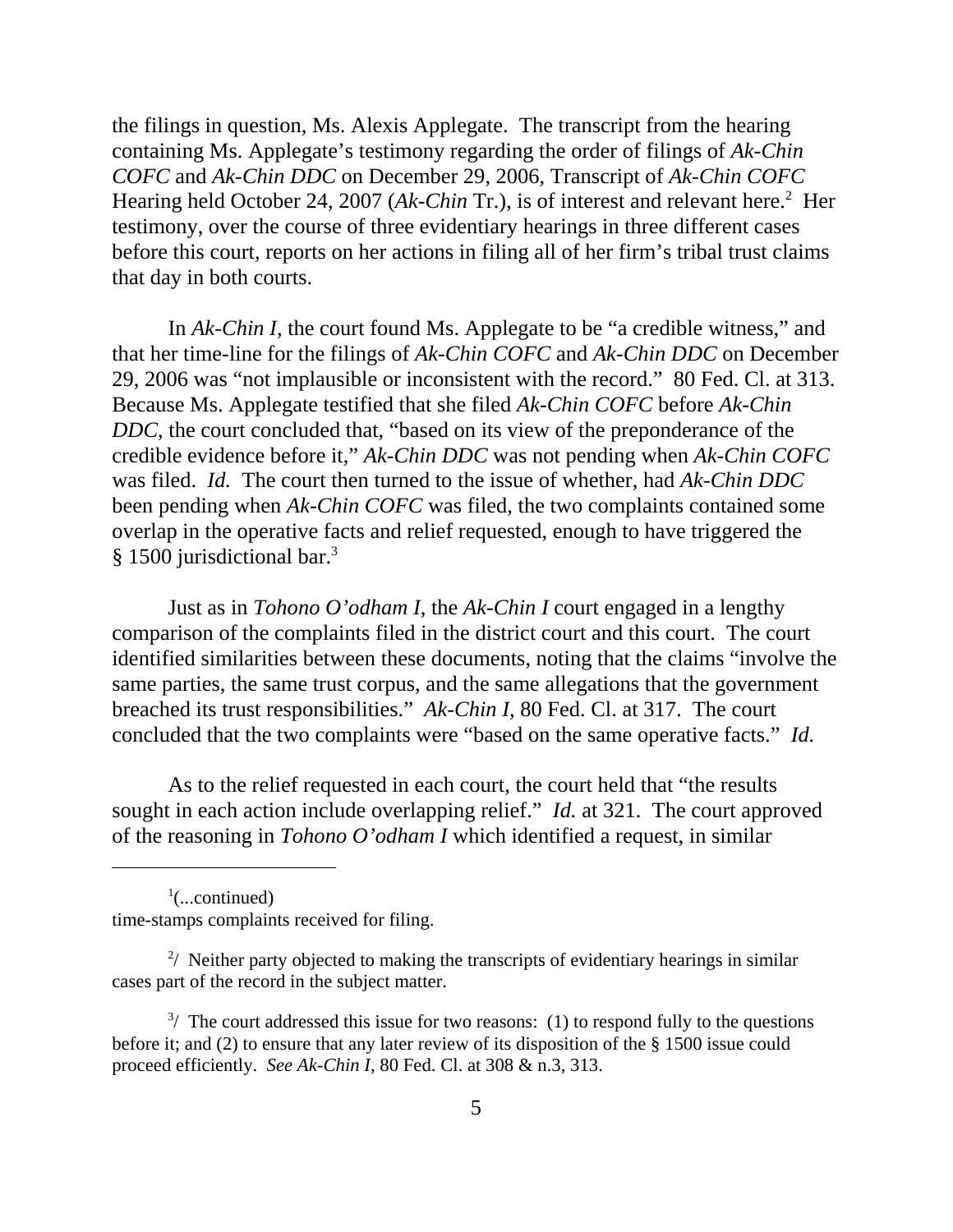complaints filed by the same counsel in both the district court and this court, for monetary relief related to the government's breach of trust duties.<sup>4</sup> *Id.* The Ak-*Chin I* court concluded that "[b]ecause plaintiff's complaints are based on the same operative facts and seek overlapping relief that is not distinctly different, . . . § 1500 would preclude jurisdiction if plaintiff's Court of Federal Claims complaint had not been found to have been filed before plaintiff's District Court complaint." *Id.* at 322 (citations omitted).

#### *Salt River Pima-Maricopa Indian Community v. United States*, No. 06-943 L

Again, plaintiff's counsel filed two suits on December 29, 2006. One, *Salt River Pima-Maricopa Indian Community v. United States*, No. 06-943 L (*Salt River COFC*), was filed in this court. The other, *Salt River Pima-Maricopa Indian Community v. Kempthorne*, No. 1:06-cv-02241-JR (*Salt River DDC*), was filed in the United States District Court for the District of Columbia. Once again, the parties hotly disputed whether the district court complaint was pending when *Salt River COFC* was filed in this court. The parties also disputed whether the claims in the two courts overlapped so as to trigger the § 1500 bar, but the court did not reach this issue.

To resolve the § 1500 question in *Salt River COFC*, the court ordered discovery, briefing, a formal evidentiary hearing for receiving the testimony of plaintiff's paralegal, Ms. Applegate,<sup>5</sup> an informal hearing regarding filing procedures in this court,<sup>6</sup> and post-hearing briefing. These procedures were undertaken to fully examine what happened on December 29, 2006, and to establish the order in which the filings of *Salt River COFC* and *Salt River DDC* occurred. Testimony was taken on events which had transpired almost one year

<sup>&</sup>lt;sup>4</sup>/ Plaintiff in *Ak-Chin COFC* conceded that there were no "substantive distinctions" between the two complaints filed in *Tohono O'odham COFC* and *Tohono O'odham DDC* and the two complaints filed in *Ak-Chin COFC* and *Ak-Chin DDC*, except that the *Tohono O'odham* complaints were filed one day apart. *See Ak-Chin Indian Cmty. v. United States*, No. 06-932 L, Plaintiff's Brief in Response to the Court's Request for Briefing Regarding the Opinion Issued in *Tohono O'odham v. United States*, at 2 (Fed. Cl. Jan. 7, 2008).

<sup>5</sup> / Transcript of *Salt River COFC* Hearing held December 10, 2007 (*Salt River* Tr.).

<sup>6</sup> / Transcript of *Salt River COFC* Informal Hearing held December 12, 2007 (*Salt River* Add'l Tr.).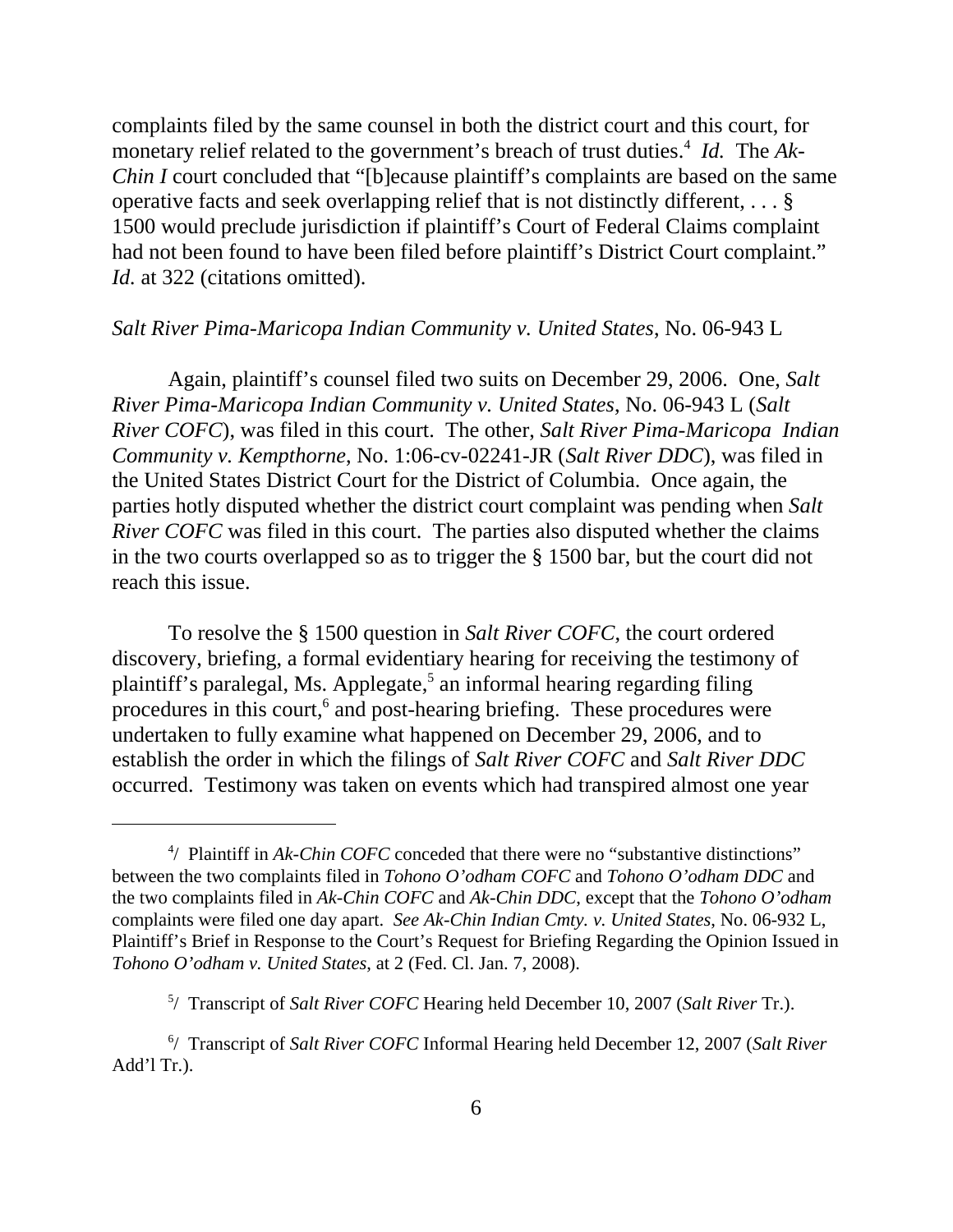beforehand.

The court rejected defendant's argument that a same-day filing in a district court is *per se* "pending" for the purposes of § 1500, noting that this court had previously rejected that argument. *Salt River Pima-Maricopa Indian Cmty. v. United States*, No. 06-943 L, 2008 WL 1883170, at \*5 (Fed. Cl. Apr. 24, 2008) (*Salt River I*) (citing *Breneman v. United States*, 57 Fed. Cl. 571, 574, 576-77 (2003), *aff'd on other grounds*, 97 Fed. Appx. 329 (Fed. Cir. 2004)).<sup>7</sup> The *Salt River I* court also relied on *Loveladies Harbor, Inc. v. United States*, 27 F.3d 1545, 1548 (Fed. Cir. 1994) (*en banc*); *Tecon Engineers, Inc. v. United States*, 343 F.2d 943, 946 (Ct. Cl. 1965); and *Ak-Chin I*, 80 Fed. Cl. at 308 n.4, for its determination that the order of same-day filings, even where neither court time-stamps its filings, is an evidentiary issue that must be resolved in order to decide a motion to dismiss based upon § 1500. *Salt River I*, 2008 WL 1883170, at \*4-\*5. The court then turned to the evidentiary issue before it.

The *Salt River I* court thoroughly discussed the types of documentary evidence before it, and the informal and formal testimony it had received in hearings. In the end, two aspects of that evidence appeared to be pivotal. First, Ms. Applegate was found to be a credible witness. *Salt River I*, 2008 WL 1883170, at \*15. Second, the court decided that the numbering of receipts for the complaints filed in this court, and an inconsistency in Ms. Applegate's testimony regarding the time she received those receipts, were not particularly significant facts in determining the order in which complaints were filed on December 29, 2006. *Id.* at \*14. The *Salt River I* court found that "[p]laintiff has proved by a preponderance of the evidence that the CFC complaint was the first of the *Salt River* Complaints filed on December 29, 2006." *Id.* at \*15.

#### **DISCUSSION**

### **I. Standard of Review for a Motion to Dismiss for Lack of Jurisdiction**

Plaintiff bears the burden of establishing subject matter jurisdiction, *Alder*

 $7/$  Plaintiff in the subject matter filed a Motion for Leave to File Notice of Supplemental Authority on April 29, 2008, concerning the fact that *Salt River I* had issued. Plaintiff's motion received no response from defendant. Because the *Salt River I* opinion, although unpublished, is readily available to the court, plaintiff's motion is denied as moot.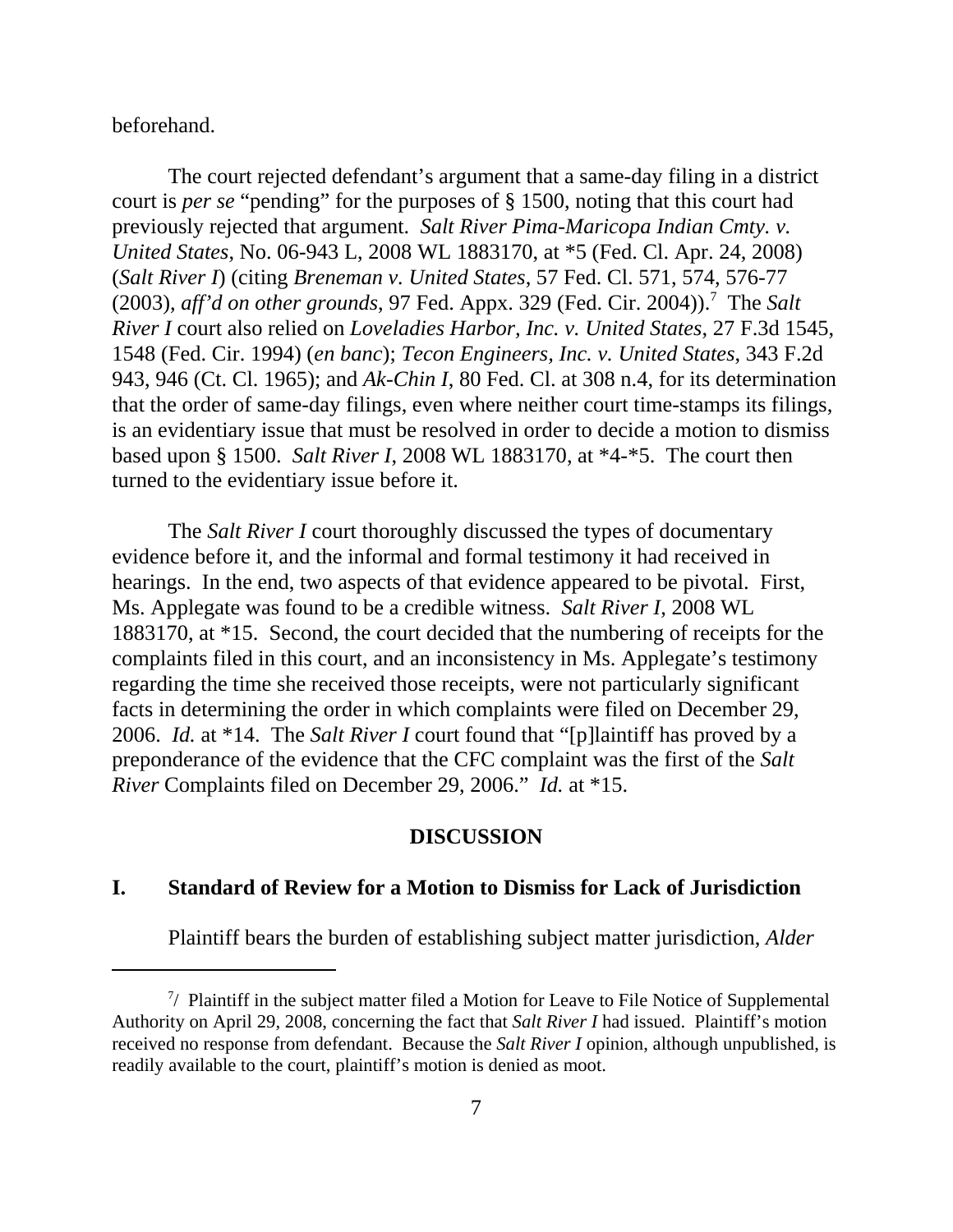*Terrace, Inc. v. United States*, 161 F.3d 1372, 1377 (Fed. Cir. 1998) (citing *McNutt v. Gen. Motors Acceptance Corp. of Ind.*, 298 U.S. 178, 189 (1936)), and must do so by a preponderance of the evidence, *Reynolds v. Army & Air Force Exch. Serv.*, 846 F.2d 746, 748 (Fed. Cir. 1988) (citations omitted). If jurisdiction is found to be lacking, this court must dismiss the action. Rule 12(h)(3) of the Rules of the United States Court of Federal Claims (RCFC). In rendering a decision on a motion to dismiss for lack of subject matter jurisdiction pursuant to RCFC 12(b)(1), this court must presume all undisputed factual allegations to be true and construe all reasonable inferences in favor of the plaintiff. *Scheuer v. Rhodes*, 416 U.S. 232, 236 (1974), *overruled on other grounds by Harlow v. Fitzgerald*, 457 U.S. 800, 814-15 (1982); *Reynolds*, 846 F.2d at 747. If jurisdictional facts are challenged, however, the court must weigh the evidence presented and must make findings of fact pertinent to its jurisdiction. *See Cedars-Sinai Med. Ctr. v. Watkins*, 11 F.3d 1573, 1584 (Fed. Cir. 1993) (noting that when "facts underlying the controverted jurisdictional allegations are in dispute [these] are subject to fact-finding by the [trial] court") (citations omitted)).

### **II. Analysis of the "Pending" Issue**

### **A. Whether Same-Day Filings are** *Per Se* **Pending for the Purposes of § 1500**

Defendant urges the court to approve its position, rejected in *Breneman*, *Ak-Chin I* and *Salt River I*, that a same-day filing of the same claim in a district court, regardless of the order of filing on that day, deprives this court of jurisdiction because of the bar raised by 28 U.S.C. § 1500. Although none of the cases ruling against defendant's position are binding precedent, the court is always hesitant to disagree with a reading of the law by other judges on this court. Reasonable minds may disagree on this and other points of law, however, and a trial court must discharge its duty of discerning legal authority and applying that authority to the controversy before it.

The United States Court of Appeals for the Federal Circuit has ruled that this court must not engage in a *de novo* interpretation of statutes such as § 1500; rather, it should carefully follow the binding precedent in this circuit as to the meaning of the relevant statutory terms: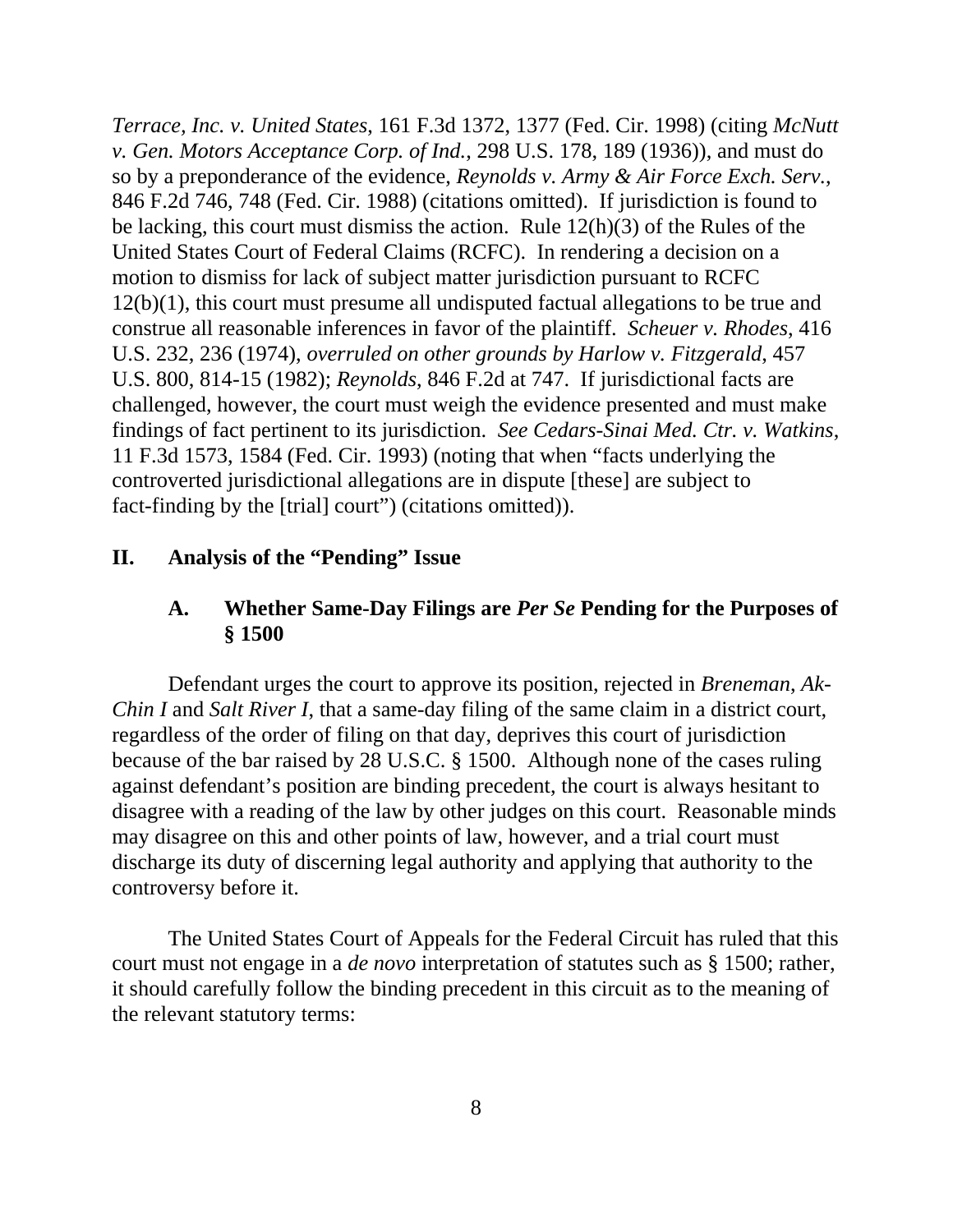We reject the court's initial de novo interpretation of [the statute in question] because the Court of Federal Claims may not deviate from the precedent of the United States Court of Appeals for the Federal Circuit any more than the Federal Circuit can deviate from the precedent of the United States Supreme Court. Trial courts are not free to make the law anew simply because they disagree with the precedential and authoritative analysis of a reviewing appellate court.

*Crowley v. United States*, 398 F.3d 1329, 1335 (Fed. Cir. 2005). Keeping this instruction firmly in mind, the court reviews authority it considers pertinent to the issue at hand. Section 1500 has a long history, and a complex one.

### **1. The Jurisdictional Bar Now Codified at 28 U.S.C. § 1500**

In 1868, Congress first raised a jurisdictional bar to suits in this court in circumstances where a claimant has the same claim pending in a district court. Act of June 25, 1868, ch. 71, § 8, 15 Stat. 75, 77. The legislative history of this statute is perfectly silent as to the issue of same-day filings and the meaning of the words "has pending." *See* 81 Cong. Globe, 40th Cong., 2nd Sess. 2769 (1868). The sponsor's explanation of the purpose of the jurisdictional bar is reproduced here in its entirety:

> The object of this amendment is to put to their election that large class of persons having cotton claims particularly, who have sued the Secretary of the Treasury and the other agents of the Government in more than a hundred suits that are now pending, scattered over the country here and there, and who are here at the same time endeavoring to prosecute their claims, and have filed them in the Court of Claims, so that after they put the Government to the expense of beating them once in a court of law they can turn around and try the whole question in the Court of Claims. The object is to put that class of persons to their election either to leave the Court of Claims or to leave the other courts. I am sure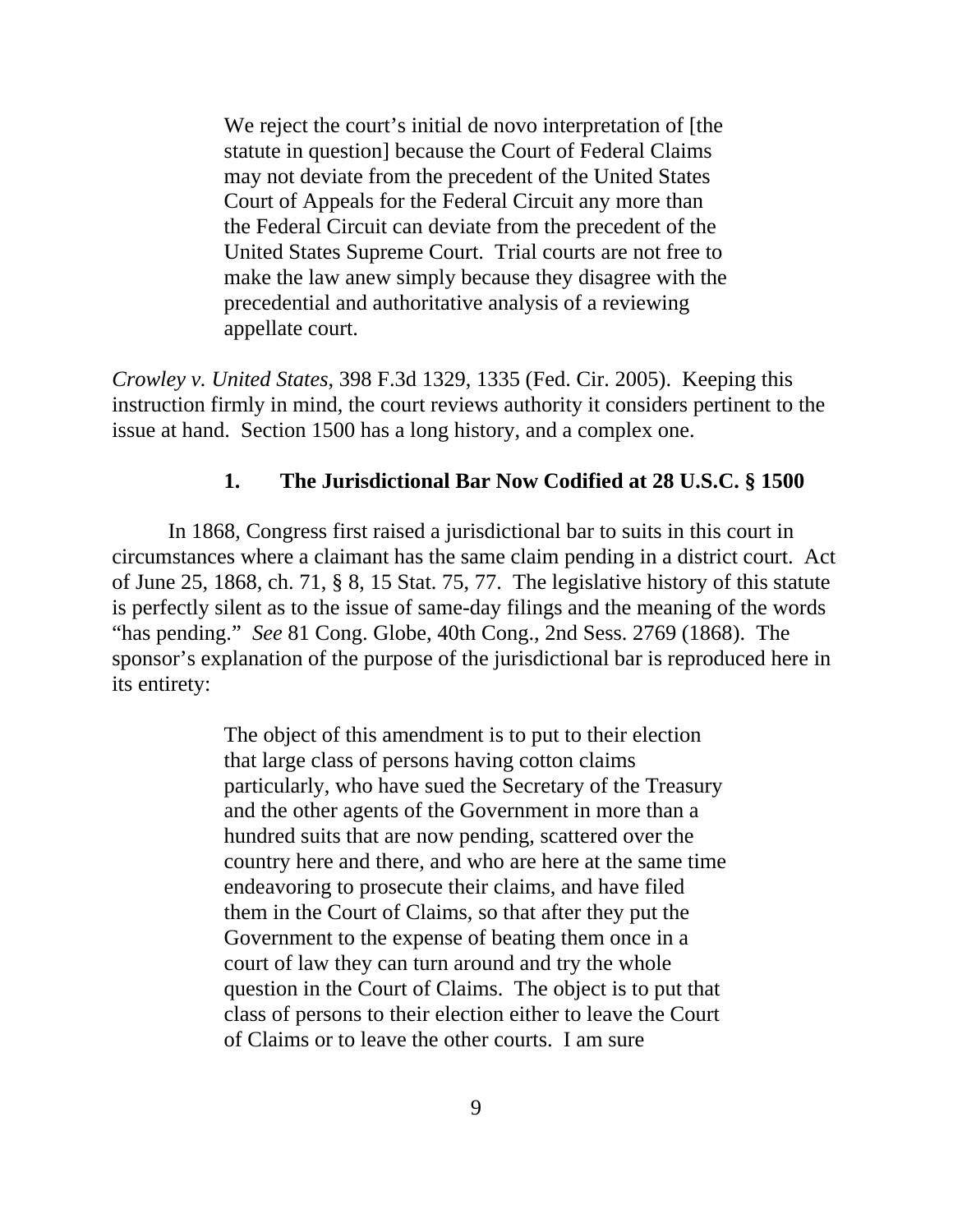everybody will agree to that.

*Id.* Despite certain modifications in language and re-codifications not relevant here, the jurisdictional bar has remained mostly unchanged since 1868 and the words "has pending" have remained in all versions of the statute. *See Keene Corp. v. United States*, 508 U.S. 200, 210 (1993) (*Keene*) (noting that certain phrases in the statute have remain unchanged); *UNR Indus. v. United States*, 962 F.2d 1013, 1017-19 (Fed. Cir. 1992) (*en banc*) (describing the statutory history of § 1500 as "fairly straightforward" and noting that few changes in language have occurred therein), *aff'd sub nom. Keene Corp. v. United States*, 508 U.S. 200 (1993).

The jurisdictional bar in § 1500 has been much criticized for being an awkward tool that has outlived its original purpose. *See generally, e.g.*, Paul F. Kirgis, *Section 1500 and the Pitfalls of Federal Government Litigation*, 47 Am. U. L. Rev. 301 (1997); Payson R. Peabody, Thomas K. Gump & Michael S. Weinstein, *A Confederate Ghost That Haunts the Federal Courts: The Case for the Repeal of 28 U.S.C. § 1500*, 4 Fed. Cir. B.J. 95 (1994); David Schwartz, *Section 1500 of the Judicial Code and Duplicate Suits Against the Government and Its Agents*, 55 Geo. L.J. 573 (1967). Courts have commented that the application of the statute may lead to nonsensical or anachronistic results. *See Tohono O'odham I*, 79 Fed. Cl. at 659 n.16 ("While this illustrates the lack of need for section 1500 and its arbitrariness, we can do no more than make this observation and suggest that plaintiff attempt a legislative solution through a congressional reference or a new jurisdictional statute."); *A.C. Seeman, Inc. v. United States*, 5 Cl. Ct. 386, 389 (1984) ("Section 1500 is an anachronism. It was first enacted in 1868, and over the years has been encrusted with numerous shadings and tortured constructions. It is part of the Code, however, and its restrictions on jurisdiction cannot be ignored."); *see also d'Abrera v. United States*, 78 Fed. Cl. 51, 56 n.10 (2007) (describing § 1500 as offering "a significant trap for the unwary . . . [which] could entirely bar a cause of action from being heard"). Despite these criticisms, this court has no choice but to attempt to apply § 1500 in a way consistent with its purpose, a purpose which is defined less by its legislative history than by subsequent precedential interpretation. As the court turns to a review of relevant caselaw, two themes emerge: the general purpose of § 1500, and the identification of specific, carved-out exceptions, related to the timing of the filings in question, which prevent the application of § 1500's jurisdictional bar. It is also useful to distinguish between a separate suit filed before the date of the filing in this court,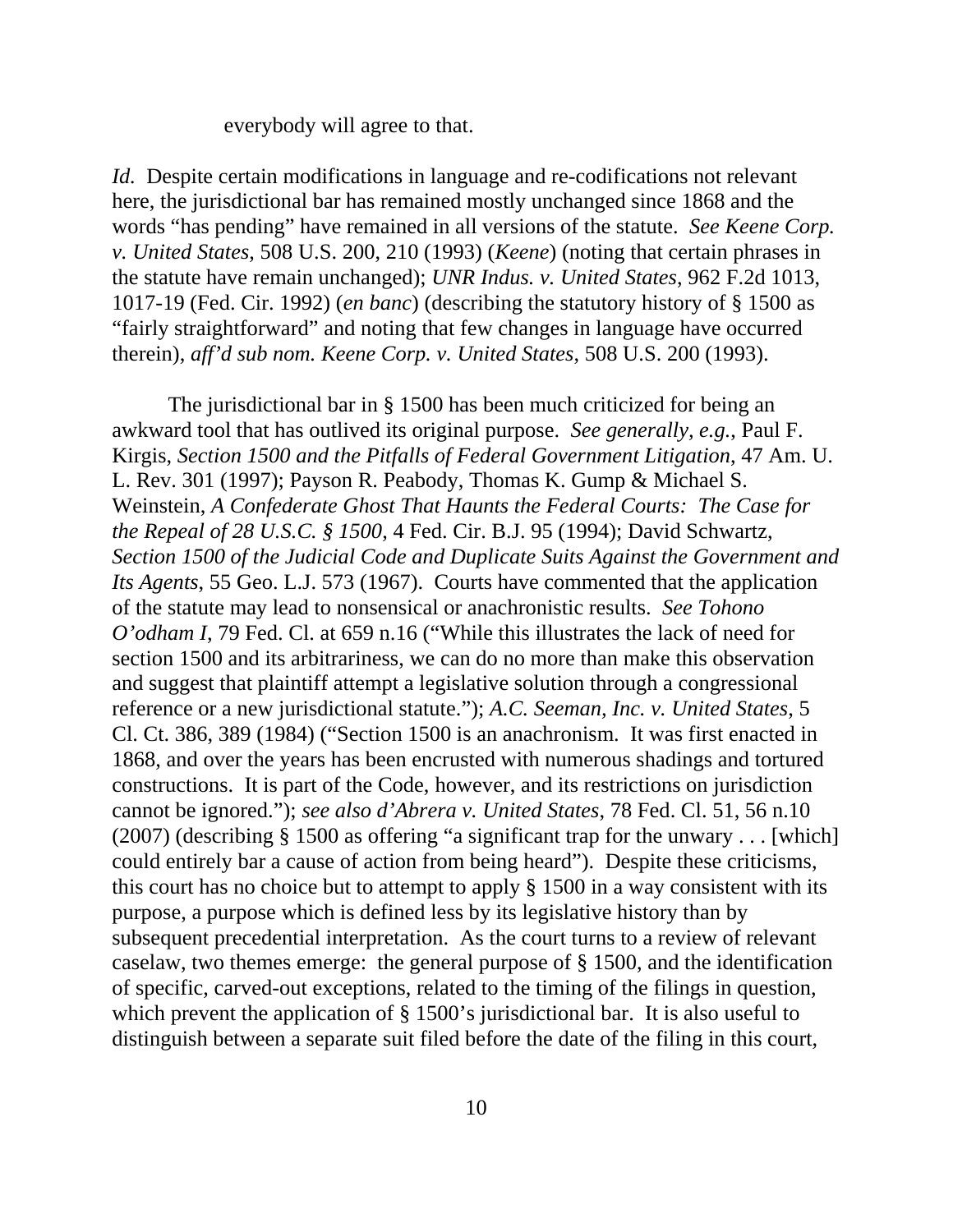after the date of the filing in this court, and on the date of the filing in this court, in elucidating the meaning of the statutory term "has pending."8

### **2. Court of Claims Precedent Regarding Same-Day and Later-Filed Suits in Other Courts**

There appears to be no controversy that suits filed in a district court prior to the date of a filing in this court are included and have always been included within the concept of "has pending" and serve to trigger the jurisdictional bar now codified in § 1500. *See Frantz Equip. Co. v. United States*, 98 F. Supp. 579, 580 (Ct. Cl. 1951) ("The plaintiff, on March 8, 1946, prior to the filing of its petition herein on September 11, 1950, made use of a counterclaim to assert its claim against the United States, in connection with the suit instituted against the plaintiff by the United States, and asked judgment thereon against the United States in the sum of \$12,727.21. By so doing the plaintiff lost its right, so long as said claim remained pending in the District Court, to institute and maintain suit in this court upon the same claim."). When it comes to later-filed suits, there has been a convoluted history of evolving precedent. In various decisions, the Court of Claims applied § 1500 to deny jurisdiction in this court where there had been laterfiled actions in another federal court. For example, in *Maguire Industries v. United States*, 86 F. Supp. 905 (Ct. Cl. 1949), the court dismissed a suit in this court because of a later-filed appeal to the United States Court of Appeals for the District of Columbia, which challenged the dismissal of a claim which had first been brought in the Tax Court. *Id.* at 906 ("[O]n March 28, 1949, plaintiff filed its petition in this court. Subsequent thereto, however, plaintiff perfected an appeal to the United States Court of Appeals for the District of Columbia from the determination of the Tax Court . . . ."). In *Maguire*, even though litigation was begun in the Tax Court before a suit was filed in this court, it was the later-filed appeal in the Court of Appeals which triggered § 1500's jurisdictional bar. *See id.* at 907 (noting that "the proceedings in the Court of Appeals for the District of Columbia was a suit" requiring application of the § 1500 bar).

Similarly, in *Hobbs v. United States*, 168 Ct. Cl. 646 (1964), a suit was

 $8/$  The term "this court," as it is used here, refers to this trial court and its predecessors, including the Court of Claims, the United States Claims Court, and the United States Court of Federal Claims.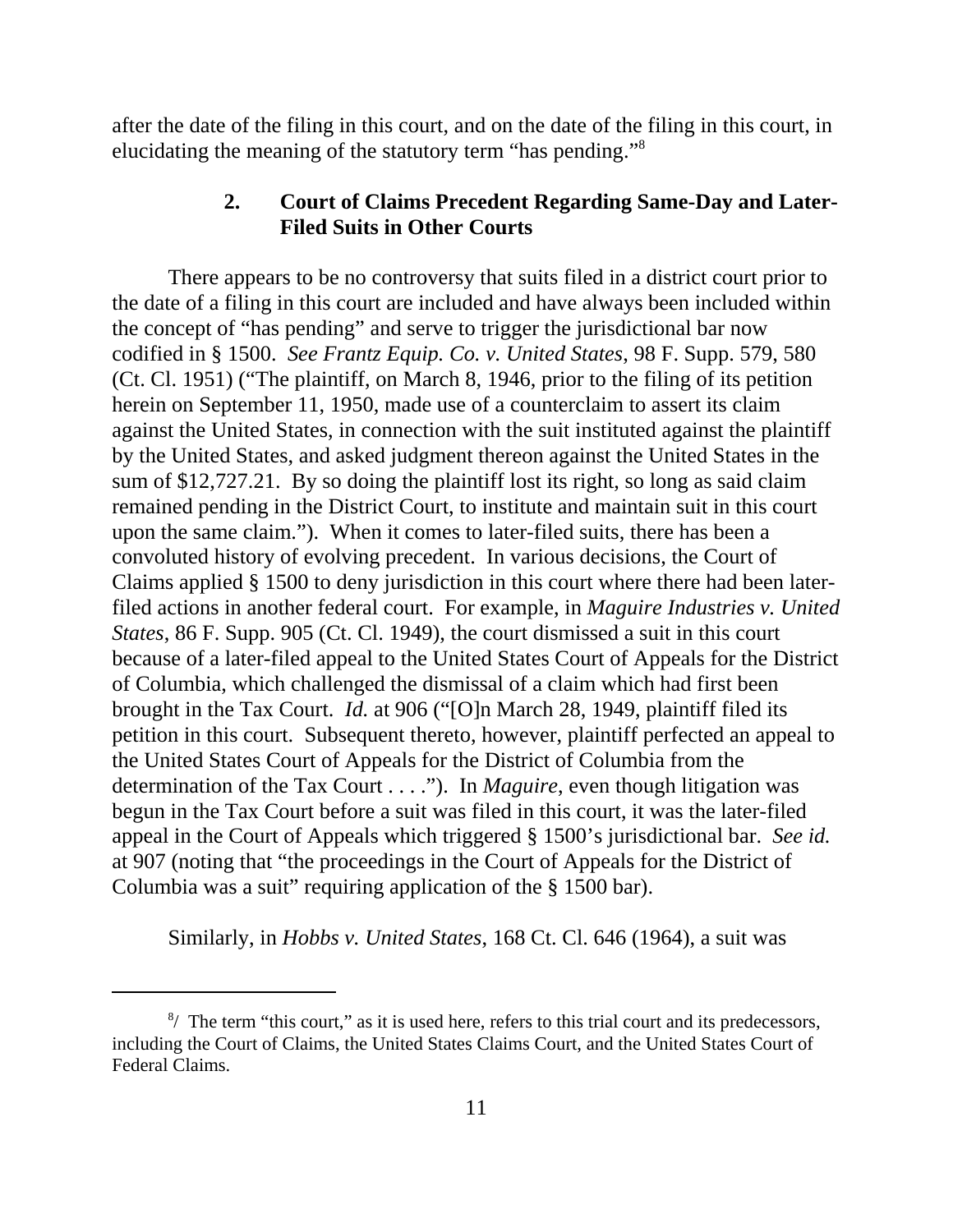dismissed in this court because of a later-filed appeal in the United States Court of Appeals for the Fifth Circuit. The plaintiff had first sought compensation from the Atomic Energy Commission (AEC) for alleged use of his patents. *Id.* at 647. A few months after that claim was denied, Mr. Hobbs filed a suit in this court encompassing the same claim, on August 29, 1963. *Id.* The next day, on August 30, 1963, Mr. Hobbs filed a petition for review of the AEC decision in the Fifth Circuit. *Id.* The Court of Claims dismissed the suit before it, applying the jurisdictional bar in § 1500 even though the suit in the Fifth Circuit was filed one day after suit was filed in this court. *Id.* at 647-48.

From these cases, it is clear that for some years, the statutory term "has pending" in § 1500 was read broadly enough to include later-filed suits in another court, not just those filed before the day suit was filed in this court. Not surprisingly, in that era, same-day filings in another court were also considered to be within the scope of the "has pending" language in § 1500. For example, in *British American Tobacco Co. v. United States*, 89 Ct. Cl. 438 (1939) (*British American*), the plaintiff filed two suits on the same day, one in the United States District Court for the Southern District of New York, and the other in the Court of Claims. *Id.* at 439. Both suits sought compensation for gold bullion delivered to the Federal Reserve Bank of New York. *Id.* The district court and the regional appellate circuit found against the plaintiff. *Id.* at 441. The Court of Claims suit was dismissed, pursuant to § 1500. Thus, a same-day filing in a district court deprived this court of jurisdiction, with no discussion of the order of filing on the day both suits were filed. The "has pending" language of § 1500 encompassed a case where a same-day filing had occurred.<sup>9</sup>

Similarly, in *National Cored Forgings Co. v. United States*, 132 F. Supp.

 $9/$  There was a slight change in the wording of the jurisdictional bar in 1948, but this change does not appear to have modified how courts have interpreted the term "has pending" as it might apply to same-day filings. *See Keene*, 508 U.S. at 209-10 (commenting, in regard to the 1948 modifications in language, that "we do not presume that the revision worked a change in the underlying substantive law"). Thus, the court considers the holding of *British American* to apply with full force to the issue of same-day filings under the current version of the statute. *See Johns-Manville Corp. v. United States*, 855 F.2d 1556, 1562 (Fed. Cir. 1988) ("[S]ince all changes after the original version [of what is now § 1500] were intended as but changes in phraseology, we must presume Congress was aware of and adopted the judicial interpretations of section 1500 and its predecessors.") (citations omitted).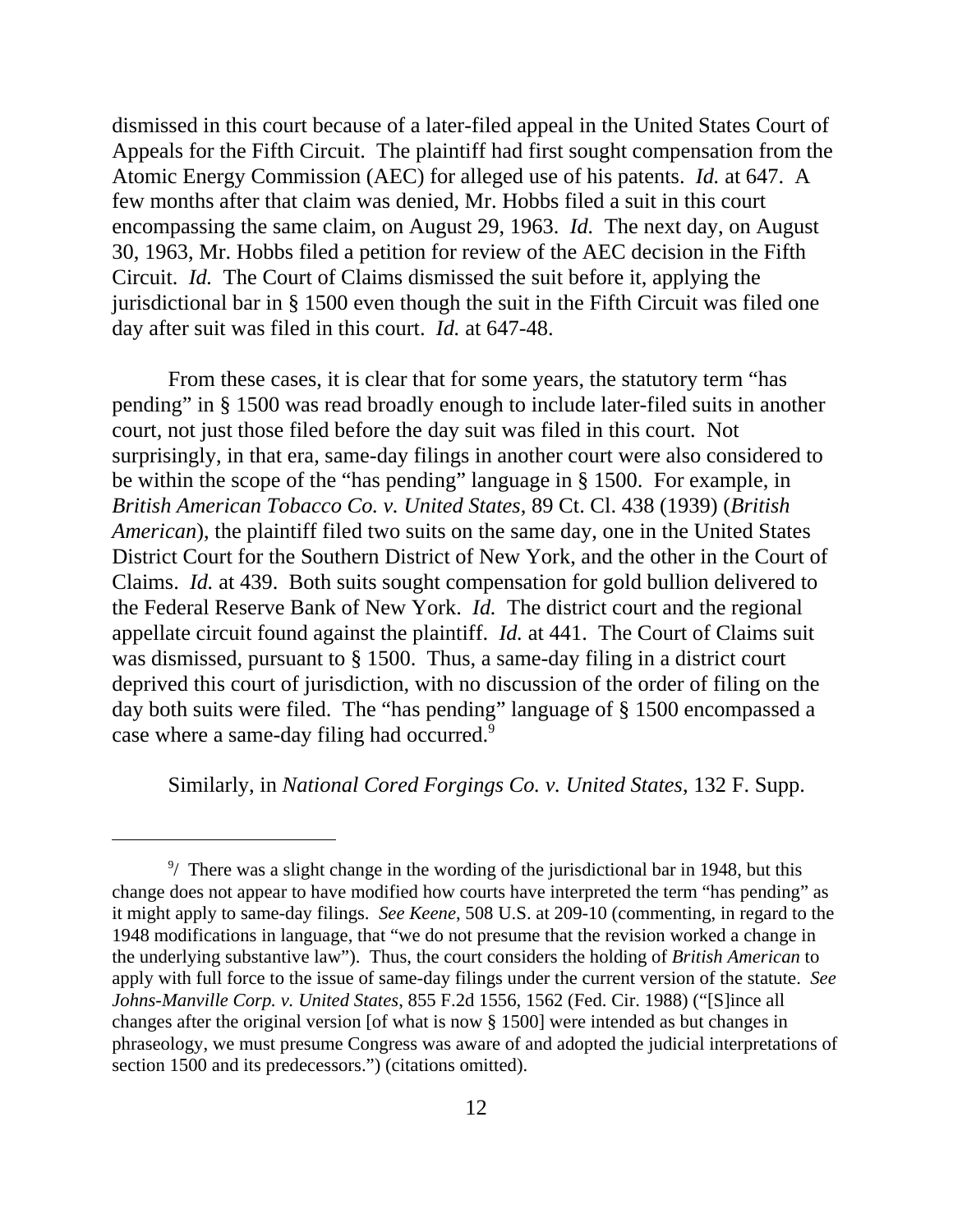454 (Ct. Cl. 1955) (*National Cored Forgings*), the plaintiff filed two suits on November 20, 1951, one in the Court of Claims and the other in the United States District Court for the District of Columbia. *Id.* at 457. The same contract claims were brought in each suit. *Id.* The district court suit was stayed to allow the Court of Claims suit to proceed, *id.*, but the Court of Claims dismissed the suit before it pursuant to § 1500, *id.* at 459. Again, the "has pending" language of § 1500 encompassed a case where a same-day filing had occurred, although this aspect of the case received no commentary from the court. Thus, the Court of Claims held, during this period, that earlier-filed suits, later-filed suits, and same-day filed suits in another federal court deprived this court of jurisdiction pursuant to the "has pending" language of § 1500, when the same claim was pending in each suit. Precedent on this issue shifted in 1965, and the pertinent question here is to what extent.

#### **3. The** *Tecon* **Rule**

In *Tecon Engineers, Inc. v. United States*, 343 F.2d 943 (Ct. Cl. 1965), the Court of Claims revisited the issue of whether later-filed suits in another federal court could deprive this court of jurisdiction pursuant to the "has pending" language of § 1500. In an unusual procedural posture, the plaintiffs brought consolidated cases before the Court of Claims, prosecuted them for over two years, were frustrated in their request to postpone trial, and, immediately upon rejection of their appeal of the denial of that requested continuance, filed identical claims in the United States District Court for the Eastern District of Kentucky on January 26, 1965. *Id.* at 944 & n.1. On the same day, the plaintiffs moved to have their Court of Claims suit dismissed for lack of jurisdiction pursuant to § 1500. *Id.* at 944. The plaintiffs also indicated that if they did not prevail and win dismissal pursuant to § 1500, that they would "refus[e] to further prosecute these actions [in the Court of Claims]." *Id.* Although the analysis of the § 1500 issue presented in the *Tecon* decision is too lengthy to reproduce in all of its detail, the court here excerpts certain relevant highlights.

First, the question before the court was fairly narrow:

The question presented is whether plaintiffs by this motion may oust this court of its conceded jurisdiction under the Tucker Act over these pending suits by later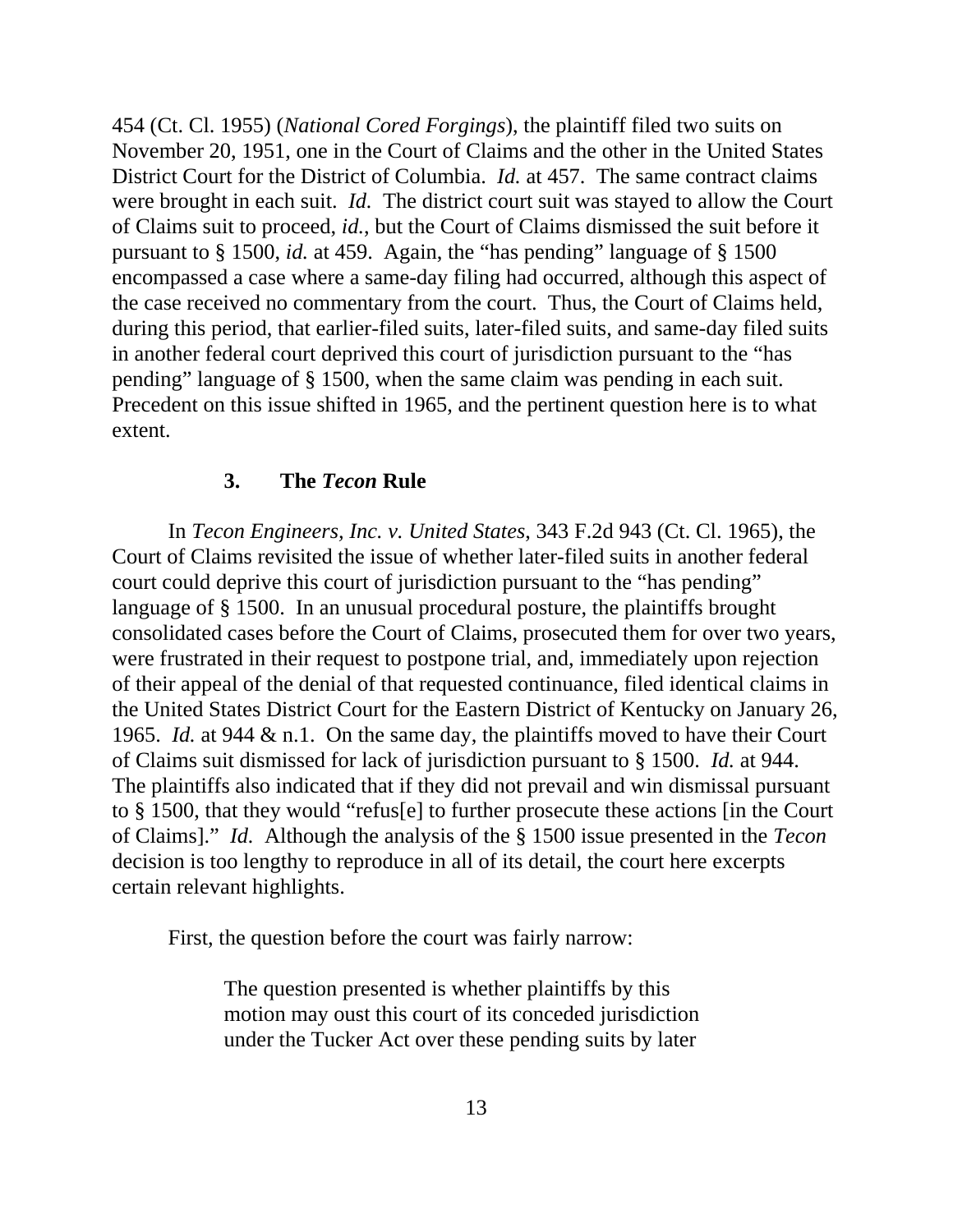filing new suits for the same claims in a Federal district court, and then moving to dismiss these same cases here, for lack of jurisdiction.

*Id.* at 944-45. Second, § 1500 was understood to have descended from the 1868 legislation and to not have deviated from the original purpose of that earlier jurisdictional bar:

> The statute of 1868 was enacted to eliminate duplication of litigation between claimants and the Government or its agents, and to prevent conflicts of jurisdiction between the Court of Claims and other courts. Section 1500 was enacted with the same basic legislative purpose.

*Id.* at 948. The Act of June 25, 1868, according to the *Tecon* court, had this purpose: "Congress clearly intended that if a claimant "shall have commenced and has pending" a suit in another court against any officer of the United States, the Court of Claims was to be divested of jurisdiction over the same claim when brought against the United States if the claim was filed thereafter in this court." *Id.* at 947-48.

From this analysis derived what could be called the *Tecon* rule, quoted here in its most succinct form:

> [W]e conclude that the only reasonable interpretation of the statute is that it serves to deprive this court of jurisdiction of any claim for or in respect to which plaintiff has pending in any other court any suit against the United States, only when the suit shall have been commenced in the other court before the claim was filed in this court.

*Id.* at 949. Certain language from the opinion raises the question whether the *Tecon* rule might have been limited to the specific facts of that case. *See id.* at 950 (noting that "[t]he cases cited by plaintiffs (and other relevant cases) are not particularly germane to our resolution of the correct interpretation of Section 1500, with respect to the facts of this case"). The Federal Circuit, however, has ruled that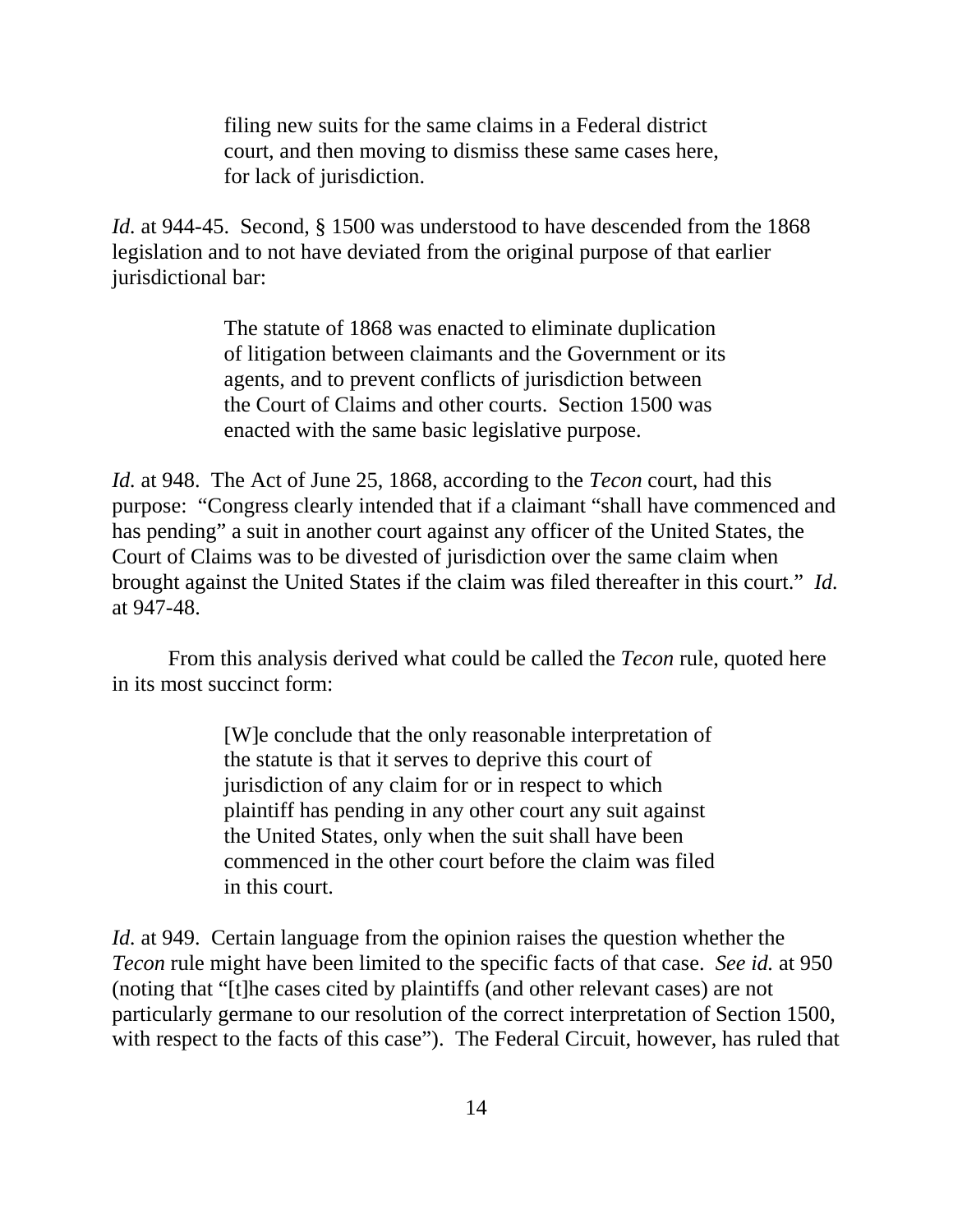*Tecon* is not limited to its facts. *Hardwick Bros. II v. United States*, 72 F.3d 883, 886 (Fed. Cir. 1995) (*Hardwick*). Even though the *Tecon* rule is of general applicability, there are several reasons to believe that the *Tecon* rule was not meant to, and does not today, apply to two suits filed on the same day. *See United States v. County of Cook, Ill.*, 170 F.3d 1084, 1090 (Fed. Cir. 1999) (*County of Cook*) (noting that the statement in *Tecon* which embodies the *Tecon* rule, excluding later-filed district court claims from the scope of the jurisdictional bar in § 1500, was "dictum with respect to the simultaneous filing issue"). Indeed, prior caselaw in the Court of Claims involving same-day filings is specifically cited in *Tecon* as being distinguishable from the issue then before the *Tecon* court, *i.e.*, the issue of whether a district court filing occurring after a filing in this court would trigger § 1500. *See* 343 F.2d at 950 n.4.

First, the *Tecon* court noted the intent of Congress to prevent duplicative suits from being filed in a district court and this court. *Id.* at 948. It is hard to imagine a scenario more indicative of duplicative filings than that of filing two suits, embracing the same claims, in two courts on the same day, regardless of the order of filing. That scenario is very different from the one presented in *Tecon*, where two years elapsed before the plaintiffs attempted to defeat jurisdiction in this court by filing the same claims in a district court. Second, the *Tecon* court distinguished its case from instances where "simultaneous" filings occurred. *Id.* at 950 n.4. The simultaneous filing category is described only by citing the decisions in *British American* and *National Cored Forgings*, which are, of course, cases involving same-day filings, with no mention of the order of filing as a relevant issue, and *Hobbs*, a case where the district court case was filed one day *after* the Court of Claims suit. *Id.* Because *Hobbs*, too, was described as a simultaneous filing case by the *Tecon* court and considered distinguishable from the *Tecon* fact scenario, it is difficult to believe that a same-day filing in a district court, even if the plaintiff could prove that the case was filed some minutes or hours later than the case filed in this court, would somehow be envisioned by the *Tecon* court to benefit from the *Tecon* rule. For these reasons, the court cannot read the *Tecon* rule as including same-day filings cases in the category of later-filed district court cases which, after *Tecon*, do not trigger the jurisdictional bar of § 1500.10

<sup>10/</sup> There is language in *Tecon* which states that the court did not feel bound by decisions which did not discuss the significance of the order of filings in dismissing a case pursuant to § 1500. 343 F.2d at 950 (stating that because "the issue of priority was [n]ever fully briefed,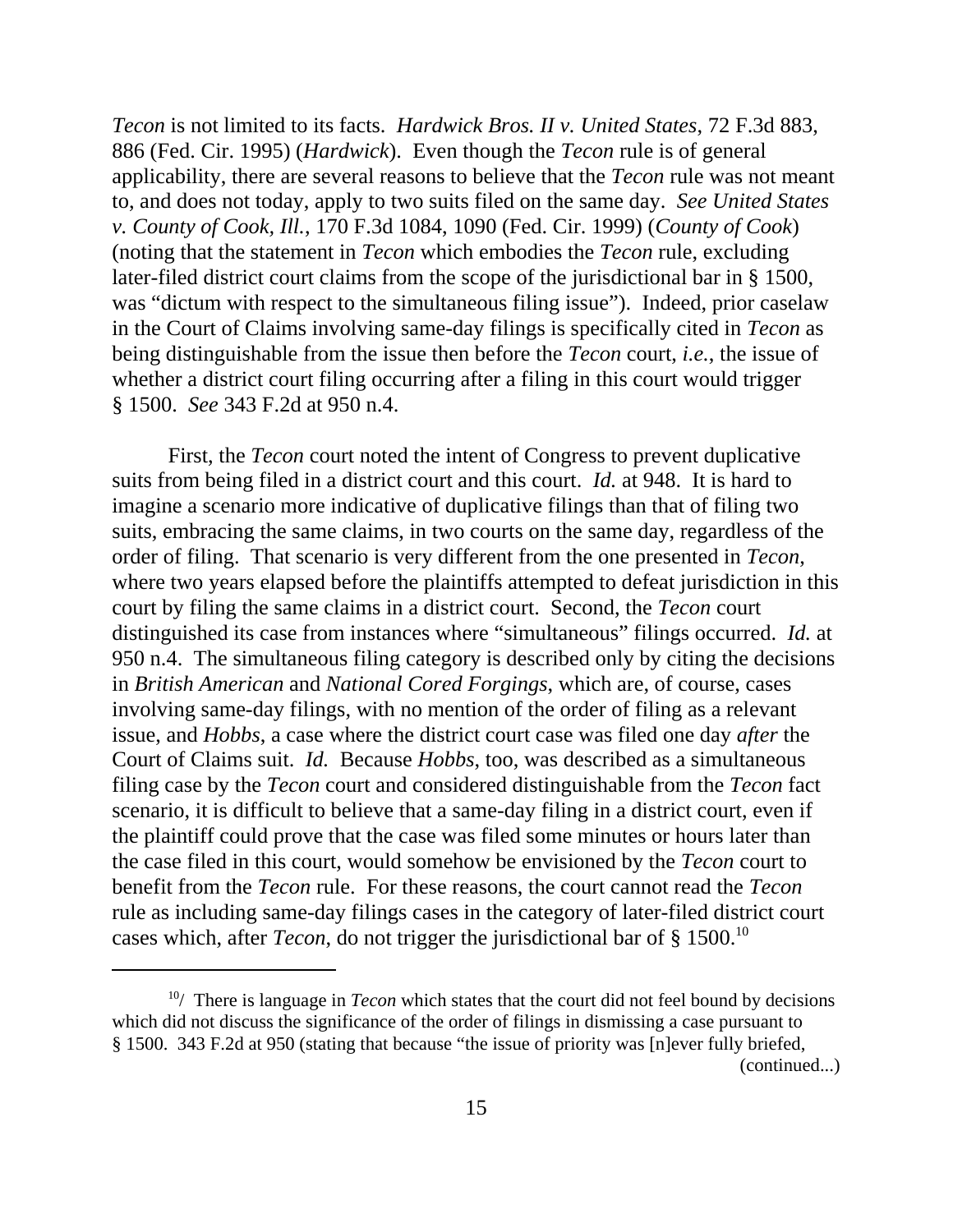Nothing in the cases decided in the next thirty years contradicts this interpretation of the *Tecon* rule. Indeed, the court has found no binding precedent on the same-day filing issue, as of this date, which undermines its interpretation of *Tecon*. Same-day filings of the same claim in a district court and this court, until recently, routinely triggered dismissal of the claim in this court. For example, in 1978, in *Frunzi v. United States*, 216 Ct. Cl. 439 (1978), the Court of Claims dismissed a suit pursuant to § 1500. Two suits were filed on June 10, 1977, one in the United States District Court for the Eastern District of New York, and another in the Court of Claims. *Id.* at 439-40. The court described the same-day filings as having been filed "simultaneously," and, without discussion of the order in which they were filed that day, applied the jurisdictional bar in § 1500 to the "very same claim" filed in this court. *Id.* at  $440$ <sup>11</sup>

 $11/$  In 1988, the Federal Circuit issued a decision which, although silent as to the significance of its analysis of the same-day filing issue, is of interest because it refrained from applying the *Tecon* rule to a later-filed same-day filing in a district court. *See Boston Five Cents Sav. Bank, FSB v. United States*, 864 F.2d 137 (Fed. Cir. 1988) (*Boston Bank*). One issue before the Federal Circuit was "[w]hether Boston Bank's filing of the identical money damages suit in district court on the same day the Claims Court action was filed requires the Claims Court to dismiss the action under 28 U.S.C. § 1500." *Id.* at 138. The Federal Circuit duly noted that the district court suit had been filed "[l]ater [than the Claims Court suit on] the same day," but did not apply the *Tecon* rule concerning later-filed district court suits which do not trigger the jurisdictional bar in § 1500. *Id.* Instead, the court permitted the suit to proceed in this court, for a different reason, because this court had "exclusive jurisdiction over Boston Bank's monetary claim." *Id.* at 140. Thus, even where the order of filing of same-day filings was known, and the district court suit was filed later than the suit in this court, there is no indication that the Federal Circuit considered the order of filing, or the *Tecon* rule, to be helpful to the plaintiff.

 $10$ (...continued)

considered or decided . . . we cannot draw upon the prior caselaw for direction in this decision"). Nonetheless, *Tecon* did not explicitly overrule *British American*, *National Cored Forgings* or *Hobbs*, as these decisions applied § 1500 to "simultaneously" filed cases, and cannot be presumed to have done so *sub silentio*. *See, e.g.*, *Union Elec. Co. v. United States*, 363 F.3d 1292, 1299-1300 (Fed. Cir. 2004) (citing *Agostini v. Felton*, 521 U.S. 203, 237 (1997), for the rule that precedent should be followed unless explicitly overruled). Also, the issue of same-day filings was not before the *Tecon* court, which renders implied criticism in *Tecon*, or implied overruling, if any, of precedent on this topic mere *dictum* and non-precedential. *See Loveladies Harbor, Inc. v. United States*, 27 F.3d 1545, 1549 (Fed. Cir. 1994) (*en banc*) (noting that a Federal Circuit pronouncement on "the legal import of cases whose factual bases were not properly before [it] was mere *dictum*, and therefore . . . not accord[ed] . . . *stare decisis* effect").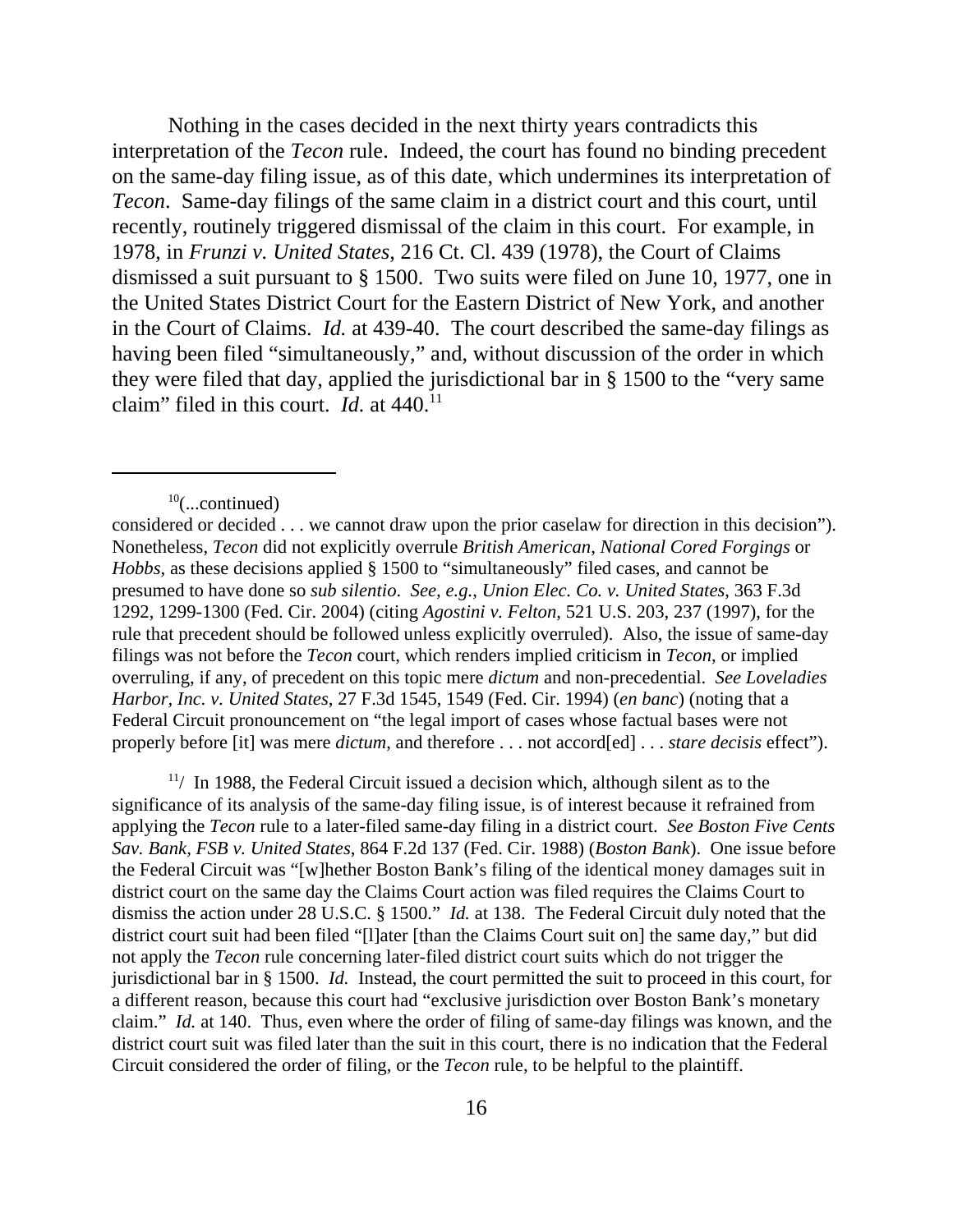In 1985, the Claims Court, bound by and citing the precedent of *Tecon*, again reviewed whether same-day filings triggered the jurisdictional bar of § 1500. *Hill v. United States*, 8 Cl. Ct. 382 (1985). In that case, the same claim was filed in both the United States District Court for the Eastern District of New York and this court, on February 7, 1985. *Id.* at 383-84. The filings were described as "simultaneous[]" by both the plaintiff and the court. *Id.* at 385 n.3. The court relied on *British American*, *National Cored Forgings*, *Hobbs* and *Tecon* to decide that the plaintiff's filing in district court was pending pursuant to § 1500. *See id.* (citing *Tecon*, 343 F.2d at 950 n.4, and "the cases cited therein"). Applying § 1500, the Claims Court dismissed the suit before it. *Id.* at 388.

The Claims Court applied the *Tecon* rule in a similar fashion in 1989. *See Nat'l Union Fire Ins. Co. v. United States*, 19 Cl. Ct. 188 (1989) (*National Union*). Plaintiffs in that case filed suits in the Claims Court and the United States District Court for the Central District of California on November 23, 1988. *Id.* at 188. Although the order of filing on that date is not apparent from the opinion, it is clear that the court considered same-day filings of the same claim to raise a bar against jurisdiction in this court. *See id.* at 189 ("There is no argument that simultaneous filing of both suits resulted in a claim 'pending' within the meaning of § 1500."). The court referenced the discussion in *Tecon* which distinguished between simultaneously filed cases, such as same-day filed cases, and later-filed cases in a district court. *See id.* (citing *Tecon*, 343 F.2d at 949-51). The Claims Court applied the jurisdictional bar and dismissed the claims before it. *Id.* at 190.

Thus, the limits of the *Tecon* rule were well-established. The *Tecon* rule, which interpreted the "pending" language in § 1500 to exclude later-filed district court cases, was not read broadly enough to require an analysis of the order of filing when same-day filings were at issue. Instead, courts relied on the language of *Tecon* which distinguished simultaneously filed cases from the general rule that later-filed cases in a district court would not defeat jurisdiction over the same claim in this court. Although none of these cases addressed the order of filing of sameday filings explicitly, the dismissal of the cases in this court filed on the same day as a district court case has been entirely consistent with *Tecon* and the interpretation of *Tecon* advanced here.

### **4. Attempted Revision of § 1500 Precedent in** *UNR*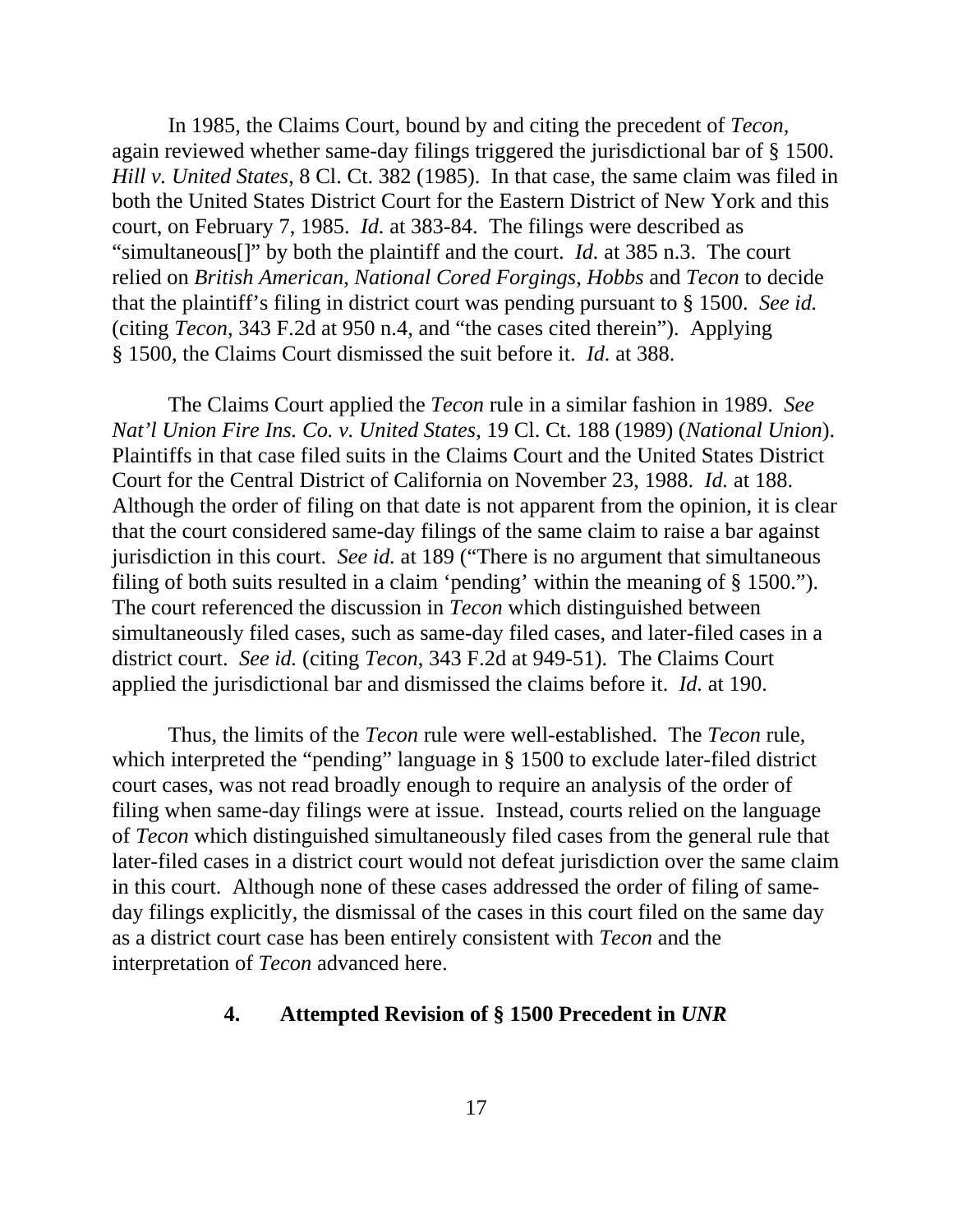For a brief period of time, the *Tecon* rule was itself overruled by an *en banc* decision of the Federal Circuit. *See UNR*, 962 F.2d at 1023 ("*Tecon* is overruled."). The Federal Circuit reviewed the history of § 1500 and concluded that its purpose was "to force an election of forum and to prevent simultaneous dual litigation against the government." *Id.* at 1021. The *UNR* court reasoned that "Congress wanted not to dictate the order in which a claimant files suits in the Claims Court and another court on the same claim, but to discourage him from doing so altogether." *Id.* at 1022. Although the issue of later-filed suits in a district court was not before the Federal Circuit, the *UNR* court overruled the *Tecon* rule, and several other exceptions to the application of the jurisdictional bar in § 1500. Some of these revisions of precedent proved to be short-lived.

#### **5.** *Keene*

Although *UNR* was affirmed as to certain dispositive issues decided by the Federal Circuit, the Supreme Court declined to approve various other pronouncements in *UNR* concerning the scope of § 1500. *See Keene*, 508 U.S. at 216 ("In applying § 1500 to the facts of this case, we find it unnecessary to consider, much less repudiate, [other] 'judicially created exceptions' to § 1500 . . . ." (citations omitted)). Specifically, the Supreme Court declined to consider whether the *Tecon* rule was correctly overruled in *UNR*, noting that the facts of *UNR* did not raise the issue of later-filed suits in a district court. *Id.* at 209 n.4. The *Keene* court did cite *British American* and *Hill* approvingly, *id.* at 214 n.9, but did not discuss the "has pending" language of § 1500 in any detail. The Supreme Court in *Keene* also did not discuss same-day or simultaneous filings in relation to the jurisdictional bar in § 1500.

#### **6. The** *Loveladies* **Affirmation of the** *Tecon* **Rule**

After *Keene*, the Federal Circuit, in another *en banc* decision, limited the holding in *UNR* to the issues and facts before the *UNR* court. *Loveladies Harbor, Inc. v. United States*, 27 F.3d 1545, 1549 (Fed. Cir. 1994) (*en banc*) (*Loveladies*) ("As the Supreme Court has reminded us, anything we said in *UNR* regarding the legal import of cases whose factual bases were not properly before us was mere *dictum*, and therefore we will not accord it *stare decisis* effect."). The *Tecon* rule was thus recognized to be viable precedent and is still good law in this circuit. *See Hardwick*, 72 F.3d at 886 (stating that *Tecon* "remains good law and binding on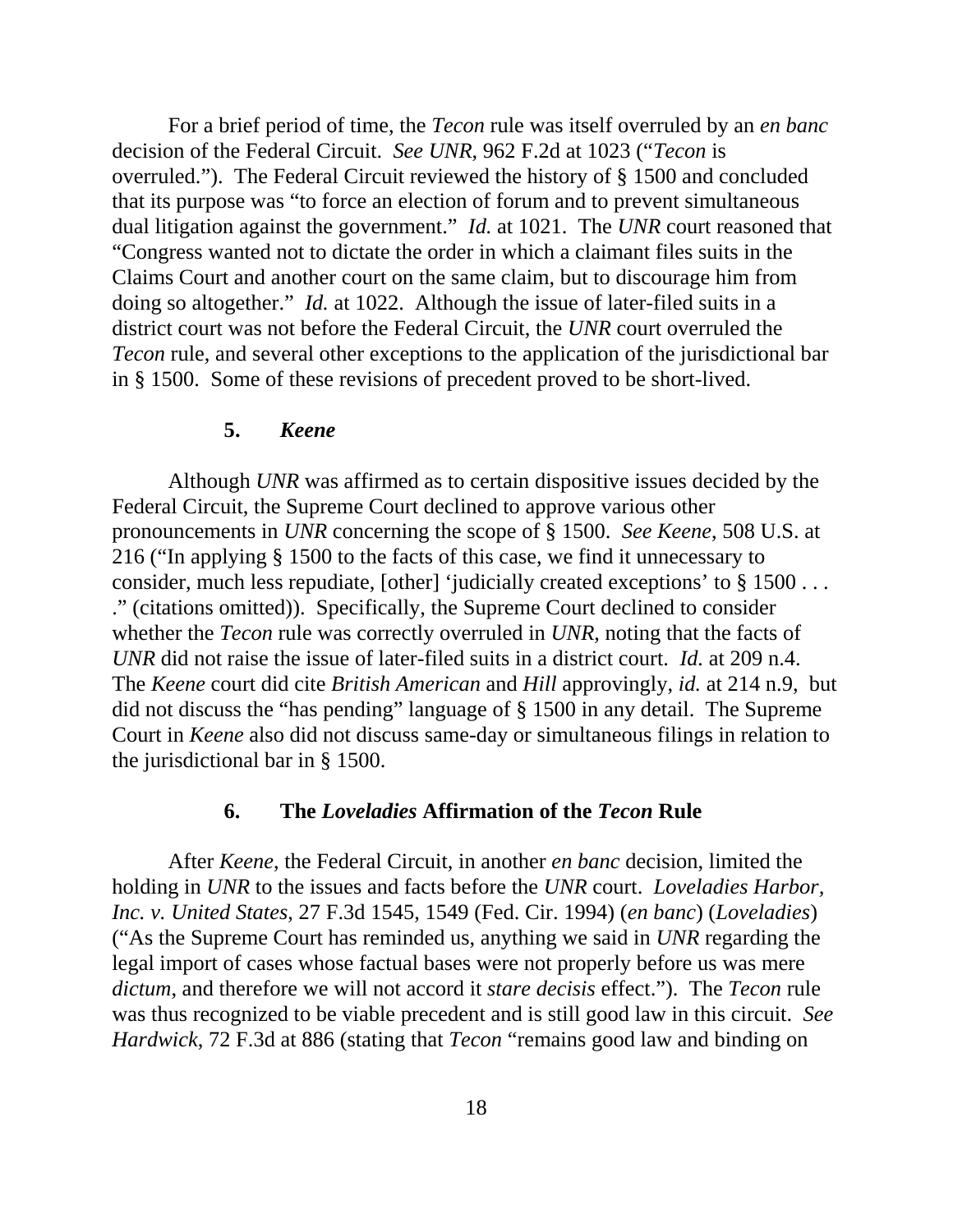this court"); *accord Dico, Inc. v. United States*, 48 F.3d 1199, 1201 n.4 (Fed. Cir. 1995). The scope of the *Tecon* rule was not discussed in *Loveladies*, nor was a same-day or simultaneous filings issue before the *Loveladies* court. In fact, *Loveladies* did not involve a later-filed district court suit or a later-filed appeal, either, so any commentary in *Loveladies* that could be construed as interpreting the *Tecon* rule in the first instance would be mere *dicta*. *See supra* note 10. The one comment in *Loveladies* about the "has pending" language of § 1500 is simply a historical note of the *Keene* decision, indicating that the jurisdictional test must be applied at the time of filing, not at the time the § 1500 motion is decided. *See Loveladies*, 27 F.3d at 1548 ("The question of whether another claim is "pending" for purposes of § 1500 is determined at the time at which the suit in the Court of Federal Claims is filed, not the time at which the Government moves to dismiss the action.").

### **7. The Purpose of § 1500**

After *Keene*, the Federal Circuit has continued to describe the purpose of § 1500 as preventing the filing of duplicative suits in two federal courts. In *Loveladies*, the court observed that "'the legislative history and the cases indicate section 1500 was enacted for the benefit of the government and was intended to force an election where both forums could grant the same relief, arising from the same operative facts.'" 27 F.3d at 1550 (quoting *Johns-Manville Corp. v. United States*, 855 F.2d 1556, 1564 (Fed. Cir. 1988)). In *County of Cook*, 170 F.3d at 1090-91, the Federal Circuit discussed the policy underpinnings of the statute:

> [W]e endeavor to further the established policies of § 1500, which are "to force plaintiffs to choose between pursuing their claims in the Court of [Federal] Claims or in another court," . . . and to "protect the United States from having to defend two lawsuits over the same matter simultaneously."

*Id.* at 1090 (quoting *UNR*, 962 F.2d at 1018-19). The court, citing policy reasons, ruled that simultaneous filings are pending for the purposes of § 1500:

> These policies are promoted by precluding jurisdiction in the Court of Federal Claims over claims which had been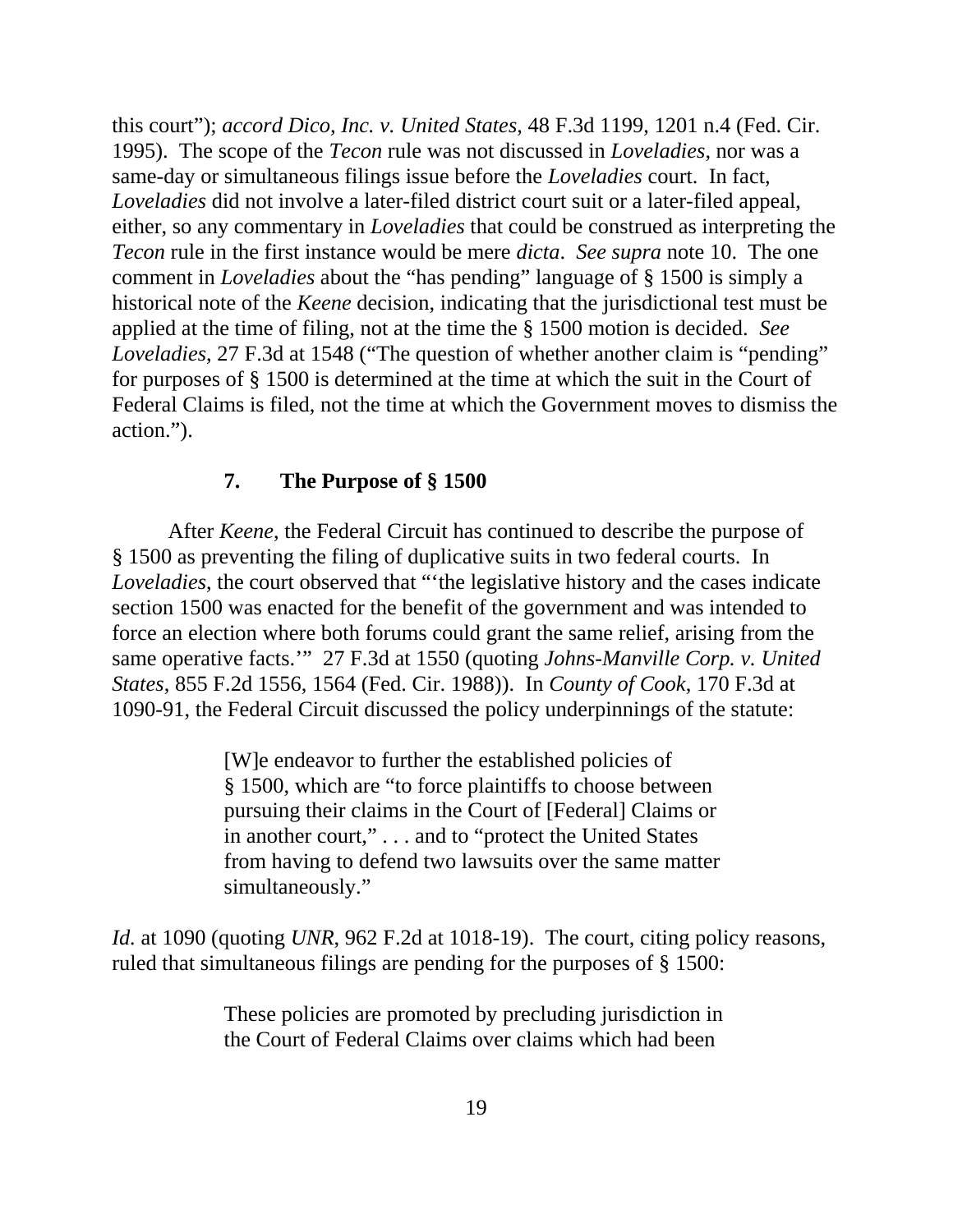previously filed in the district courts, and nothing suggests that these policies would not similarly be promoted by precluding jurisdiction in the simultaneous filing context. Accordingly, we hold that the "filing" of the same claim simultaneously in the district court and the Court of Federal Claims by operation of [28 U.S.C.] § 1631 [(2000)] deprives the latter court of jurisdiction pursuant to § 1500.

*Id.* at 1091. In addition to *UNR*, the Federal Circuit in *County of Cook* relied on *National Cored Forgings* for this statement of the purpose of § 1500: "'The obvious and declared purpose of [§ 1500] was to require an election between a suit in this court against the United States and one brought' in the district courts." *County of Cook*, 170 F.3d at 1090-91 (quoting *National Cored Forgings*, 132 F. Supp. at 458).

### **8.** *County of Cook* **and Simultaneous Filings**

In the court's view, *County of Cook*, with the precedential background of *British American*, *National Cored Forgings*, *Hobbs*, *Tecon*, and *Frunzi*, resolves the question at hand: same-day filings in a district court are *per se* pending for the purposes of § 1500, and the order of filing of the two complaints on the day in question is of no consequence. *County of Cook*, it is true, can be read two different ways. If *County of Cook* is seen as directly on point and stating a rule which applies to all same-day and simultaneous filings, this rule commands that same-day filings of the same claims in two federal courts defeat jurisdiction in this court pursuant to § 1500. Or, if the facts in *County of Cook* are seen as distinguishable from same-day filings in two federal courts, *County of Cook* nonetheless states a rule regarding the purpose of § 1500, and the precedent governing the interpretation of § 1500, which commands the dismissal of a suit in this court when the same claim has been filed in district court on the same day.

*County of Cook* presented the question of whether claims in this court, deemed filed by operation of 28 U.S.C. § 1631 on the same day as the same claims filed in a district court, were barred by § 1500. The relevant text of § 1631 is reproduced here: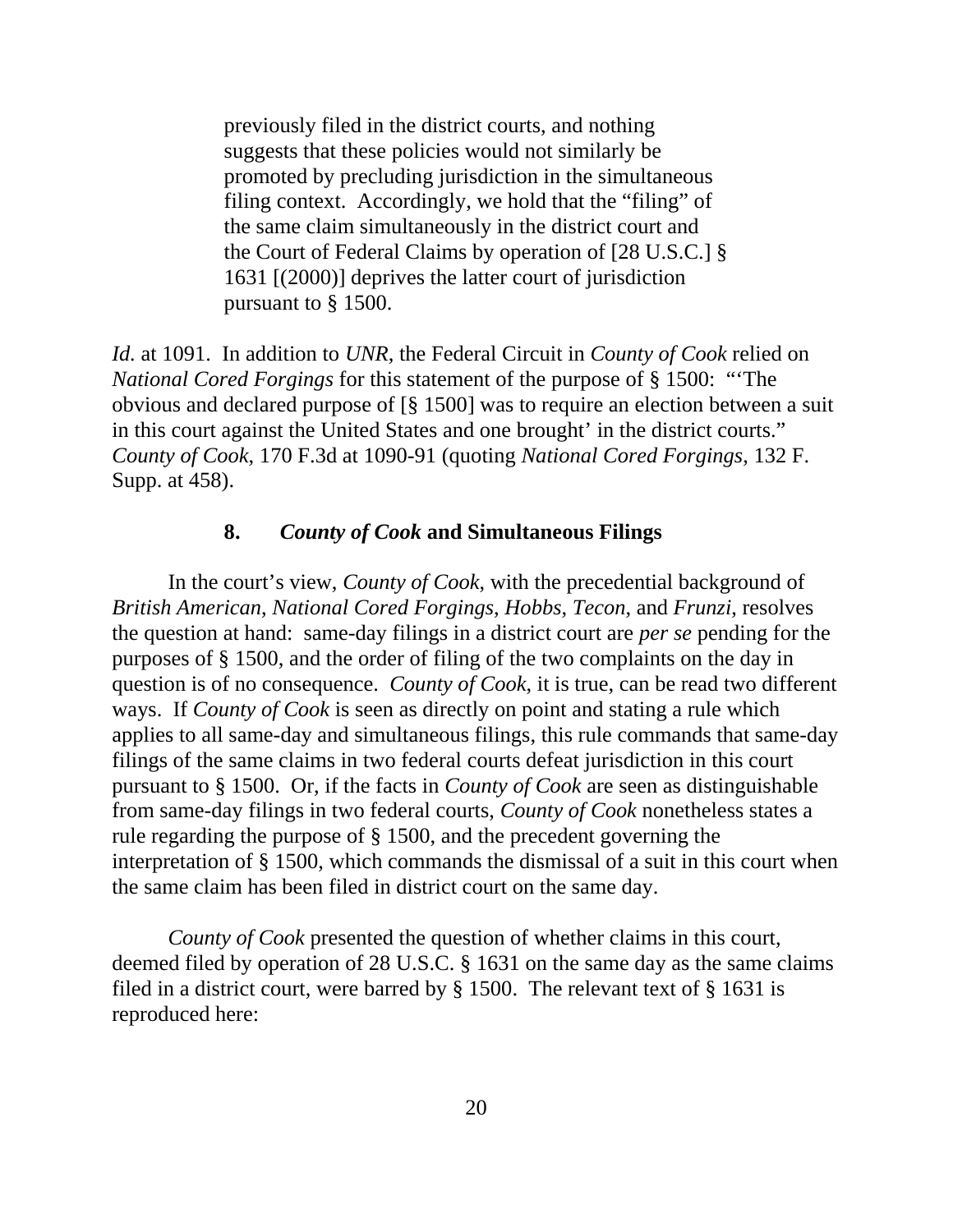Whenever a civil action is filed in a court as defined in section 610 of this title or an appeal, including a petition for review of administrative action, is noticed for or filed with such a court and that court finds that there is a want of jurisdiction, the court shall, if it is in the interest of justice, transfer such action or appeal to any other such court in which the action or appeal could have been brought at the time it was filed or noticed, and the action or appeal *shall proceed as if it had been filed* in or noticed for the court to which it is transferred *on the date upon which it was actually filed* in or noticed for the court from which it is transferred*.*

28 U.S.C. § 1631 (emphasis added). Thus, if a transfer is made to this court from a district court pursuant to § 1631, the statute creates a § 1500 same-day filings scenario if the district court retains certain claims which are later shown to be the same as the claims transferred to this court. *See County of Cook*, 170 F.3d at 1090 (describing the retained claims in the district court as having been filed "simultaneously" with the claims in this court "through the operation of § 1631"). In *County of Cook*, the simultaneously filed district court claims were "pending" for the purposes of § 1500 and triggered the jurisdictional bar.

How one interprets the Federal Circuit's use of the word "simultaneous" in *County of Cook* determines the breadth of its holding. The more plausible reading of *County of Cook* is that the word "simultaneous" refers both to same-day filings in two courts, and the deemed filing date in this court of transferred claims, which, pursuant to § 1631, matches the date of the filing of the other claims retained in a suit originating in a district court. Certainly, the Federal Circuit employs simultaneous in a broad sense in *County of Cook*, in the course of two successive paragraphs. The court refers to *Tecon*, and that opinion's use of the word "simultaneously filed" to describe the claims in *British American* and *National Cored Forgings*. *County of Cook*, 170 F.3d at 1090. These cases are same-day filing cases. *County of Cook* then itself refers to *British American* and *National Cored Forgings* as involving simultaneously filed claims. *Id.* This is followed by general references to "the simultaneous filing issue," and "claims filed simultaneously," as the subject of the court's search for precedent which is "squarely on point." *Id.* If caselaw is to be "squarely on point," in *County of*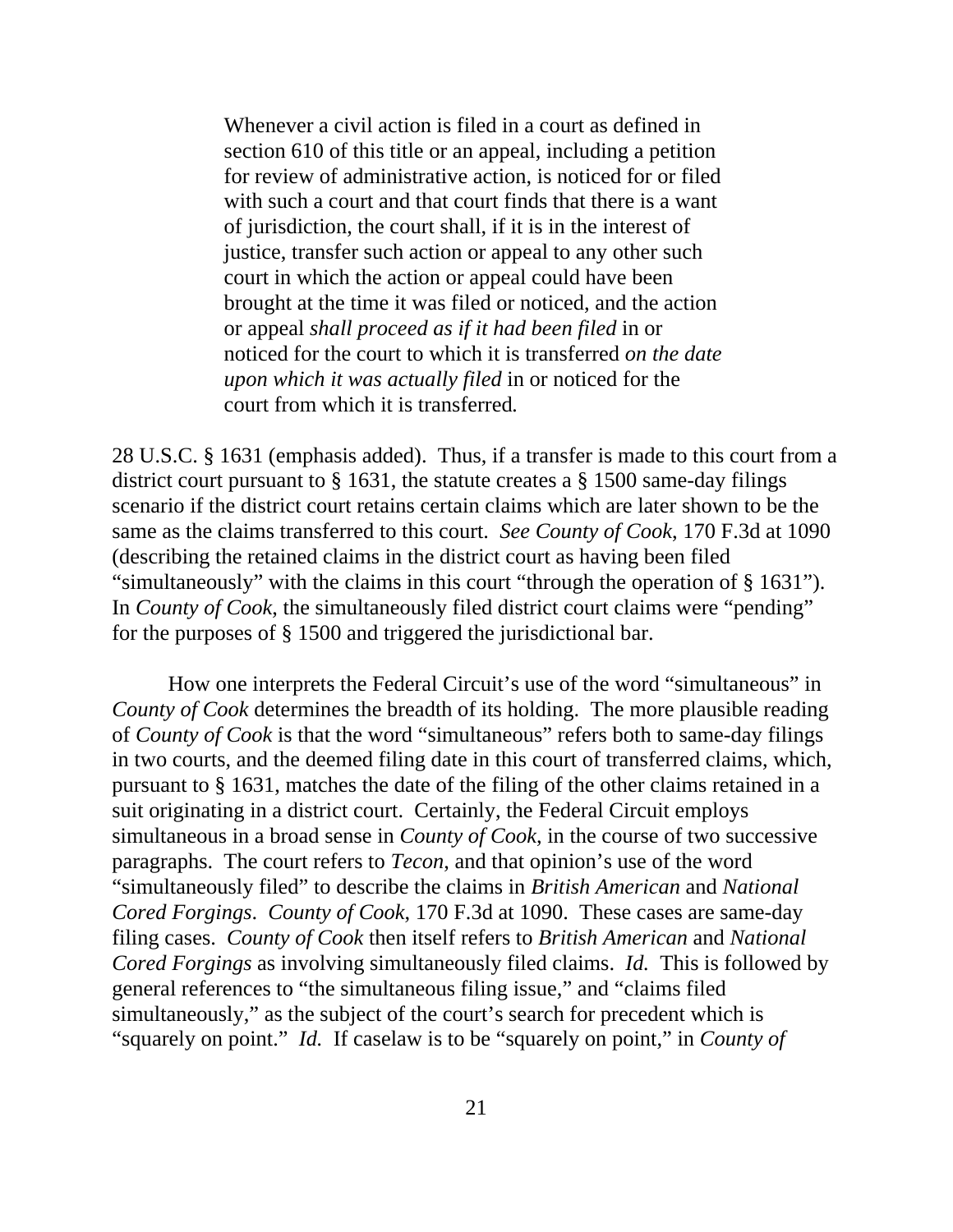*Cook*, it must be applicable to claims transferred pursuant to § 1631. Thus, the *County of Cook* court uses the word "simultaneous" to refer to the § 1631 context, as well as other types of same-day filing scenarios, within the space of a few sentences.<sup>12</sup>

Next, the Federal Circuit turns to the purpose of § 1500, and the policies underlying the statute. In this regard, as mentioned *supra*, the court reasons that "[t]hese policies are promoted by precluding jurisdiction in the Court of Federal Claims over claims which had been previously filed in the district courts, and nothing suggests that these policies would not similarly be promoted by precluding jurisdiction in the simultaneous filing context." *County of Cook*, 170 F.3d at 1091. There is no indication that the word "simultaneous" in this sentence signifies only § 1631 transferred claims, and not other types of same-day filings cases. It is doubtful that the repeated, broad use of the word "simultaneous" in the preceding sentences of *County of Cook* was suddenly narrowed when the court discerned and discussed the implications of the policy objectives of § 1500.

It is true that when the Federal Circuit applied its interpretation of § 1500's purpose to the facts of *County of Cook*, the court described the force and effect of § 1500 as offering a jurisdictional bar that arises in the context of § 1631 transfers: "Accordingly, we hold that the 'filing' of the same claim simultaneously in the district court and the Court of Federal Claims by operation of § 1631 deprives the latter court of jurisdiction pursuant to § 1500." *County of Cook*, 170 F.3d at 1091. This particular, narrow statement of the functional import of § 1500 does not, however, negate the broader holding of *County of Cook*, that all types of simultaneous filings of the same claims in this court and another federal court offend § 1500. *See id.* (stating that the policies § 1500 would be furthered by "precluding jurisdiction [in this court] in the simultaneous filing context").

<sup>12/</sup> *County of Cook* did not regard the precedent of *British American*, *National Cored Forgings* and *Tecon* as clearly dispositive of the issue before it. *See* 170 F.3d at 1090 ("Our independent review of the case law has not revealed any precedent squarely on point . . . . "). The court noted that *British American* and *National Cored Forgings* "lack an express analysis of whether a claim simultaneously filed in the district courts is 'pending' for purposes of § 1500." *Id.* The court also noted that "*Tecon's* fact situation renders the [*Tecon* rule] dictum with respect to the simultaneous filing issue." *Id.* It is the interpretation of § 1500, and the review of precedent in *County of Cook*, which together create precedent that binds the court in deciding the § 1500 issue before it.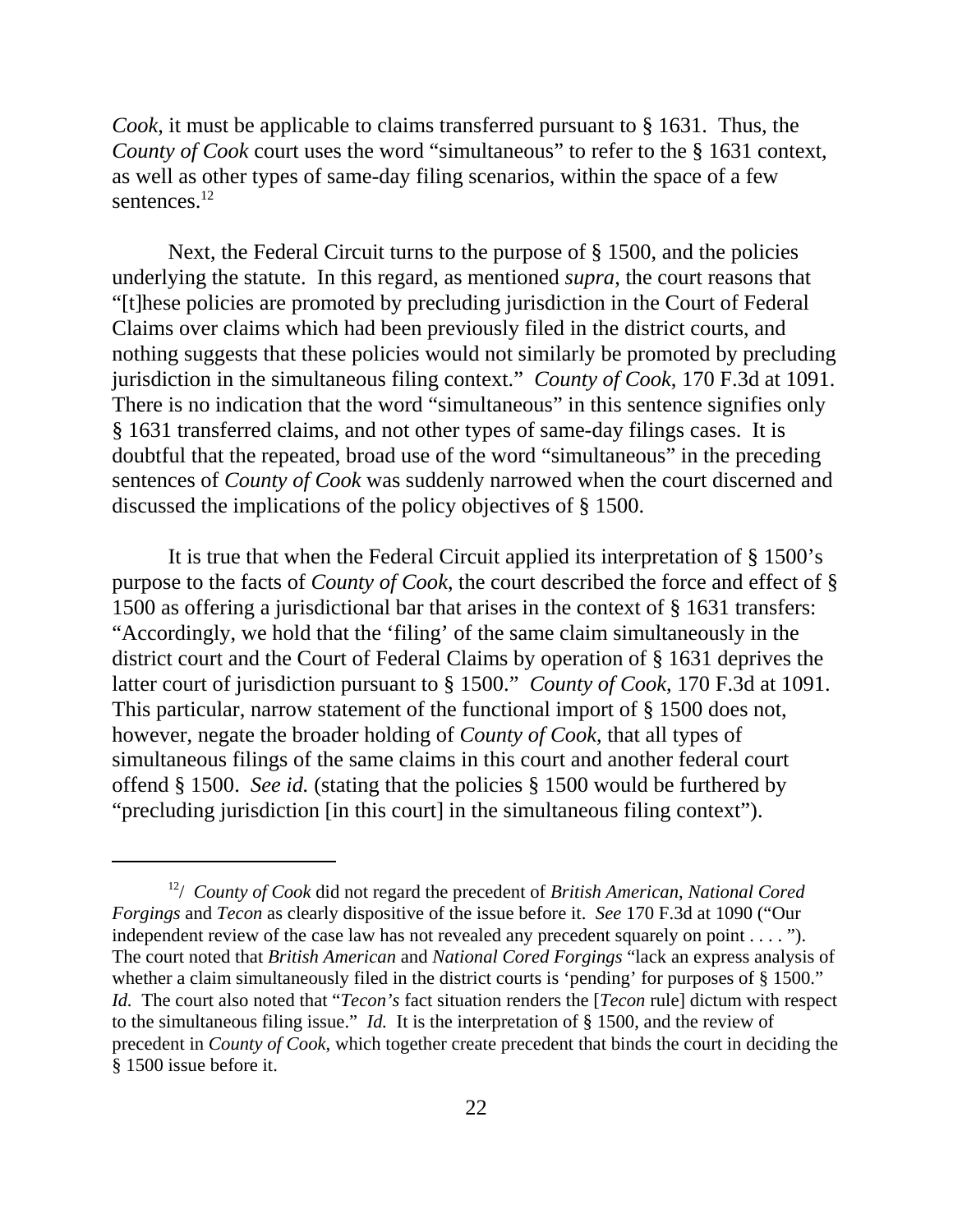Because *County of Cook* states a general rule regarding simultaneous filings, inclusive of both § 1631 transferred claims and same-day filings in two federal courts, same-day filings are pending, for the purposes of § 1500, regardless of their sequence of filing on the day of filing.

Plaintiff argues that only transferred claims pursuant to § 1631 are truly simultaneous, and that sequential filings in this court and a district court on the same day are not implicated by the holding in *County of Cook*. Pl.'s Resp. at 9-11. Plaintiff relies heavily on *Breneman v. United States*, 57 Fed. Cl. 571 (2003), *aff'd on other grounds*, 97 Fed. Appx. 329 (Fed. Cir. 2004).<sup>13</sup> The court respectfully disagrees with both plaintiff and *Breneman*.

#### **9.** *Breneman*

The Brenemans filed two suits on December 13, 2002, one in this court and the other in the United States District Court for the District of Massachusetts. *Breneman*, 57 Fed. Cl. at 574. In this court the plaintiffs faced a jurisdictional challenge based on § 1500, and a summary judgment challenge. *Id.* at 571, 578. In *Breneman*, the court noted that "[t]he caselaw regarding the time of filing claims here and in a district court and the subsequent jurisdictional effect of § 1500 on those claims is not clearly dispositive of the issue of same-day filing." *Id.* at 576. Although the court rejected defendant's arguments based on § 1500, the case was dismissed under the summary judgment standard. *Id.* at 586.

In its careful review of § 1500 caselaw, the *Breneman* court quoted this statement of the law:

> "[t]he sum of these cases leads us to conclude that the same action filed in district court prior to being filed in the Court of Federal Claims divests the latter of jurisdiction, as do actions filed simultaneously, but actions filed in district court subsequent to the Court of Federal Claims filing are not considered 'pending' in the

<sup>&</sup>lt;sup>13</sup>/ The government did not cross-appeal this court's ruling on the  $\S$  1500 issue in *Breneman*. Brief for Appellee at \*14 n.6, *Breneman v. United States*, No. 03-5156, 2004 WL 3763416 (Fed. Cir. Feb. 6, 2004).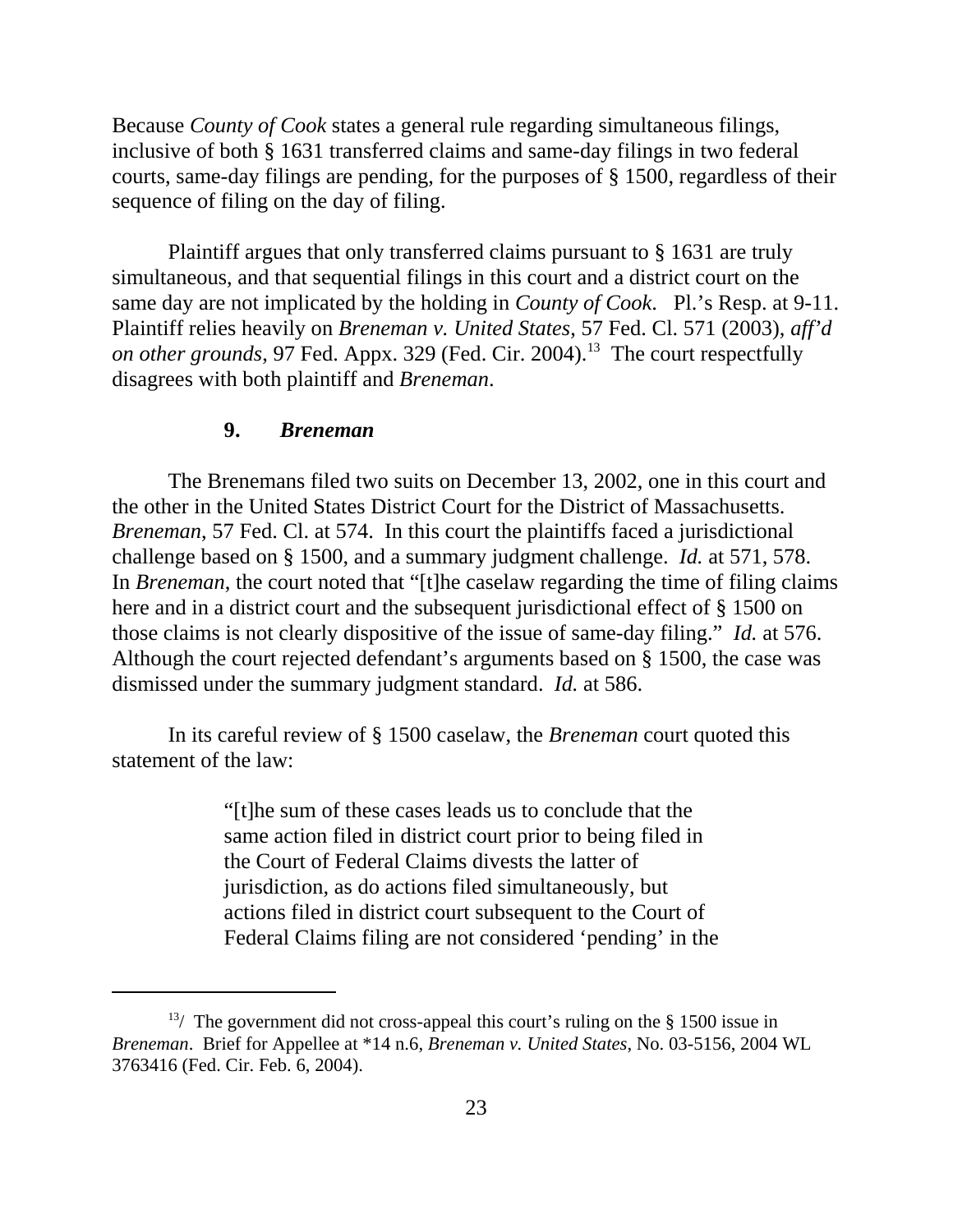language of Section 1500, and thus do not divest this court of jurisdiction."

57 Fed. Cl. at 576-77 (quoting *Spodek v. United States*, 44 Fed. Cl. 32, 41 (1999)). The court agrees with this statement of the law in *Spodek*. The court does not, however, follow the *Breneman* court in four aspects of its analysis.

First, the *Breneman* court did not cite to *British American* or *National Cored Forgings*, or the fourth footnote in *Tecon*, precedent which in this court's view shows that the *Tecon* rule does not apply to same-day filings. *See County of Cook*, 170 F.3d at 1090 (noting that the statement in *Tecon* which embodies the *Tecon* rule excluding later-filed district court claims from the scope of the jurisdictional bar in § 1500 was "dictum with respect to the simultaneous filing issue"). The *Breneman* court also did not discuss *Frunzi*, *Hill* or *National Union*, all cases where, after *Tecon*, same-day filings led to the dismissal of claims in this court. In the court's view, this precedent argues strongly for ignoring the order of filing of same-day filings when deciding a § 1500 challenge.

Second, the *Breneman* court distinguished *County of Cook* and considered its holding to be limited to § 1631 scenarios where the § 1500 bar would be triggered by strictly, "truly" simultaneous scenarios. *Breneman*, 57 Fed. Cl. at 577. The court disagrees with this interpretation of precedent. Although the time of filing is considered important in § 1500 precedent, there is no indication that this phraseology refers to "the time of day of same-day filings," rather than the date the claims were filed or deemed filed. *Compare County of Cook*, 170 F.3d at 1091 n.8 ("Section 1631 mandates that the transferred claims be treated as if they were filed in the transferee court at the time they were filed in the transferor court.") *with Harbuck v. United States*, 378 F.3d 1324, 1328 (Fed. Cir. 2004) ("Thus, under § 1631, [the plaintiff's transferred] claim was deemed filed in the Court of Federal Claims on the same day on which she originally filed that claim as one of the three counts of her district court complaint."). As shown in *Harbuck*, issued after *Breneman*, the language concerning the time of filing in *County of Cook*, as it might relate to any simultaneous filing scenario, refers to the day of filing rather than any time of day. *Cf. Wilson v. United States*, 32 Fed. Cl. 794, 795-96 (1995) (noting that "[t]he date for determining jurisdiction is the date on which plaintiffs filed their complaint in the Court of Federal Claims" and dismissing a suit pursuant to § 1500 because a notice of appeal had been filed on the same day as the suit in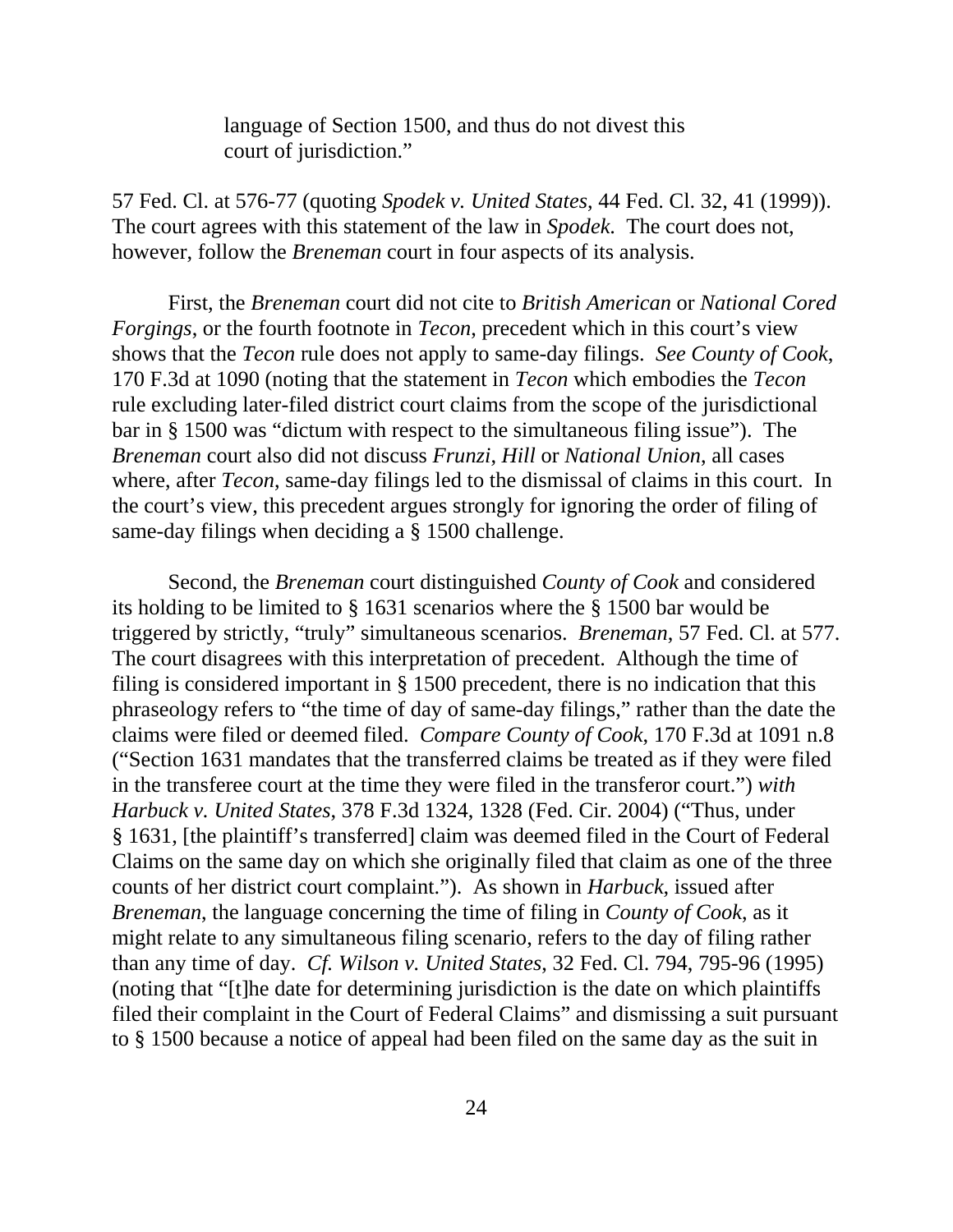this court).

Third, even if the court were to accept the premise that *County of Cook*, because of its focus on § 1631, is somehow distinguishable from cases involving other types of same-day filings, the court is nonetheless bound by the statutory interpretation of § 1500 presented in *County of Cook*. *See Crowley v. United States*, 398 F.3d 1329, 1335 (Fed. Cir. 2005) (instructing this court to follow "the precedential and authoritative [statutory] analysis of a reviewing appellate court"). The statutory interpretation in *County of Cook* embraces two concepts: forcing plaintiffs to choose a forum for a particular claim, and protecting the United States from duplicative, simultaneous litigation. 170 F.3d at 1090-91. At the same time, *County of Cook* clearly stated that the *Tecon* rule did not apply to simultaneous filing situations. *Id.* at 1090. Given the purpose of the statute, the inapplicability of the *Tecon* rule exempting later-filed cases from the jurisdictional bar, and a long history of dismissals of suits involving same-day filings, this court is constrained to interpret *County of Cook* as stating a rule of law which applies § 1500 to sameday filings of the same claim in two courts, regardless of the order of filing on that day.<sup>14</sup> In the view of this court, applying the jurisdictional bar in  $\S$  1500 to sameday filings, even when the district court suit is filed later in the day than the suit filed here, is the more appropriate approach in following the rule of law stated in *County of Cook*.

Fourth, the *Breneman* court relied on *dictum* in *Richmond, Fredericksburg, & Potomac Railroad v. United States*, 75 F.3d 648, 653 (Fed. Cir. 1996) (*Richmond Railroad*), as support for its jurisdictional ruling. This *dictum*, in hypothetical terms, considered whether the *Tecon* rule could apply to same-day filings. The entire treatment of this hypothetical is reproduced here:

> Since we find that the jurisdictional flaw was subsequently cured, we need not address the question of whether, though filed on the same day, the suit in the Court of Federal Claims might have been the first filed and therefore possibly entitled to the benefit of the rule in

<sup>14/</sup> Because this statement of the law is essential to the result reached in *County of Cook*, it cannot be disregarded as *dictum*. *See In re McGrew*, 120 F.3d 1236, 1238 (Fed. Cir. 1997) (defining *dicta* as "statements in judicial opinions upon a point or points not necessary to the decision of the case") (citations omitted).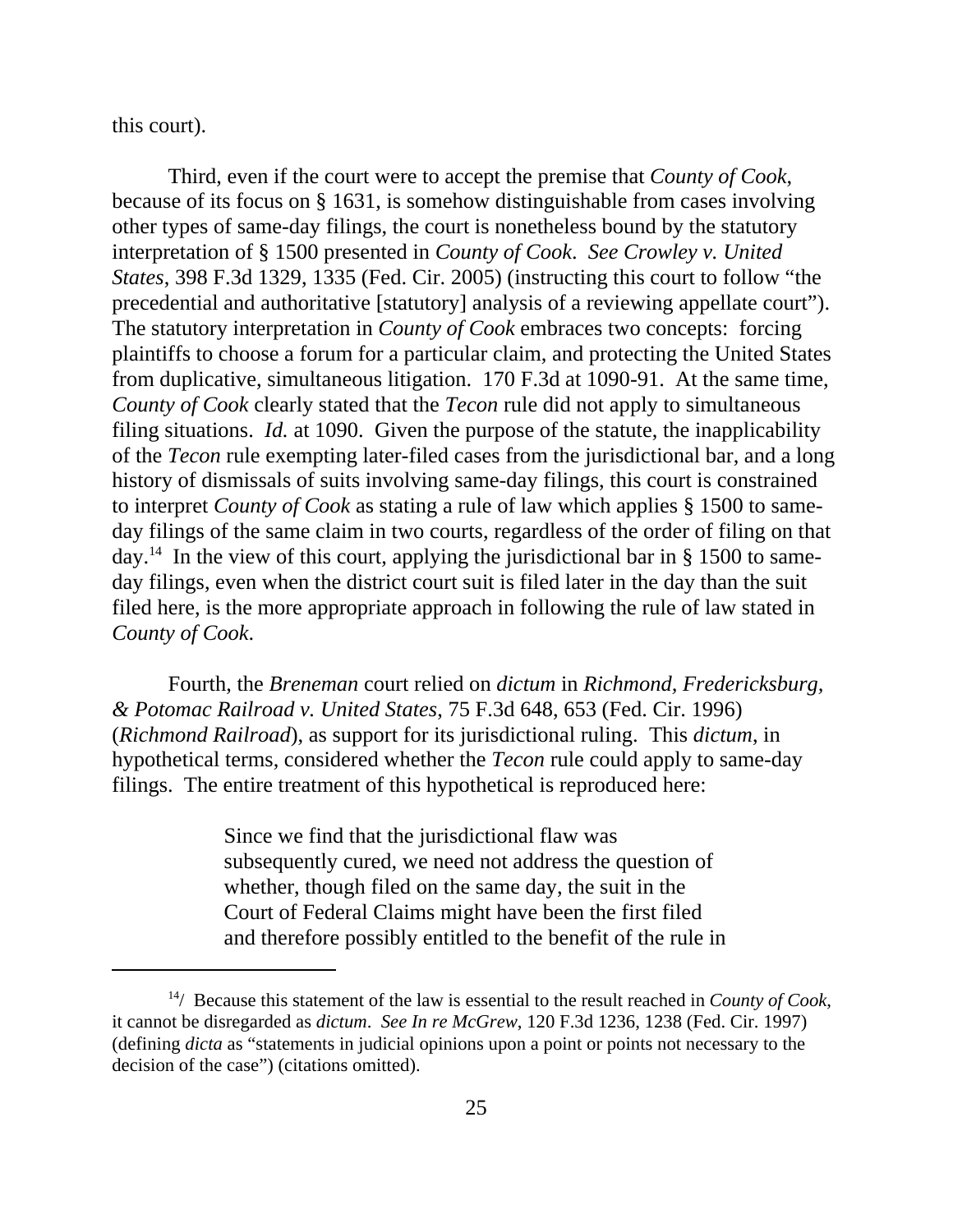#### *Tecon Engineers*.

*Richmond Railroad*, 75 F.3d 653 n.2 (citing generally to *Tecon* and *Hardwick*). Obviously, this statement was not necessary to the result in *Richmond Railroad* and is *dictum*. *See supra* notes 10, 14. Furthermore, *County of Cook*, decided three years later, fails to cite this *dictum* and indeed, conducted a much more thorough analysis which answered the question posed by *Richmond Railroad*: the *Tecon* rule does *not* apply to simultaneous filings. *County of Cook*, 170 F.3d at 1090. *Richmond Railroad* thus supplies no meaningful support to the jurisdictional ruling in *Breneman*.

For these reasons, the court cannot agree with the holding in *Breneman*. *Breneman* suggests that the *Tecon* rule requires an inquiry into a sequential order of filings when the same claim has been filed in a district court and this court on the same day. For the reasons outlined above, the court disagrees with this approach, and must also respectfully disagree with the *Ak-Chin I* court, 80 Fed. Cl. at 308 n.4, and the *Salt River I* court, 2008 WL 1883170, at \*4-\*5, which followed *Breneman* in making their jurisdictional rulings.<sup>15</sup> Here, the district court suit was filed on the same day as the complaint in the subject matter, and was thus *per se* "pending" for the purposes of § 1500.

#### **10. Practical Considerations**

In addition to the binding precedent which compels the court's resolution of the "pending" claim issue, the court notes that there are practical considerations at work here as well. This court does not time-stamp complaints. Other courts, including the United States District Court for the District of Columbia, do not timestamp complaints, although some do. Each time a party files the same claims here and in a district court on the same day, this court will be obliged, according to

<sup>15/</sup> Another decision of this court addressed this issue after *Breneman* was decided. In *Lan-Dale Co. v. United States*, 60 Fed. Cl. 299 (2004), the court described same-day filings to be "contemporaneous," and for lack of proof of the order of filing, or any argument thereon, considered the district court filing and the filing in this court to be simultaneous, triggering § 1500 and defeating jurisdiction in this court. *Id.* at 302 n.2 (citing *County of Cook*, 170 F.3d at 1091). To the extent that *Lan-Dale* contemplated that a court might apply the *Tecon* rule to same-day filings, the court respectfully disagrees with such an approach, for the reasons given in this opinion.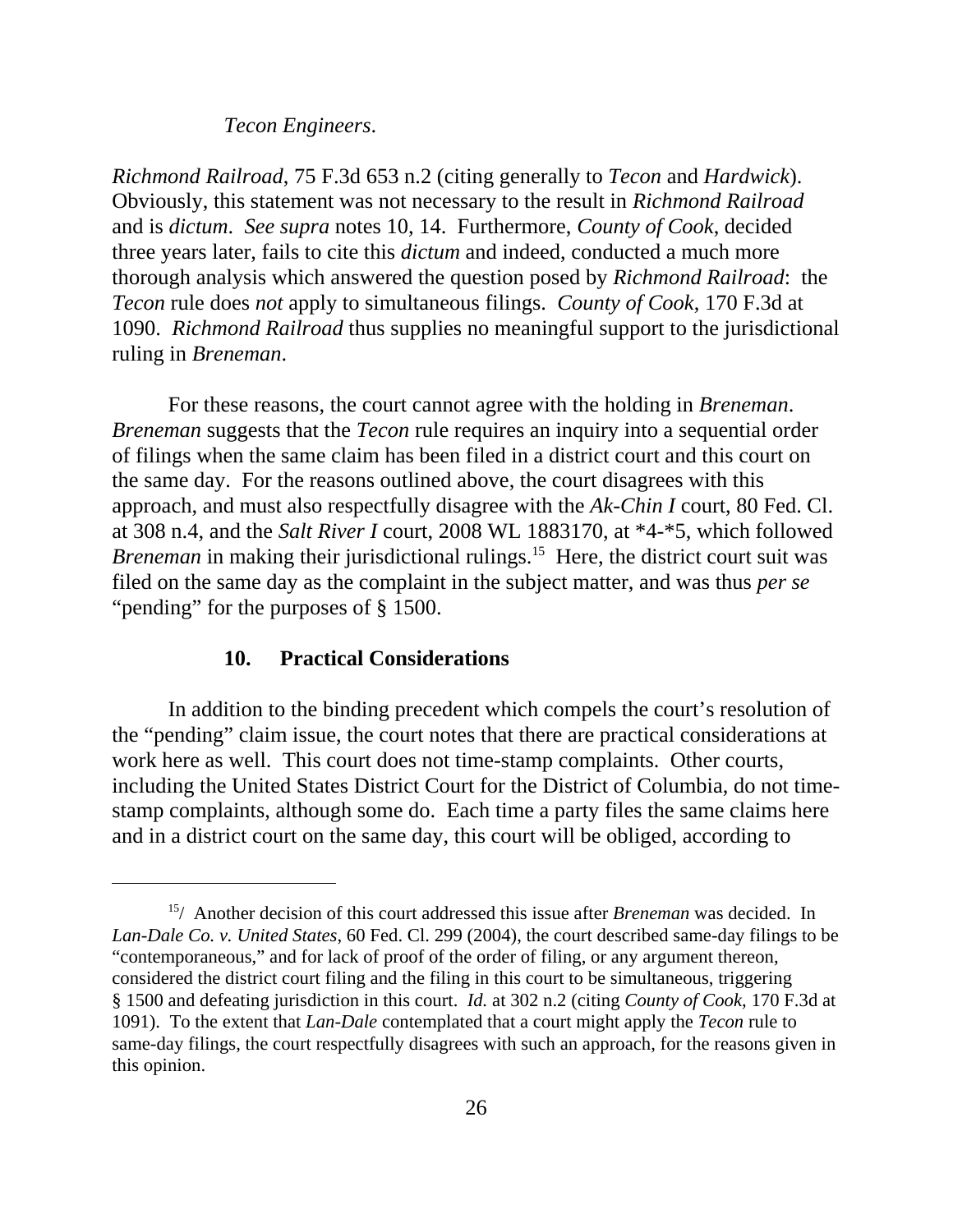plaintiff's view of the law, to determine the order of filing in order to assure itself of its jurisdiction. At times, this issue will be hotly disputed, as it has been in this case. In such circumstances, an evidentiary hearing may be required, because the documents and affidavits submitted may not resolve the issue. This is indeed the case here. Although the operation of § 1500 throughout its history has been at times confusing and contradictory, construing § 1500 to require the taking of live testimony from paralegals and filing clerks borders on the absurd.

Duplicative suits filed on the same day in two courts should not require such an extensive inquiry. Such an inquiry frustrates all notions of judicial economy, and the purposes of § 1500. If Congress, or binding precedent interpreting § 1500, has mandated that courts conduct hearings as to the sequence of same-day filings, such an instruction has escaped discovery by this court. Nonetheless, because precedent is disputed on this issue, the court proceeds to examine the evidence of the sequence of the court filings here and in the district court. Unfortunately for plaintiff, this evidence does not help establish this court's jurisdiction over plaintiff's claims filed here.

### **B. Whether Plaintiff Established That** *Passamaquoddy COFC* **Was Filed Before** *Passamaquoddy DDC* **on December 29, 2006**

As previously stated, plaintiff bears the burden of establishing subject matter jurisdiction, *Alder Terrace*, 161 F.3d at 1377, and must do so by a preponderance of the evidence, *Reynolds*, 846 F.2d at 748. If plaintiff is correct that the order of filing of same-day filings may permit a plaintiff to escape the bar imposed by § 1500, it is this plaintiff's burden to prove that *Passamaquoddy COFC* was filed before *Passamaquoddy DDC* on December 29, 2006. *See Alder Terrace*, 161 F.3d at 1377 (noting that "the burden of establishing jurisdiction, including jurisdictional timeliness, must be carried by the [plaintiff]") (citation omitted)). For this inquiry, the court finds it useful to review the most relevant evidence presented by the parties in roughly chronological order, beginning with those documents created at the time of, or soon after, the events in question, and ending with the testimony of Ms. Applegate, given in three evidentiary hearings. These hearings were held on October 24, 2007 for *Ak-Chin COFC*, *Ak-Chin* Tr., December 10, 2007 for *Salt River COFC*, (*Salt River* Tr.), and February 1, 2008 in the subject matter, (Tr.). Thus the evidentiary record in this case spans approximately thirteen months.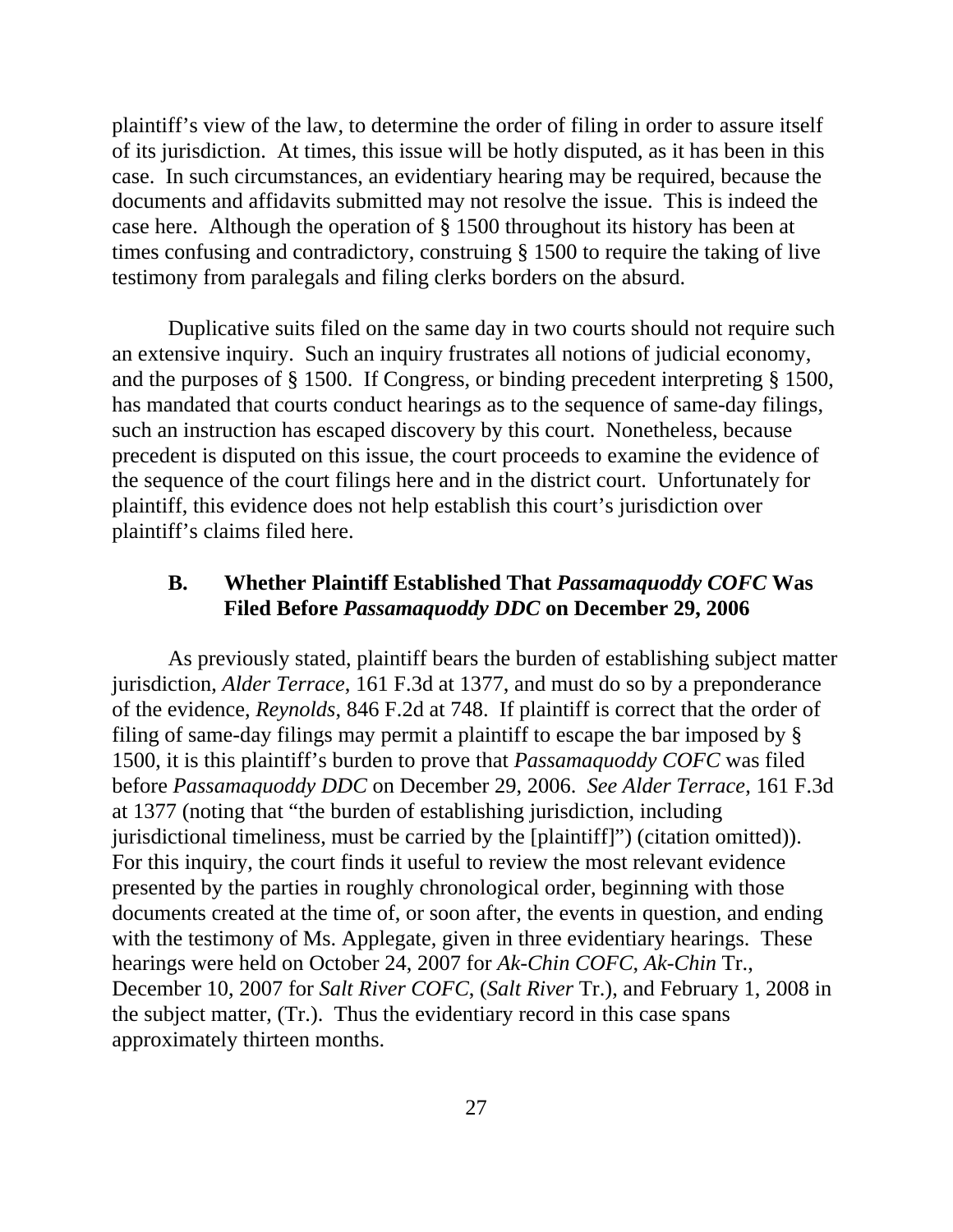To the extent that there is conflict in this evidentiary record, the court must give more weight to contemporaneous documentary evidence. *See Cucuras v. Sec'y of Dept. of Health and Human Servs.*, 993 F.2d 1525, 1528 (Fed. Cir. 1993) ("[T]he Supreme Court counsels that oral testimony in conflict with contemporaneous documentary evidence deserves little weight. *United States v. United States Gypsum Co.*, 333 U.S. 364, 396, 68 S. Ct. 525, 542, 92 L. Ed. 746 (1947). This court's predecessor adopted the same principle. *Montgomery Coca Cola Bottling Co. v. United States*, 615 F.2d 1318, 1328, 222 Ct. Cl. 356 (Ct. Cl. 1980)."); *Pikeville Coal Co. v. United States*, 37 Fed. Cl. 304, 310 (1997) (deciding an issue against plaintiff where "[t]here is no documentary evidence [to support] plaintiff's assertion . . . [and] [t]he record contains only the uncorroborated testimony of [plaintiff's] General Manager," because contemporaneous documentary evidence supported defendant's version of events) (citations omitted). When a version of events communicated by a particular witness evolves over time, a court may well consider earlier testimony or commentary to be more credible than testimony or commentary that is produced further along in the course of litigation. *See Alaska Pulp Corp. v. United States*, 59 Fed. Cl. 400, 405-06 (2004) (relying, in that case, on "recorded remarks and early correspondence [of an officer of plaintiff corporation], [as] much more credible in the Court's view than later evidence attributed to him"). Self-contradictory testimony may also reduce the credibility of a witness. *See Sternberger v. United States*, 401 F.2d 1012, 1016-17 (Ct. Cl. 1968) ("Exaggeration, inherent improbability, self-contradiction, omissions in a purportedly complete account, imprecision and errors may all breed disbelief and therefore the disregard of even uncontradicted nonopinion testimony." (citing *Quock Ting v. United States*, 140 U.S. 417, 420-21 (1891); *Duwamish v. United States*, 79 Ct. Cl. 530, 576 (1934))). If, after a thorough review of the evidence, no clear picture emerges as to the sequence of events on December 29, 2006, plaintiff's burden of establishing jurisdiction will not have been met. *Cf. Northrop Grumman Corp. v. United States*, 47 Fed. Cl. 20, 71 (2000) (awarding nothing to a plaintiff because "[n]o clear picture develop[ed] out of the testimony . . . [and] Plaintiff failed to [meet its burden of proof on a claim]").

### **1. Contemporaneous Documentation of the Events of December 29, 2006**16

 $16/$  Unless otherwise noted, the exhibits referenced in this opinion are joint exhibits (continued...)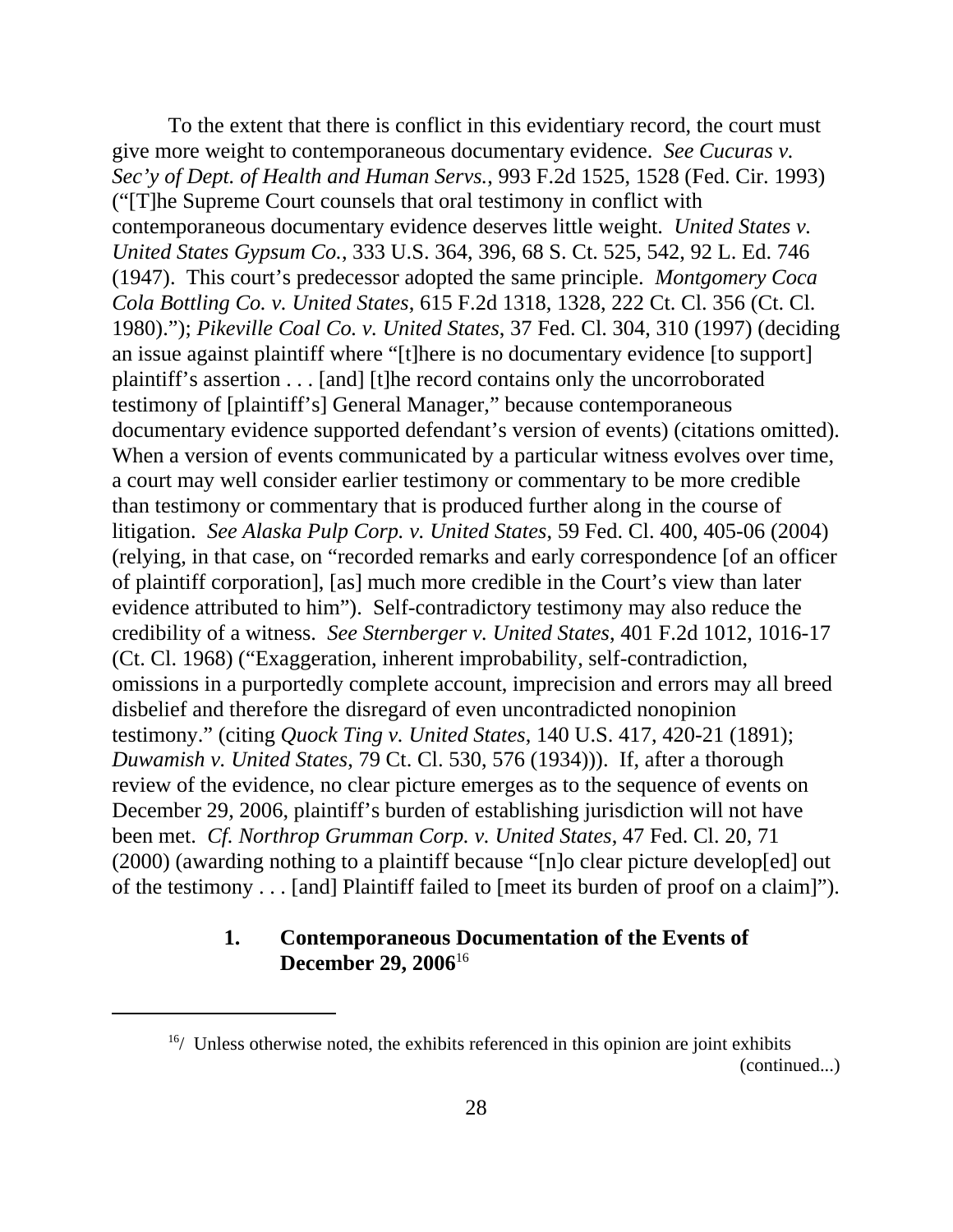During the evening of Thursday, December 28, 2006, Mr. Harper, lead counsel for plaintiff, emailed several members of the team at his firm who were involved in the filings of the tribal trust claim complaints in both courts. Ex. 1. He assigned a task to Ms. Applegate, a paralegal with the firm: "[C]an you make sure the two courts are no[]t closing early." *Id.* The next morning, at 8:59 AM, Mr. Harper emailed Ms. Applegate and told her that there still was work to be done on the *Passamaquoddy COFC* complaint and the other complaints destined for this court, and that "we will have to run those copies again while you file the DDC." Ex. 2. The parties agree that the *Passamaquoddy COFC* complaint could not have been filed before 9:26 AM, relying on an email sent to Ms. Applegate from another member of the team. Ex. 3. This email attached the final electronic versions of three COFC complaints, but noted that the *Passamaquoddy COFC* complaint was being routed through another employee, a Mr. Justin Guilder. *Id.* The only other conclusively relevant email regarding the *Passamaquoddy COFC* filing that day is an email from Ms. Applegate sent at 12:41 PM, stating that "we have filed them," referring to all of the COFC and DDC complaints for the four tribal trust claim plaintiffs. Ex. 8.

Thus, the contemporaneous documentary evidence, to which the court must give the most weight, indicates that Ms. Applegate was expected to file the DDC complaints while the COFC complaints were being finalized, and that the two Passamaquoddy complaints were filed sometime between 8:59 AM and 12:41 PM. There is no indication in contemporaneous documents, or in later statements or testimony, for that matter, that plaintiff organized its filing sequence on December 29, 2006 to avoid vulnerability to a § 1500 defense. *See* Ex. 33 at 103-04; *see also* Ex. 15 at 11. Because there is no contradictory contemporaneous documentary evidence, the presumption from this evidence is that within the relevant period of time, Ms. Applegate followed the instructions of Mr. Harper and the *Passamaquoddy DDC* complaint was filed before *Passamaquoddy COFC*.

Other pieces of contemporaneous documentary evidence are consistent with this interpretation of the sequence of events. Of all the complaints filed in the DDC by any plaintiff on December 29, 2006, it is undisputed that the

 $16$ (...continued)

compiled by the parties and entered into the record during the evidentiary hearing held in the subject matter on February 1, 2008.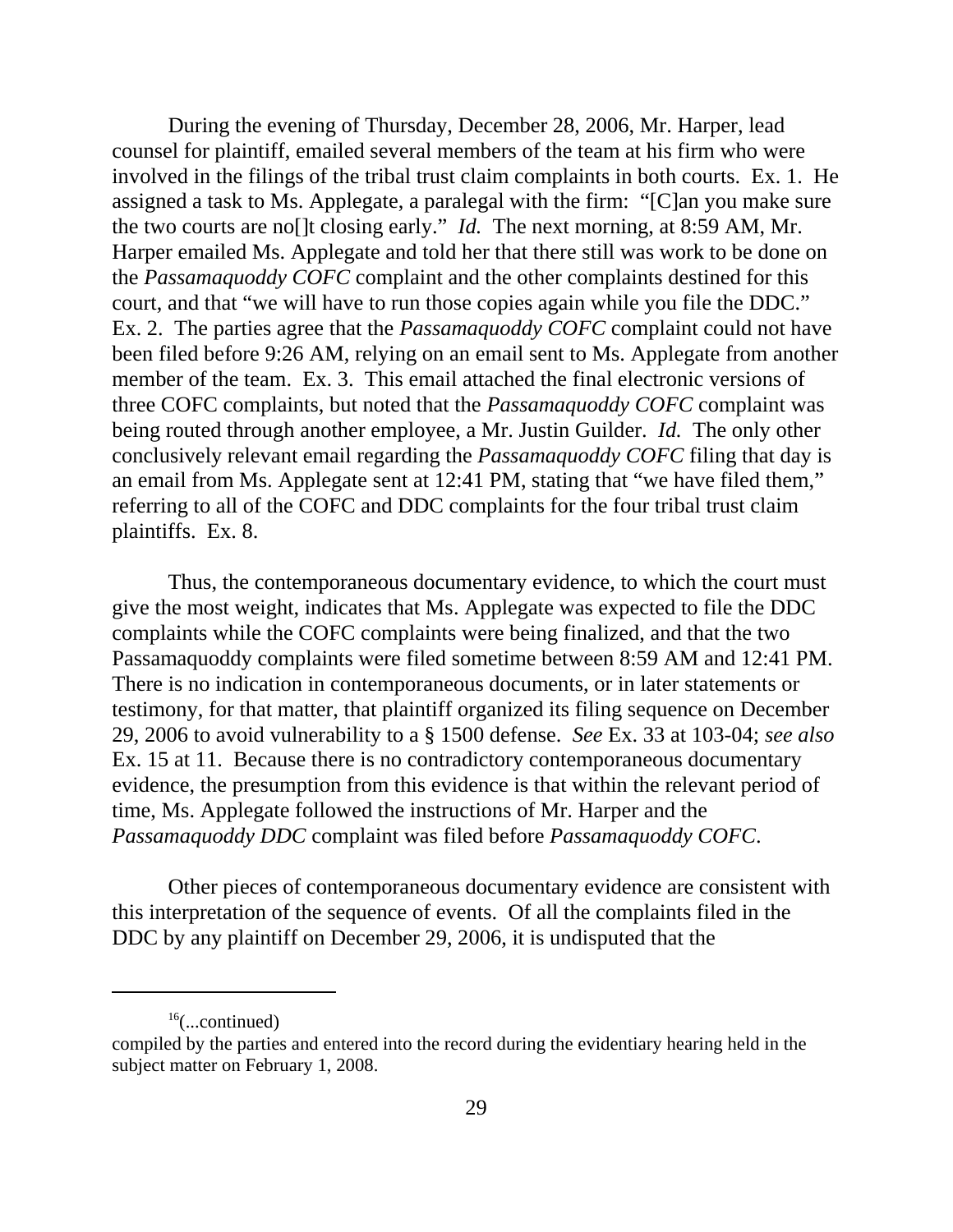*Passamaquoddy DDC* complaint was the first filed. Def.'s Sur-Reply at 1 & n.1. The DDC Clerk's Office opens at 9:00 AM. Def.'s Mot. at 11. Mr. Harper's 8:59 AM email suggests that Ms. Applegate would be filing complaints at the DDC while work on the COFC complaints continued, work which cannot have been finished until 9:26 AM or later. Ms. Applegate was at work early that day, *see* Ex. B to Pl.'s Resp. App. Ex. 1 (email from Ms. Applegate sent at 7:47 AM on December 29, 2006, asking whether certain complaints were ready for processing for filing), and it would make perfect sense for her to make a first run to the DDC as soon as it opened, or soon thereafter, rather than wait for the COFC filings which were not ready.

### **2. Refreshing Ms. Applegate's Recollection**

#### **a. April 23, 2007**

On March 27, 2007, defendant filed answers to all four tribal trust complaints filed in this court on December 29, 2006 by Mr. Harper and his team. These answers all raise a § 1500 defense. There is no evidence that before this date plaintiff's counsel made any effort to determine the order of filings of the DDC and COFC complaints on December 29, 2006.

Mr. Harper's colleague, Ms. Catherine Munson, emailed Ms. Applegate on April 23, 2007 and asked whether she "kn[e]w of a way to find out what time the [Salt River] and Passamaquoddy cases were filed in the CFC and [DDC] on Dec. 29th?" Ex. 13. Ms. Munson added that this was "important." *Id*. The subject line of the email was "Complaints in Salt River and Passamaquoddy." *Id.* Ms. Applegate's response is reproduced here in its entirety:

> No there is no precise way- there is no time stamp on documents filed during the clerk's office business hours, just the date. I had to drop them off with the intake clerk so she could process them and then come back for them. So even if I could remember what time I went over there (I'll check my emails just in case I sent one that shows when I got back) we would have no idea what time the clerk actually filed them in the DDC. As for the CFC, I know I went over and we were missing something so I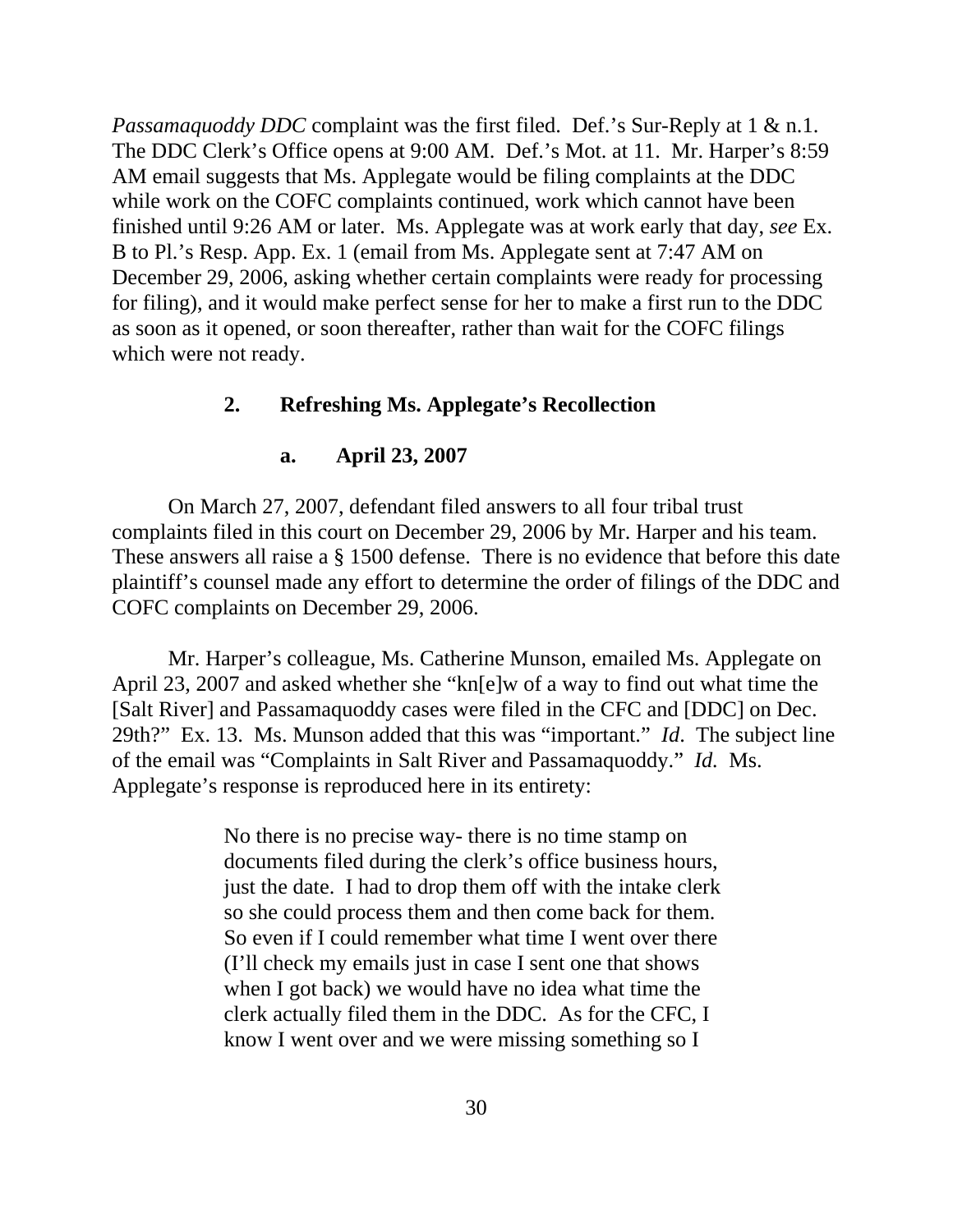had to come back to the office and get it, but I just don't know what time all of this happened. I'll forward you any emails in my sent box that I find in case that is helpful.

*Id.* So, approximately four months after the day in question, Ms. Applegate confesses she cannot remember when she went to the two courts, but did remember that she was "missing something" that was somehow relevant to the filing of these two complaints in the COFC, and that the "missing something" required a return trip to her office.

One minute later, Ms. Applegate supplemented her original response to Ms. Munson with an email chain of messages sent on December 29, 2006, and added this commentary:

> This isn't very precise, but from the below chain of emails to Bill it looks like I took them over to the D.DC. and picked them up between 12:41 and 2:23. I think I went to the CFC first, but I am not certain about that. Sorry that is about all that I have.

Ex. 14. Ms. Applegate here states that her memory of the sequence of filing is "not certain." *Id.* At this point, she believes she filed the *Salt River COFC* and *Passamaquoddy COFC* complaints before *Salt River DDC* and *Passamaquoddy DDC*, but she is not confident of the sequence and appears to be unable to recall any other significant details.

Beginning with these initial statements, it is interesting to track three aspects of Ms. Applegate's recollection of the events of December 29, 2006. When Ms. Applegate refers to "dropping them off" and "coming back for them" in the April 23, 2007 emails concerning the Salt River and Passamaquoddy complaints, is she referring to the *Salt River DDC* and *Passamaquoddy DDC* complaints, or something else? In addition, was Ms. Applegate indeed missing something at the COFC, and if so, did that problem require a return trip to her office that day? And finally, does Ms. Applegate become more confident over time as to the order of filing that day? Although Ms. Applegate has an explanation for every evolution in her thinking about that day's events, certain inconsistencies in her recollection are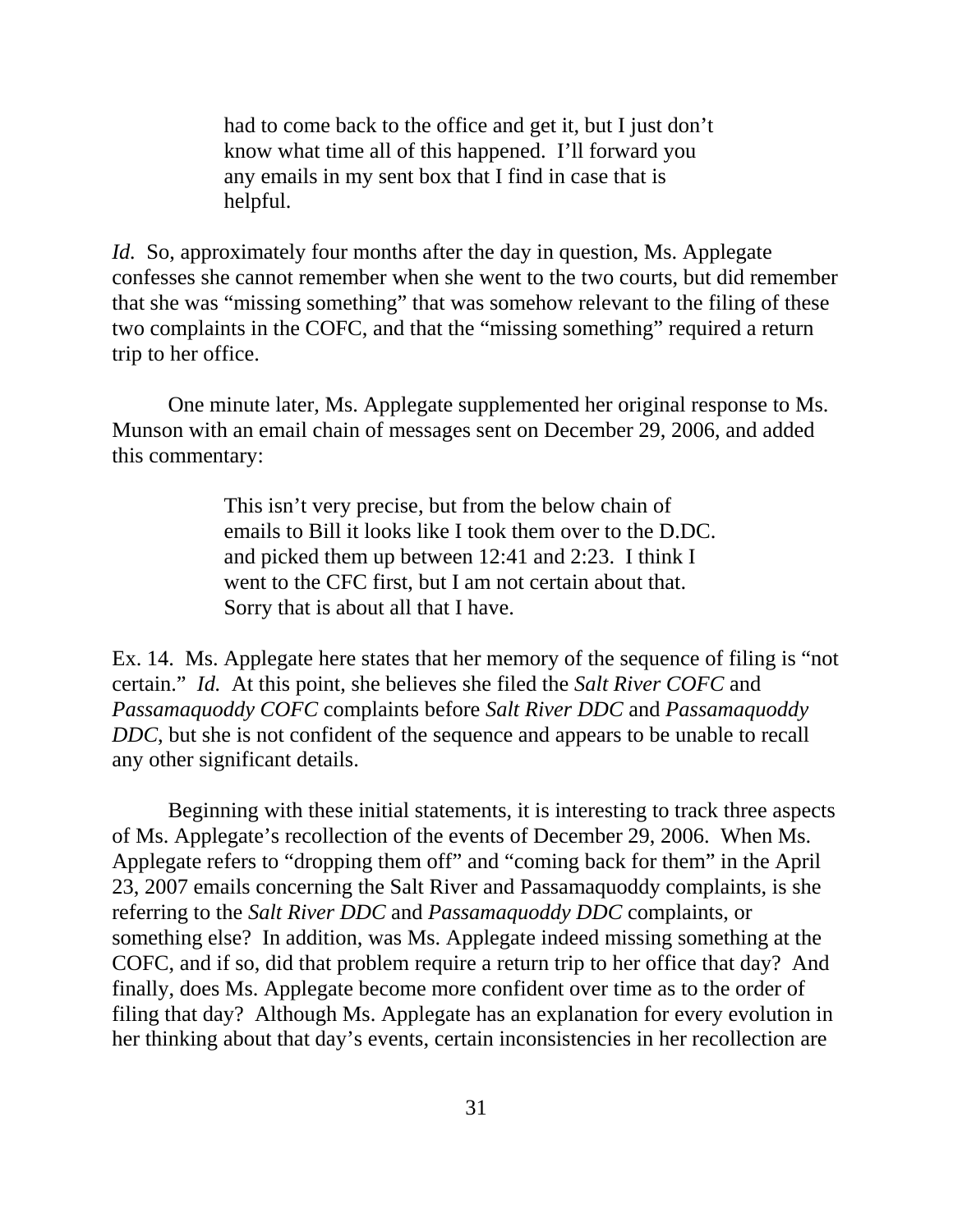troubling.

### **b. August 13-14, 2007**

Ms. Applegate gave sworn statements in an affidavit on August 13, 2007, Ex. 19, and participated in the preparation of plaintiff's answers to defendant's interrogatories, served on August 14, 2007, Tr. at 62. At this point in time, she recalled getting an oral instruction from Mr. Harper on December 29, 2006 to file *Passamaquoddy COFC* "as early as possible, which I understood to mean before filing the Complaint initiating [*Passamaquoddy DDC*]." Ex. 19 ¶ 7; *see also* Ex. 15 at 11. Apparently Mr. Harper had concerns about filing procedures in this court and whether the court might close early for the holidays, and communicated these concerns to Ms. Applegate. Ex. 19 ¶¶ 6-7. Ms. Applegate concluded that "[t]o the best of my recollection, I followed Mr. Harper's instructions and I filed the Complaint in the instant action prior to filing the Complaint in [*Passamaquoddy DDC*]." *Id.* ¶ 8. Thus, by mid-August of 2007, Ms. Applegate could recall more details of the events of December 29, 2006, but is still not expressing absolute confidence in her memory of the sequence of filings that day.

Also by August 14, 2007, Ms. Applegate has clarified what she meant, in April, by dropping off complaints ("them") and picking "them" up later at the DDC on that day. Rather than referring to the *Salt River DDC* and *Passamaquoddy DDC* complaints, as the subject line of her first April email might indicate, the "them" of her April emails apparently only referred to one complaint. In plaintiff's answers to interrogatories, the *Ak-Chin DDC* complaint "was the last Complaint she filed that day and was the only filing that day which necessitated her returning to the District Court to complete the filing." Ex. 15 at 13; *see also id.* at 5 (statements indicating that Ms. Applegate did not drop off *Passamaquoddy DDC* and later return for any materials related to that filing).<sup>17</sup>

(continued...)

 $17/$  The parties and the court have conducted this evidentiary inquiry by focusing largely on contemporaneous documents and the recollections of Ms. Applegate. If the parties had wished to expand the number of live witnesses, or submit additional affidavits, the time for requesting leave to do so has passed. The court accords little weight to any statements in plaintiff's responses to interrogatories, served on August 14, 2007, that report recollections of persons who did not testify before the court. *See Speck v. United States*, 28 Fed. Cl. 254, 280 (1993) (noting that answers to interrogatories are no substitute for "live testimony or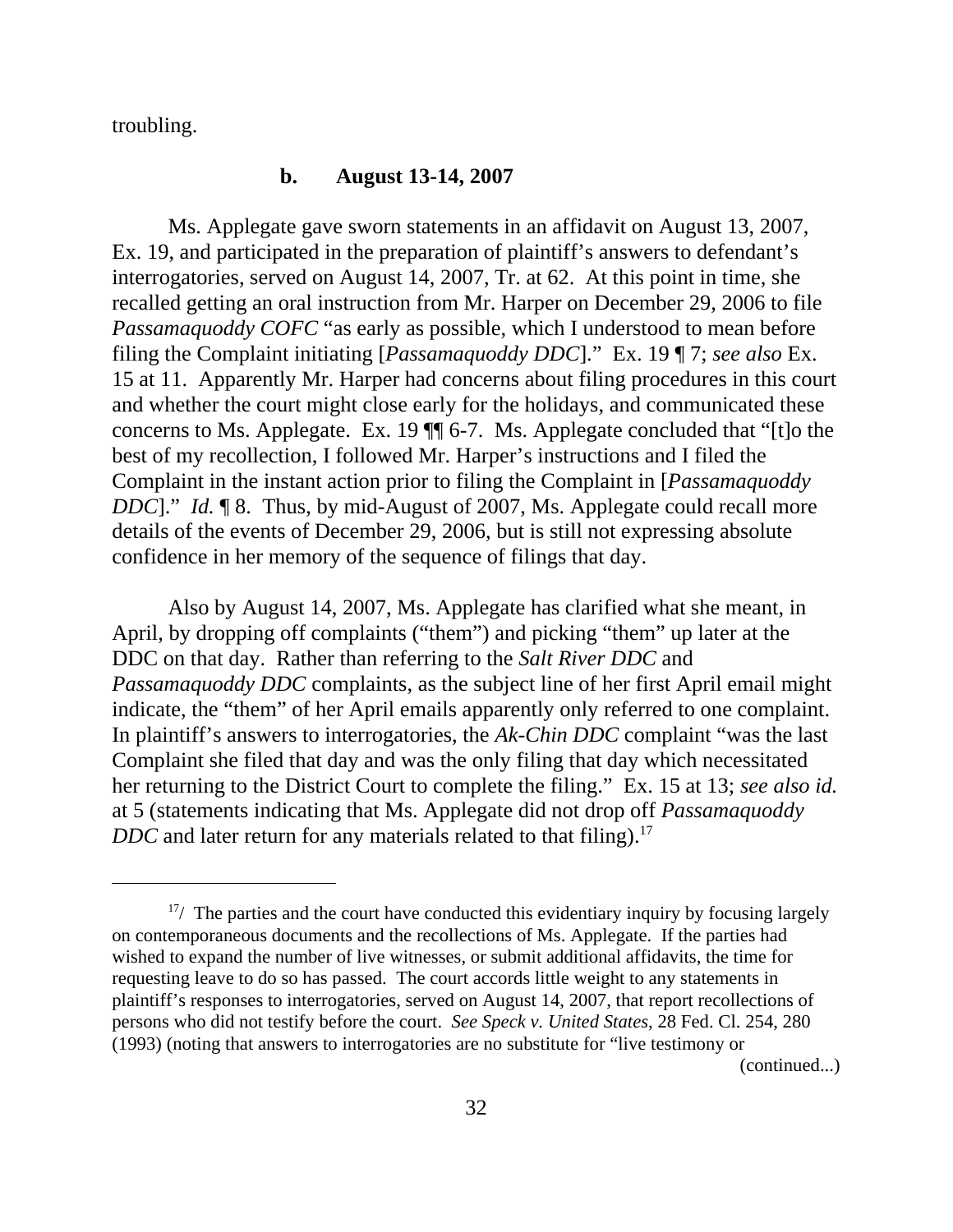#### **c. October 24, 2007**

By the time the court held its evidentiary hearing in *Ak-Chin COFC* on October 24, 2007, further details had been refreshed in Ms. Applegate's memory. According to her testimony, another concern of Mr. Harper's on December 29, 2006 was whether the funeral of President Ford might interfere with filings at the DDC and the COFC. *Ak-Chin* Tr. at 26. She also explained that she could not recall ever having seen Mr. Harper's email directing her to first file complaints in the DDC, while changes were being made to the COFC complaints, because she was probably away from her desk. *Id.* at 30. Ms. Applegate was, in addition, able to give an exact sequence of all of the filings of that day, and was able to associate certain filings with certain short blocks of time. *See, e.g.*, *id.* at 43 (fixing the *Ak-Chin COFC* filing as occurring between 11:41 AM and 12:41 PM).

#### **d. December 10, 2007**

During the evidentiary hearing for *Salt River COFC* held on December 10, 2007, Ms. Applegate was again able to provide a precise chronology of her filings on December 29, 2006, activities bounded by the time-stamps of various emails that were sent and received in her office on that day. *See, e.g.*, *Salt River* Tr. at 18. Importantly, she also was able to describe what occurred at this court when she filed complaints here. Ms. Applegate testified that each time she filed a complaint here at the COFC, she received and took back to her office a receipt for the filing fee *at that time*. *Id.* at 20, 55, 62, 77. Thus, as of December 10, 2007, Ms. Applegate's version of events, as provided in testimony under oath, has her receiving and taking away a receipt for *Passamaquoddy COFC* approximately two hours before she received and took away a receipt for *Ak-Chin COFC*, which was, according to her, filed on a later trip. Nonetheless, the receipt numbers for these two receipts indicate that the *Ak-Chin COFC* receipt was filled out before the receipt was filled out for *Passamaquoddy COFC*, and indeed, ten other receipts had been issued in the interim. *Compare* Ex. 25 (receipt number 065946) *with Salt River* Tr. at 74-75 (Ms. Applegate's testimony identifying receipt number 065946

 $17$ (...continued)

documentary evidence"); *see also Walton v. United Consumers Club, Inc.*, 786 F.2d 303, 313 (7th Cir. 1986) (noting that answers to interrogatories cannot normally be substituted for live testimony under the Federal Rules of Evidence).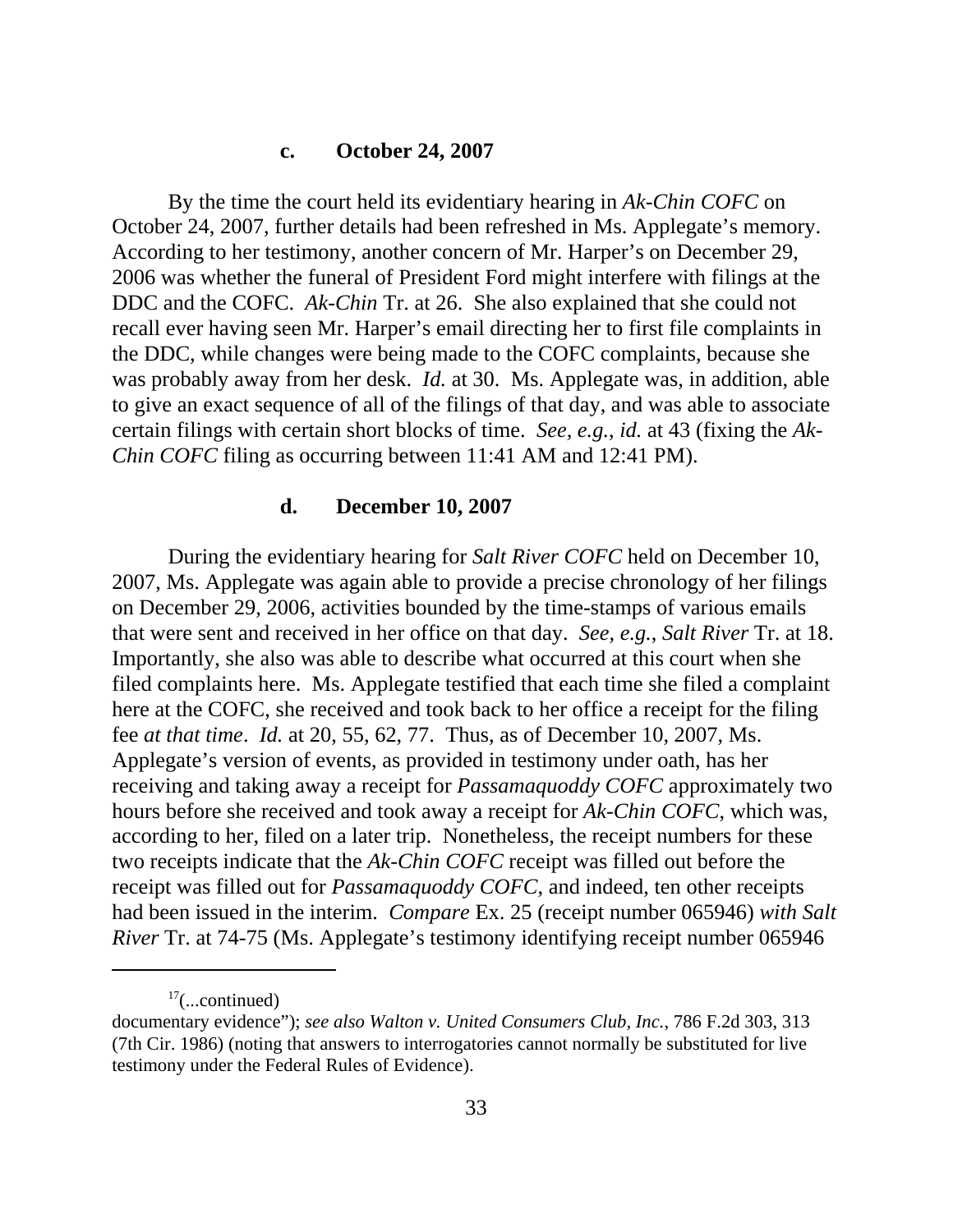as the *Ak-Chin COFC* filing receipt) *and with* Ex. 4 (*Passamaquoddy COFC* receipt, number 065957).

Either Ms. Applegate's testimony of December 10, 2007 is inaccurate in some way, or the COFC was issuing receipts from the receipt book out of sequence. According to uncontroverted evidence provided by Ms. Lisa Reyes, Deputy Clerk for Operations of the COFC, receipts are not written and issued out of their sequential order.18 *Salt River* Add'l Tr. at 14, 17-18, 29. The court concludes that Ms. Applegate's testimony on December 10, 2007 is in conflict with contemporaneous written evidence, and is inaccurate.

The court also notes that Ms. Applegate testified on two occasions that *Passamaquoddy COFC* was filed before *Passamaquoddy DDC*, and only subsequently did she file *Ak-Chin COFC*. The contemporaneous documentary evidence shows that *Ak-Chin COFC* was filed before *Passamaquoddy COFC*, if, as she testified, she obtained receipts upon each filing trip. Because *Passamaquoddy DDC* was the first suit filed in the DDC on December 29, 2006, and Ms. Applegate's chronology, as of December 10, 2007, crumbles into incoherence for logical inconsistencies, it appears just as likely as not that *Passamaquoddy DDC* was filed before *Passamaquoddy COFC*.

Although the receipt numbers issued by the COFC point out the most glaring inaccuracy in Ms. Applegate's testimony on December 10, 2007, several other statements from Ms. Applegate are not particularly convincing, considering the contemporaneous, or more nearly contemporaneous, documentary evidence. First, she was reportedly away from her desk and never saw an email directing her to file the DDC complaints first, sent at 8:59 AM by Mr. Harper. *Salt River* Tr. at 24-25. Oddly, according to her testimony, she was working with Mr. Harper on his floor at about that time, *id.* at 25, and every other instruction he gave her that morning about filing the complaints was oral, *id.* at 22-24, but his reportedly superseded instruction was sent by email and never received. Email reception improved at 9:26 AM, when she was sent electronic versions of various complaints, which she filed promptly in this court "[s]hortly after 9:30 AM." *Id.* at 17. Although Ms.

 $18/$  For reasons far too complex to discuss here, receipt numbers, and docket numbers, are unreliable indicators of the order of filing of complaints at the COFC. *See Salt River* Add'l Tr. at 9.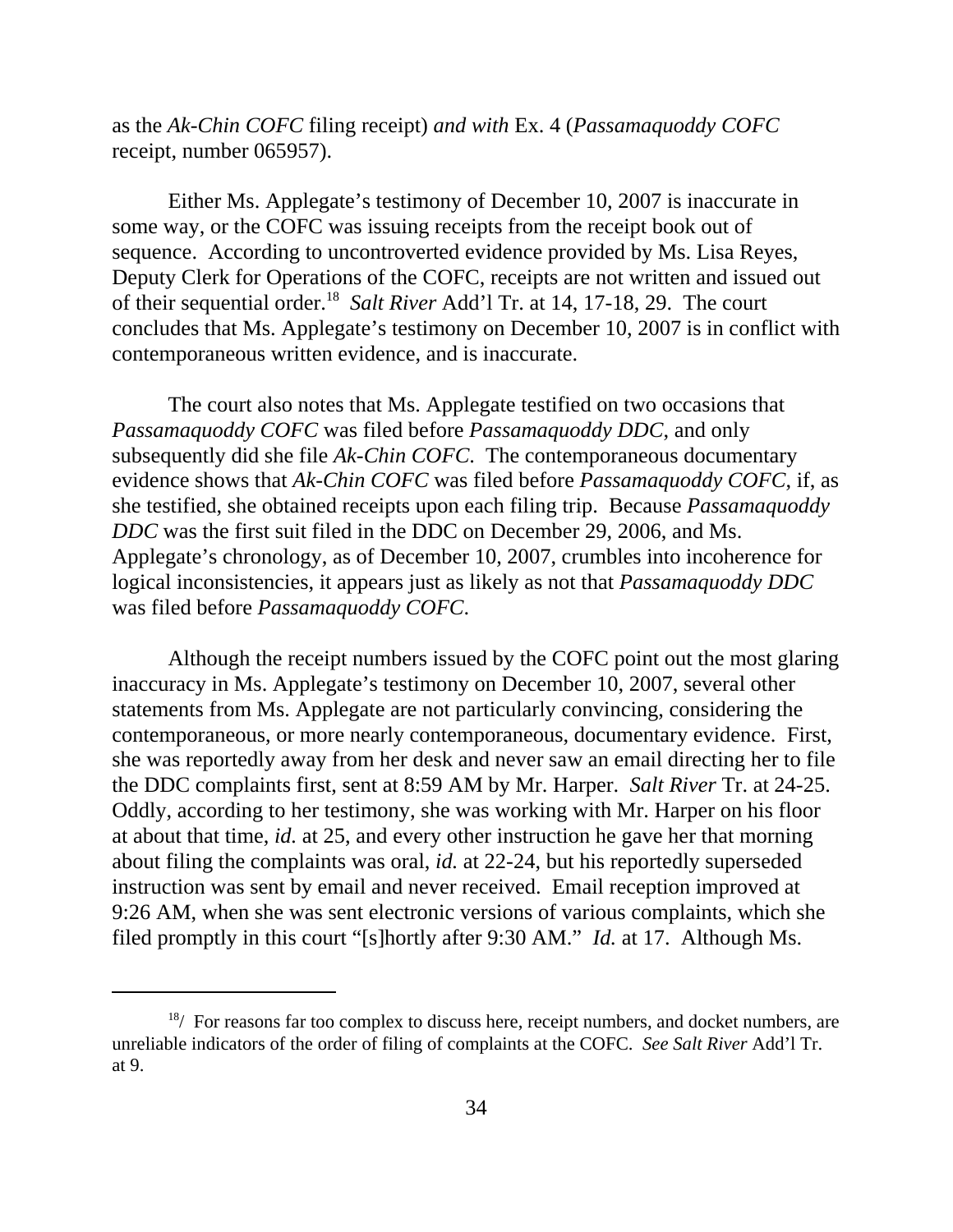Applegate's version of how these communications transpired is certainly possible, the court does not find her testimony, as recorded in the *Salt River COFC* transcript, to outweigh the implications of contemporary documents.

Similarly, Ms. Applegate attempted to clear up inconsistencies between her April 23, 2007 emails and her later recollection of events. When asked about the timing of the filing of the Salt River and Passamaquoddy complaints by Ms. Munson on April 23, 2007, Ms. Applegate testified that her use of the word "them" did not refer to the *Salt River DDC* and *Passamaquoddy DDC* complaints, in the context of dropping something off and returning to complete a filing at the DDC, but to the *Ak-Chin DDC* complaint. *Salt River* Tr. at 36. This is either an unusual word choice, or a strained interpretation of the email message. As for her memory, in April 2007, that she had been "missing something" when attempting filings at the COFC and had been compelled to return to her office to get something, as of December 10, 2007 Ms. Applegate testified that she had been confusing the filing trip in late December with another trip to the COFC in January for another purpose. *Id.* at 36-37. Thus, despite her earlier recollection, she now testified that nothing was missing on December 29, 2006 and she never had to go back to her office to retrieve missing items to complete any COFC filings.19 *Id.* The court concedes that refreshed recollections may surpass in reliability previous statements made in emails to supervisors, even when such emailed inquiries are labeled important. Nonetheless, it is somewhat puzzling that the only answers provided to Ms. Munson in Ms. Applegate's first email on April 23, 2007, in essence, the two salient descriptions of events that sprang to Ms. Applegate's mind after four

 $19/$  Although plaintiff does not argue now that a different interpretation of the "missing" something" language in the April 23, 2007 email is possible, Pl.'s Sur-Reply at 19-23, in an earlier brief filed in this case, plaintiff's explanation of that "missing something" language could be construed differently. Because the *Ak-Chin COFC* complaint was, according to Ms. Applegate's recollection of events, not ready in time for the first trip to the COFC, Ms. Applegate might have been referring to the *Ak-Chin COFC* complaint when she remembered she was "missing something" on December 29, 2006. *See* Pl.'s Resp. at 14 n.7 ("While Ms. Applegate initially recalled having to make a second trip to the Court of Federal Claims that day because she was "missing something" her first trip there, the reason Ms. Applegate was required to make a second trip to the Court of Federal Claims was because the Ak-Chin Complaint was not ready when the other three Complaints were filed and it had to be delivered for filing later that same morning."). Of course, all sorts of speculation are possible as to what was "missing," if anything, on December 29, 2006, and the court notes only that no clear picture emerges as to the exact sequence of events on that day.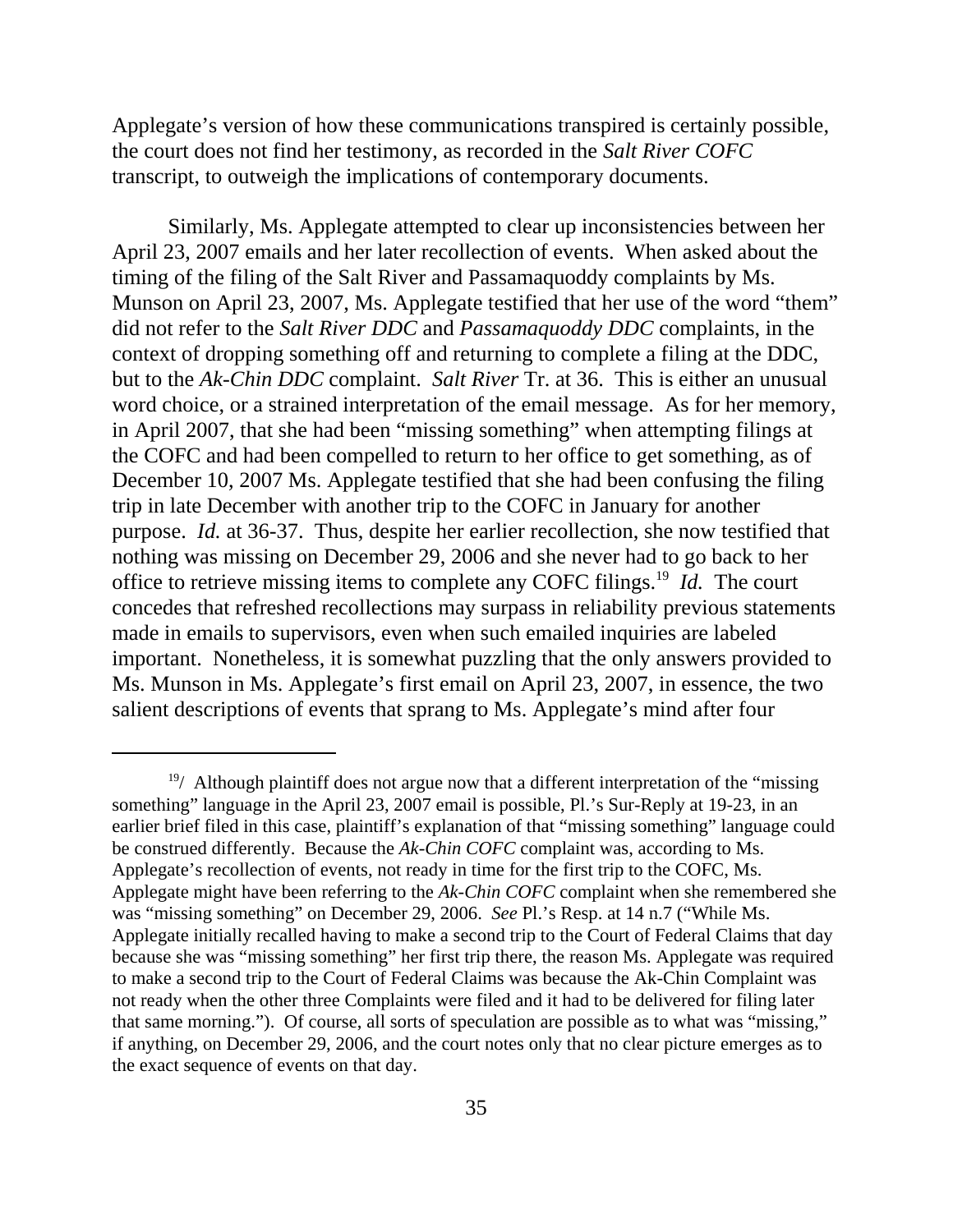months had elapsed, were later explained away in Ms. Applegate's testimony as being inapt, misleading statements and muddled memories.<sup>20</sup>

#### **e. February 1, 2008**

For the third time, Ms. Applegate testified as to the events of December 29, 2006, during an evidentiary hearing in the subject matter held February 1, 2008. Prior testimony was made part of the record in this case, but for the first time the court had the opportunity to observe Ms. Applegate's demeanor, and assess her credibility. Perhaps through repetition, Ms. Applegate's delivery was rapid-fire and, for the most part, uninflected. The overall impression given was of memorized facts recited by rote. The court fully believes Ms. Applegate when she testified that her current recollection of events was refreshed by the study of various documents related to some of the events that transpired on December 29, 2006. *See* Tr. at 35-36 ("I reviewed my in-box, all the emails that I kept in my inbox, my sent items, cab receipts, District Court and CFC docket sheets. I reviewed the documents that we had gotten back from the Court that  $day \ldots$ .").

What the court questions is whether her current recollection is an accurate memory, as she professes it to be, *see id.* at 36 (stating that "the memory of what I had that day is supported by everything that I have found"), or whether it is instead an explanation of how things might have happened. The court is left with the impression that Ms. Applegate's testimony is reflective both of memory and of supposition. For this reason, Ms. Applegate's testimony was not particularly persuasive. When compared against contemporaneous documentary evidence, and in light of inconsistencies and inaccuracies in her testimony, the court must conclude that Ms. Applegate's testimony was not credible as to her assertion that she filed *Passamaquoddy COFC* before *Passamaquoddy DDC*.

Ms. Applegate testified, as she had before, that she remembered the sequence of filings on December 29, 2006. Tr. at 14-15. She expressed certainty about that sequence, and asserted that, regarding the two Passamaquoddy complaints, "I filed in the CFC before I filed in the District Court that day,

 $20/$  Of minimal relevance, but perhaps worth noting, is Ms. Applegate's testimony that December 29, 2006 "was a confusing day." *Salt River* Tr. at 69. She noted that before that day "I had in my career not filed seven complaints in one day." *Id.* at 21. In such circumstances, it is not surprising that testimony given almost one year later should contain inaccuracies.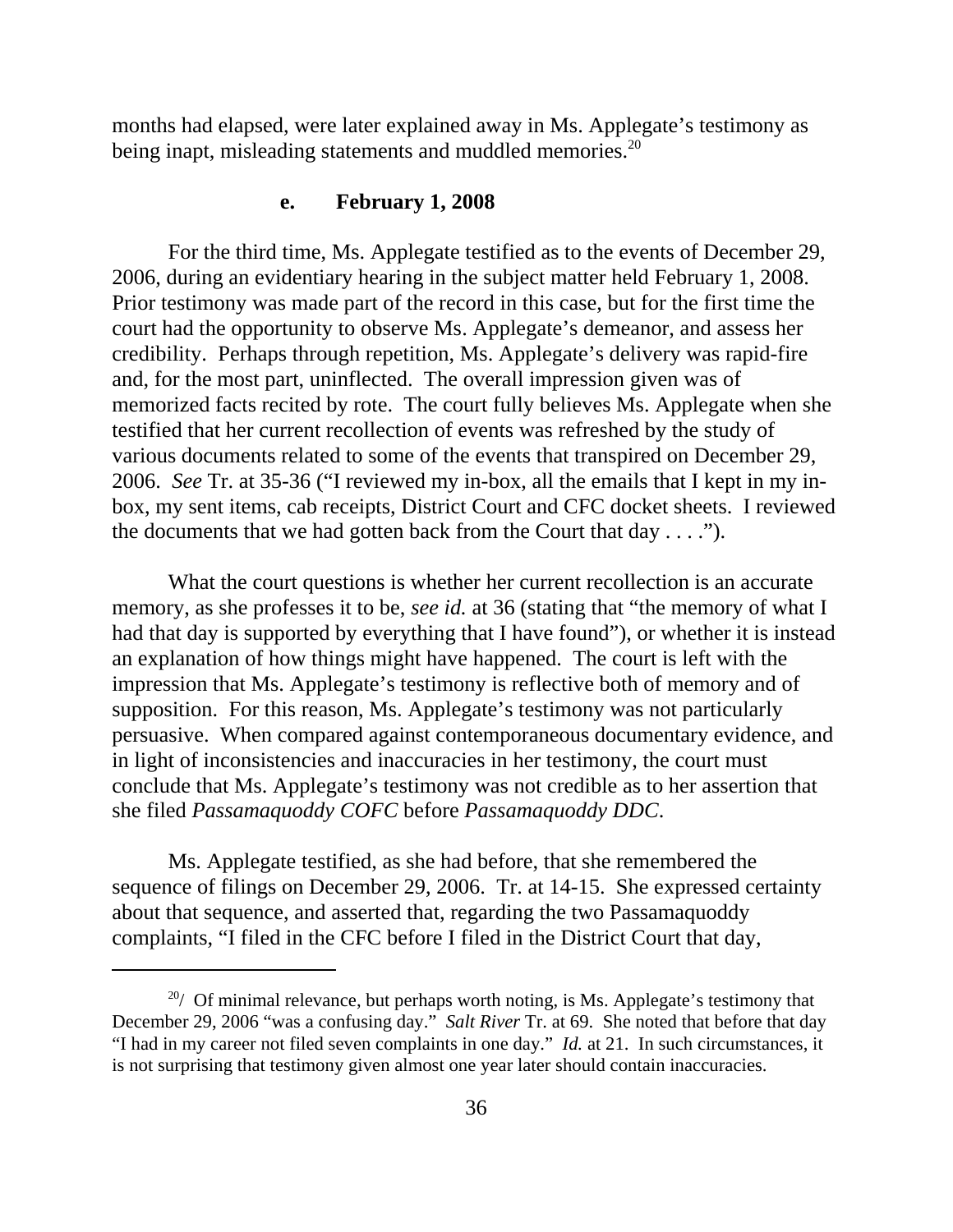December 29, 2006." *Id.* at 73. The court notes here relevant differences with prior testimony, some substantive, some rather minor. The court addresses the less important differences first.

Ms. Applegate now testified that she "did not have access to email for a good chunk of [December 29, 2006]." *Id.* at 18. Accordingly, she gained access to the 9:26 AM email transmitting final versions of three COFC complaints when a colleague printed it out. *Id.* at 20. She also further clarified that the term "them" in her April 23, 2007 email, referring to items dropped off at the DDC, was meant, despite the subject line of the email, to encompass the "*Ak-Chin* [*DDC*] complaint and its copies." *Id.* at 40-41. She added that "them" meant more: "Them meaning the complaint, its copies, the notice of related cases, the summons." *Id.* at 41. Ms. Applegate also no longer would use the word "confusing," to describe December 29, 2006, but preferred the adjective "busy," or "somewhat stressful." *Id.* at 50, 66.

Most importantly, Ms. Applegate no longer asserted, as she had during the *Salt River COFC* hearing, that she had received receipts when filing complaints at this court. Tr. at 14-15.She explained, in some detail, why her testimony was now changed on this topic. *Id.* at 22-25. Ms. Applegate had apparently consulted various documents after the *Salt River COFC* hearing which, in her mind, indicated that she could not have received any receipts at the COFC on December 29, 2006. *Id.* (referencing Exs. 4-6). In her view, an email sent on January 3, 2007, and the receipts themselves, indicate that no receipts had been received on December 29, 2006. *Id.* at 58.<sup>21</sup> Therefore, Ms. Applegate testified that she was now certain, based on contradictory contemporaneous documentary evidence, that her prior testimony was incorrect, and she recanted the testimony she gave on December 10, 2007 regarding receipts obtained at the COFC. *Id.* Ms. Applegate conceded that her prior testimony was derived not from recollection, but "from an assumption." *Id.* at 59.

Before turning to the factual issue of whether COFC receipts were received

 $2^{1/2}$  The email in question only belatedly surfaced. The court set a discovery deadline of August 14, 2007 for defendant's § 1500 motion. *See* Order of July 20, 2007. Plaintiff produced the email chain dated January 3, 2007 to defendant in January 2008, and it was admitted as Exhibit 5. Tr. at 10-11. Defendant withdrew its objection to the admissibility of this document. *Id.* at 11.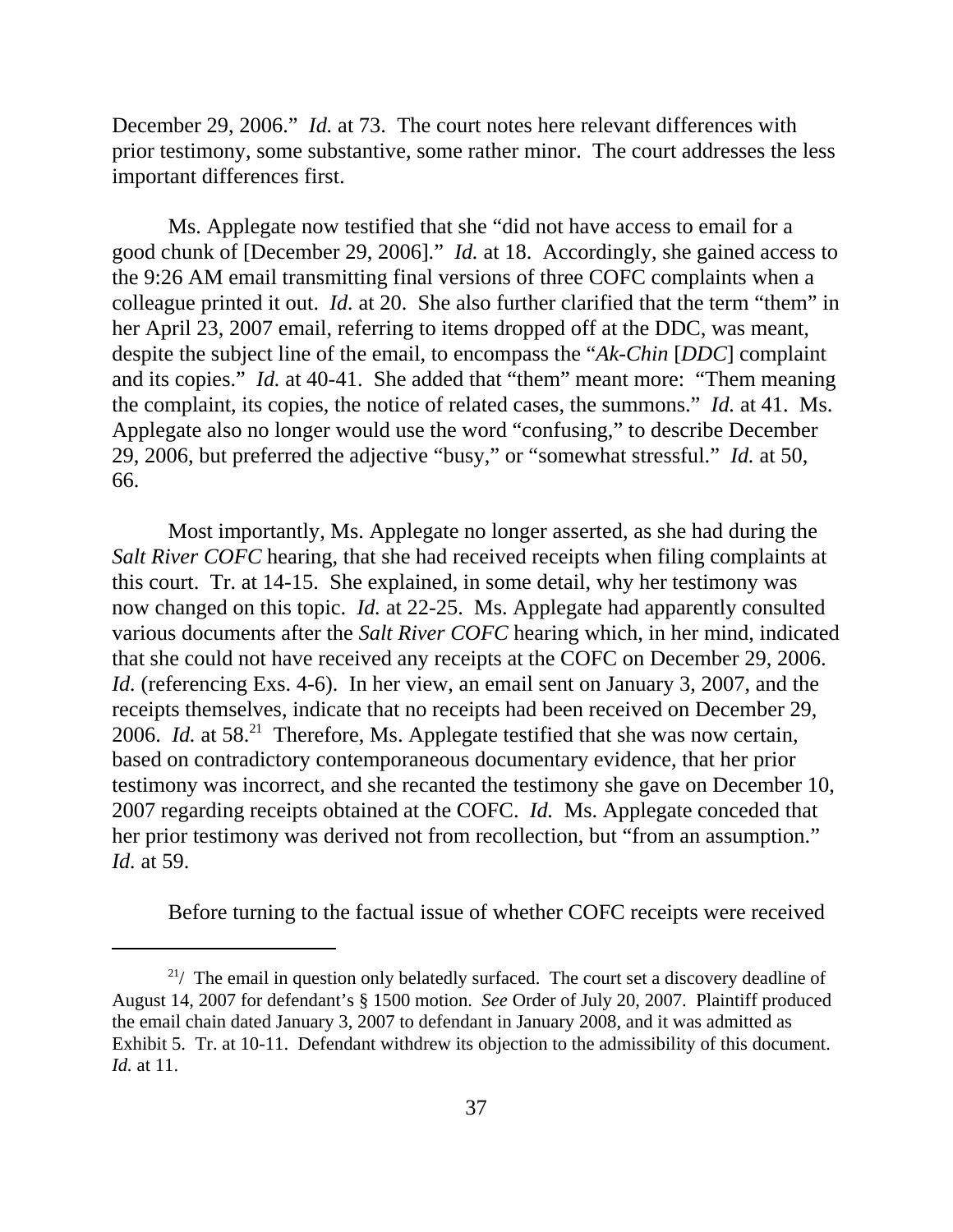on December 29, 2006 or some later date, the court notes that Ms. Applegate's admission that she once testified based on an assumption, rather than on a recollection, supports the court's assessment that some of her testimony is supposition as to what could have happened, and not refreshed memory. The evolution of Ms. Applegate's memory of December 29, 2006, from April 23, 2007 to February 1, 2008, tends to show that much of what she now remembers is quite likely her recreation of what could have happened, rather than a recitation of vividly remembered details of what happened months before. *See* Tr. at 68 (explaining that her affidavit concerning the Ak-Chin filings was more strongly worded because "Ak-Chin was more memorable," and stating that for the Passamaquoddy complaints, her testimony is "the memory of what I had with the confirmations of the various documents that I ascertained"). In any case, the court now has before it two self-contradictory versions of testimony from Ms. Applegate. If the earlier version of her receipt collection is adopted as accurate, the inconsistency between her December 10, 2007 testimony and the COFC receipt numbers thoroughly discredits Ms. Applegate's recollection of what she did on December 29, 2006, as discussed *supra*. If her later testimony is preferred, it is clear she has no current memory concerning receipts obtained from the COFC that day, and the court must decide whether the documents she now relies upon offer support to her latest iteration of the sequence of events on December 29, 2006.

According to Ms. Reyes of the COFC, there is no way to tell, by looking at it, whether a filing receipt was mailed or picked up in person. *Salt River* Add'l Tr. at 28. There is also no way to tell whether a receipt with an attached post-it containing judge assignment information was picked up or was mailed. *See id.* at 30-31 (explaining that the judge assignment post-it is attached by a different person, "but very quickly after" the receipt is written). All of the receipts discussed in Ms. Applegate's testimony were produced with accompanying judge assignment post-its. Tr. at 56. Nothing in the documentary evidence discussed thus far precludes a conclusion that the receipts for the COFC complaints, with judge assignment post-its, were picked up by Ms. Applegate at the time she made each filing trip to the COFC. Unless supplementary evidence proves otherwise, Ms. Applegate's testimony, on December 10, 2007, that she took receipts back to her office after each trip to the COFC on December 29, 2006, is consistent with the receipts themselves.

Ms. Applegate, after December 10, 2007, reviewed the original copies of the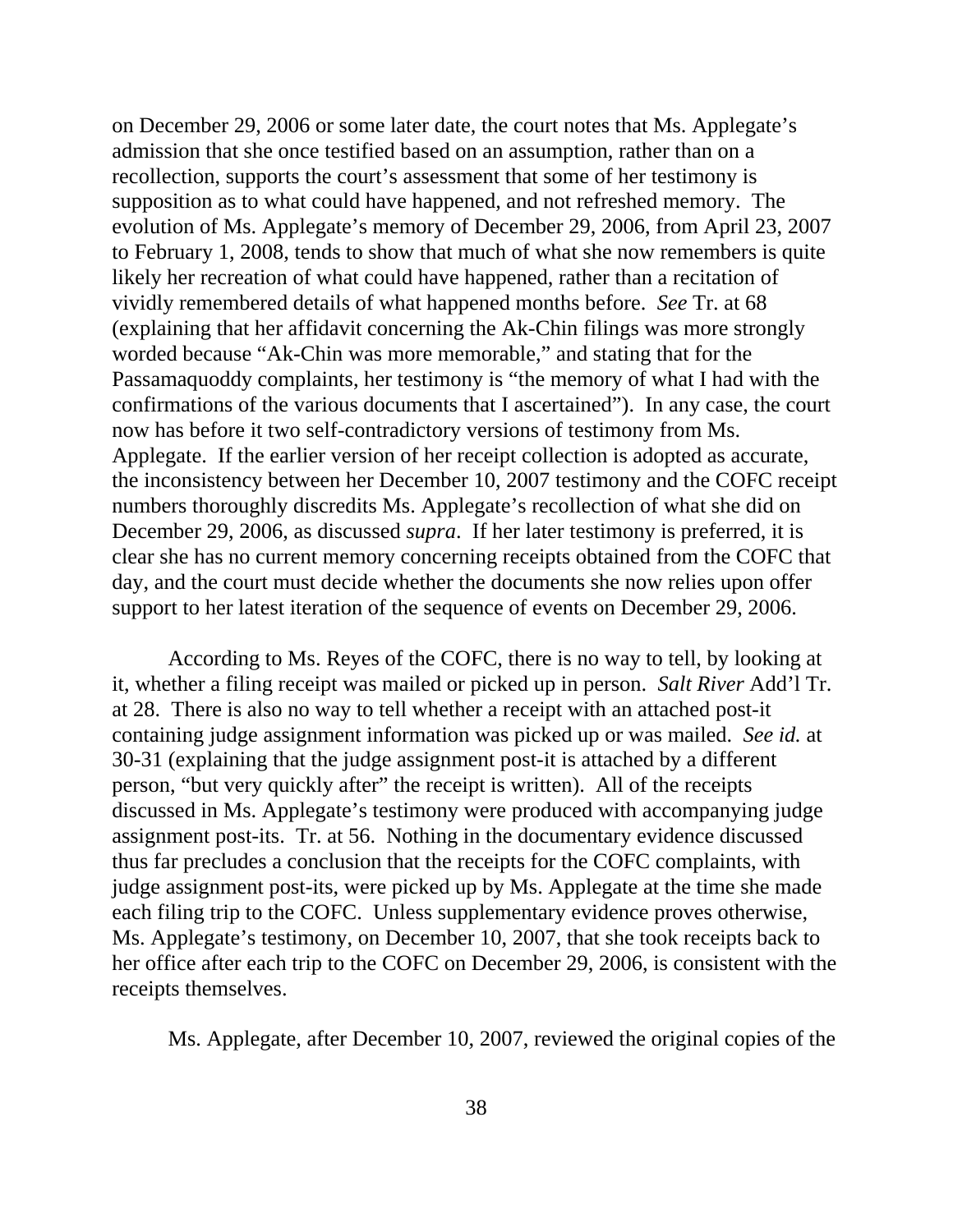COFC receipts, and concluded otherwise. Tr. at 22-23. She bases her conclusion on an email exchange sent on January 3, 2007, which discusses judge assignments but does not address receipts. *See* Ex. 5; *see also* Tr. at 59 (upon crossexamination, Ms. Applegate conceded that the January 3, 2007 email chain does not discuss receipts). The relevant question posed by Mr. Harper on January 3, 2007 is "Can you check with [Ms. Applegate] if we have Judges assigned to our court of claims cases?" Ex. 5. He also mentioned that the recipient of this email, Ms. Sandy Roy, should check with Ms. Applegate to review electronic case filing (ECF) notices in his email in-box, to see if any responses to these were required. *Id.* All that can be deduced from Mr. Harper's question is that he is not aware of any judge assignments in the COFC cases, as of January 3, 2007. His email does not indicate that Ms. Applegate received, or did not receive, receipts with judge assignment post-its on them, on December 29, 2006.

Ms. Applegate's response to Mr. Harper's inquiry is informed by her consultation with Ms. Roy, who was able to access Mr. Harper's email in-box and who gleaned information from the ECF notices of judge assignments sent to him. Ex. 5. Her email message is reproduced here in its entirety:

> I don't think all of the notices have been sent yet . . . Can you forward me all of the e-notices that you got from the court and I will call in the morning. From the notices that Sandy could see on your email Ak-Chin got assigned to Hewitt, Passamaquoddy got assigned to Miller for ADR Pilot Proceeding (which I'm not sure what that means) and Bush for normal proceedings, [Tohono O'odham] was assigned to Allegra. My guess is that you have received more notices as the clerk went through all of the documents today . . . Just send them to me and we can get it figured out.

*Id.* Nothing in this email, sent at 5:21 PM, indicates that Ms. Applegate had taken the time to retrieve COFC receipts, if any had been obtained on December 29, 2006, and check them for indications of judge assignments. Rather, she appears to have given this matter brief attention and had conferred with Ms. Roy about the ECF notices and the judge assignment information available from that source. The court does not agree that this email exchange excludes the possibility that receipts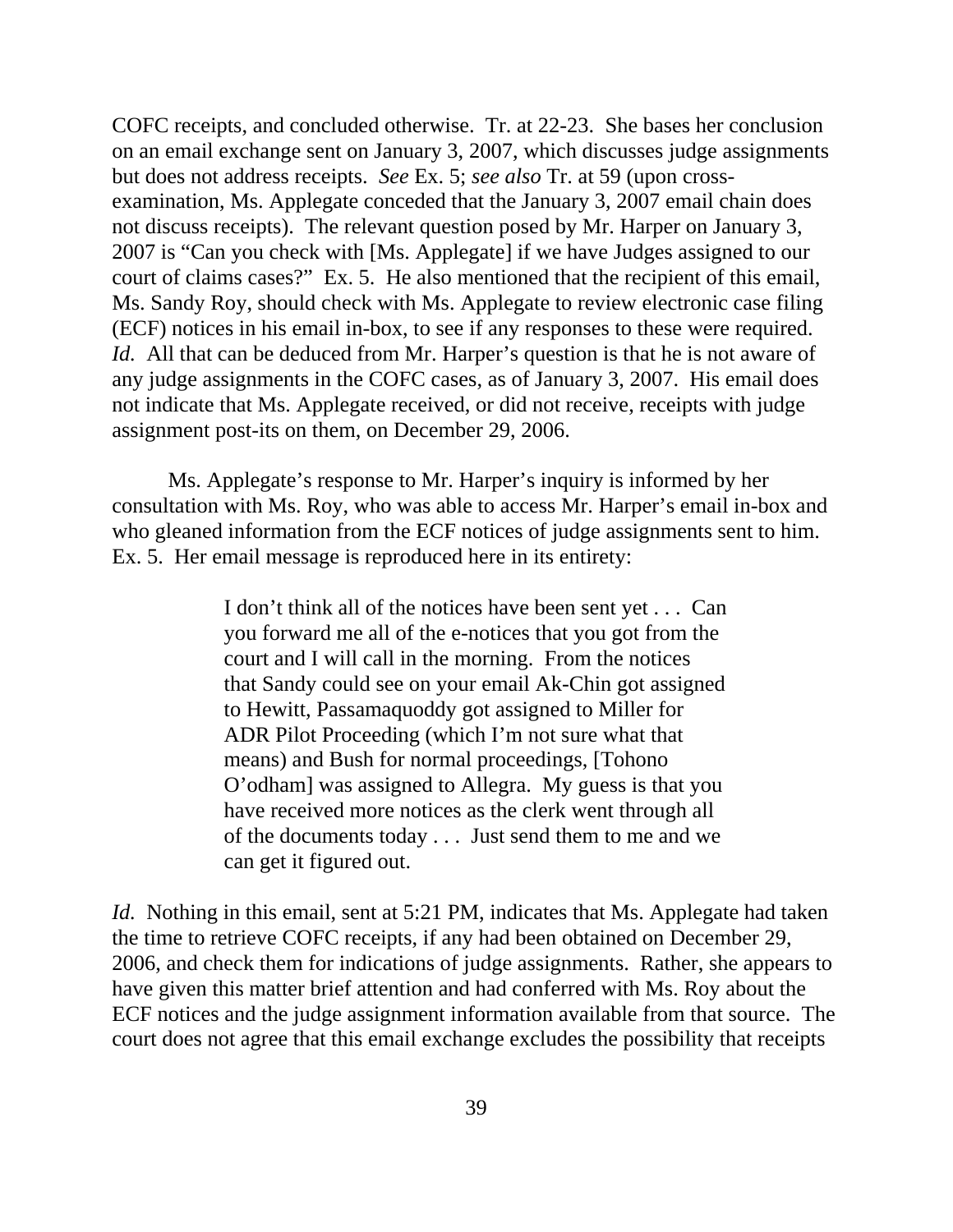for *Passamaquoddy COFC*, *Salt River COFC*, *Tohono O'odham COFC* and *Ak-Chin COFC* had been obtained on December 29, 2006, as Ms. Applegate had once testified. The email exchange does not compel the conclusion reached by Ms. Applegate, that "none of us had known about the Judge assignments before [January 3, 2007]." Tr. at 60. The January 3, 2007 email also does not exclude the possibility that, even if Ms. Applegate was not aware of judge assignments until January 3-4, 2007, she might have received receipts with post-its containing that information on December 29, 2006, and simply might not have paid attention to that information as she was getting ready to leave for her vacation. *See Ak-Chin* Tr. at 22 (noting that Ms. Applegate "had a vacation planned, so [she] was determined to get [the December 29, 2006 filings] finished before the close of business"). The court concludes that Ms. Applegate is overly reliant on this email for a new, and quite possibly faulty, assumption about what might have happened on December 29, 2006.

Because the January 3, 2007 email is not conclusive on this issue, the court cannot determine whether Ms. Applegate received COFC receipts on December 29, 2006, or on some later date. If she did receive those receipts, her recollected chronology falls apart as irreconcilable with contemporaneous documentary evidence. If she did not receive the COFC receipts on that day, the court is forced to choose between believing Ms. Applegate's testimony, with its labored reconstruction of the day's events built partly on assumptions, or giving more weight to the contemporary documentary evidence, which points largely to the conclusion that *Passamaquoddy DDC* was filed before *Passamaquoddy COFC*. Ultimately, because, as stated *supra*, the court did not find Ms. Applegate's testimony to be either persuasive or credible, the court finds that plaintiff has not met its burden of establishing that *Passamaquoddy COFC* was filed before *Passamaquoddy DDC.* The court finds, by the preponderance of the evidence, that *Passamaquoddy DDC* was most likely filed before *Passamaquoddy COFC*, and by any interpretation of the term, was pending for the purposes of § 1500 when *Passamaquoddy COFC* was filed.

#### **III. Analysis of the Overlapping Claims Issue**

The *Passamaquoddy DDC* suit was pending when *Passamaquoddy COFC* was filed. The court now turns to the other inquiry necessitated by a § 1500 challenge: whether a claim filed in the district court overlaps, to a degree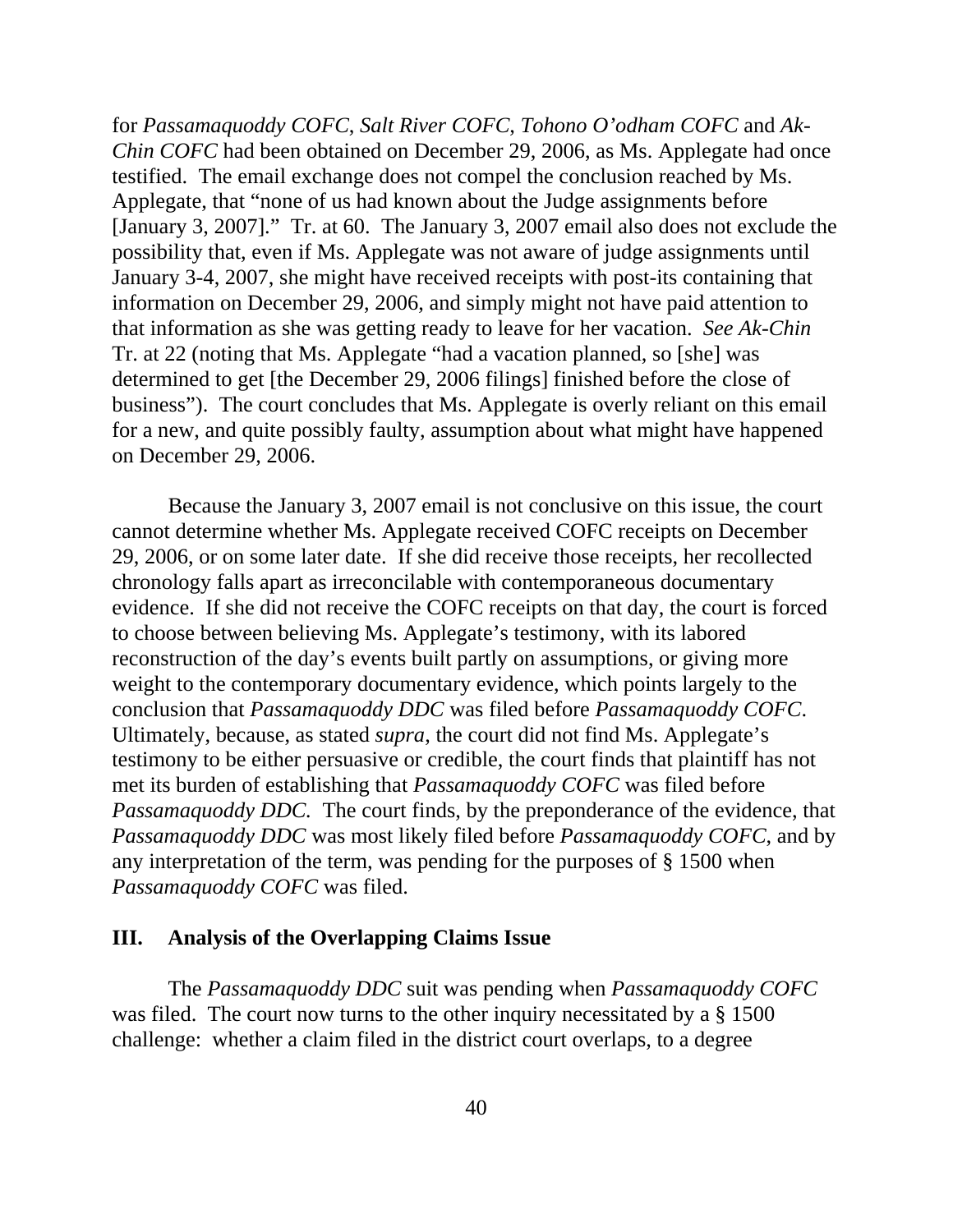sufficient to trigger the jurisdictional bar of § 1500, with a claim brought in this court. Fortunately, the precedent on this issue is much less convoluted than precedent concerning same-day filings and the "pending" claim issue.

The relevant precedent concerning overlapping claims was discussed at length in both *Tohono O'odham I* and *Ak-Chin I*. *See Tohono O'odham I*, 79 Fed. Cl. at 654-56; *see also Ak-Chin I*, 80 Fed. Cl. at 313-16, 321 n.9. The comparative analysis of claims before the district court and the claims before this court conducted in the *Tohono O'odham I* and *Ak-Chin I* opinions was almost the same. This is not surprising, because plaintiff's counsel employed the same template for the *Tohono O'odham DDC* and *Ak-Chin DDC* complaints, and the same template for the *Tohono O'odham COFC* and *Ak-Chin COFC* complaints. The same templates were again used, respectively, for the *Passamaquoddy DDC* and the *Passamaquoddy COFC* complaints.

For example, except for differences related to a tribe's name or a tribe's trust assets, the assertions in paragraphs 1-4, 6-15, and 17-44 of the complaints in *Tohono O'odham DDC*, *Ak-Chin DDC*, and *Passamaquoddy DDC*, and the text of each of the nine paragraphs praying for relief therein, are virtually identical. Similarly, except for differences related to a tribe's name or a tribe's trust assets, many of the paragraphs of the complaints in *Tohono O'odham COFC*, *Ak-Chin COFC*, and *Passamaquoddy COFC* contain only slight variations in language and make similar allegations as to the United States' trust responsibilities. The prayers for relief in *Tohono O'odham COFC*, *Ak-Chin COFC*, and *Passamaquoddy COFC* are identical, except for the varying references to the name of the tribal plaintiff, and, in the case of *Passamaquoddy COFC*, the omission of a request for interest on damages. *See* Compl. at 13.

In both *Tohono O'odham I* and *Ak-Chin I*, the court found significant overlap in the claims presented to the district court and this court. *See Tohono O'odham I*, 79 Fed. Cl. at 659 ("There is plainly substantial overlap in the operative facts as well as in the relief requested. That being the case, unfortunately for plaintiff, section 1500 is a bar."); *see also Ak-Chin I*, 80 Fed. Cl. at 322 (finding that "plaintiff's complaints are based on the same operative facts and seek overlapping relief that is not distinctly different"). In light of the substantial parallelism between the complaints filed in *Tohono O'odham DDC*, *Ak-Chin DDC*, and *Passamaquoddy DDC*, and in *Tohono O'odham COFC*, *Ak-Chin COFC*, and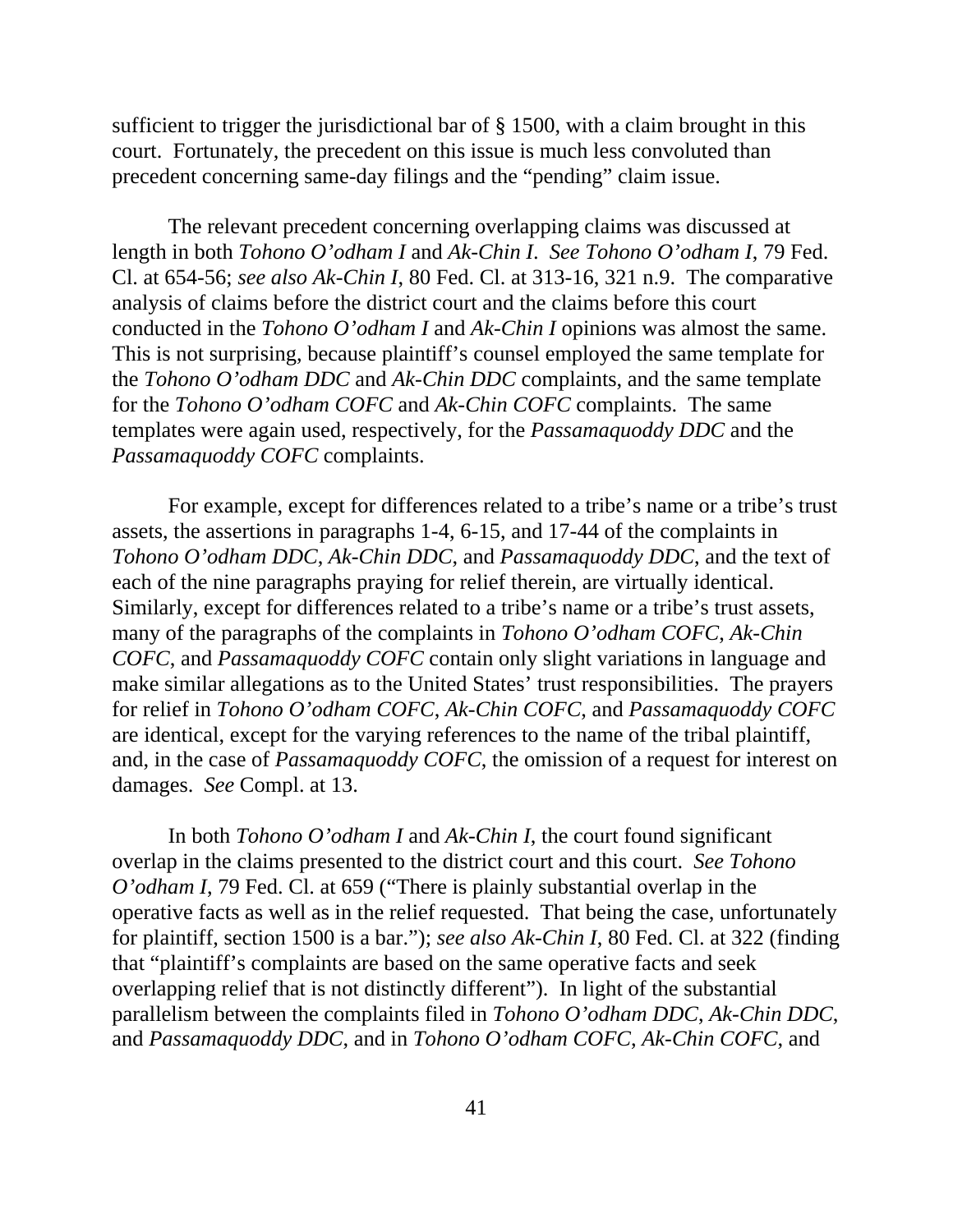*Passamaquoddy COFC*, it is not surprising that here, too, substantial overlap exists between the claims presented in the *Passamaquoddy DDC* and *Passamaquoddy COFC* complaints. The court will endeavor to succinctly summarize the relevant precedent, and apply this precedent to the  $\S$  1500 challenge before it.<sup>22</sup>

#### **A. Controlling Precedent**

The parties agree that the comparison of claims in the district court and this court focuses both on the operative facts supporting each claim, and the relief requested from each court. *See* Def.'s Mot. at 7 (citing *Loveladies*, 27 F.3d at 1551-52); Pl.'s Resp. at 15 (citing *Loveladies*, 27 F.3d at 1551). The parties also agree that the comparisons of operative facts and of requested relief constitute two separate prongs of the analysis and that each must be satisfied, as well as the "pending" suit prong, for § 1500 to bar a suit in this court. Def.'s Mot. at 7; Pl.'s Resp. at 1, 3, 15. The parties disagree, however, as to the degree of overlap in claims which is required to trigger the jurisdictional bar in § 1500.

Defendant argues that the operative facts in the two claims "need not be identical," Def.'s Mot. at 7 (citing *Johns-Manville*, 855 F.2d at 1562-63), and that "[i]t is sufficient that they are substantially the same," *id.* (citing *Keene*, 508 U.S. at 212-14). Plaintiff contends, interestingly, that the "substantially the same operative facts" language in *Keene*, as employed by defendant, is an attempted "diluterial" of the *Loveladies* standard.<sup>23</sup> Pl.'s Resp. at 15 n.8. Plaintiff also

<sup>22/</sup> Because the *Tohono O'odham I* and *Ak-Chin I* opinions provide an enlightening review of the historical development of the test for determining whether claims in two federal courts overlap, the court truncates its discussion of this topic. *See Tohono O'odham I*, 79 Fed. Cl. at 654-56; *see also Ak-Chin I*, 80 Fed. Cl. at 313-16, 321 n.9. In addition, to the extent that certain of plaintiff's many arguments are not specifically addressed in this opinion, the court relies on the analyses of those same arguments in *Tohono O'odham I* and *Ak-Chin I* as grounds for again rejecting them. For example, the court again concludes that the distinctions drawn between specific monetary relief and money damages in *Bowen v. Massachusetts*, 487 U.S. 879, 901 (1988), are inapposite to the § 1500 analysis, for the reasons stated in *Tohono O'odham I*, 79 Fed. Cl. at 658 & n.14.

 $23/$  None of the cases cited by plaintiff as support for this proposition asserts that *Loveladies* is anything but an elucidation of the principles outlined in *Keene*. *See Fire-Trol Holdings, LLC v. United States*, 65 Fed. Cl. 32, 34 (2005) (referring to *Loveladies* as "the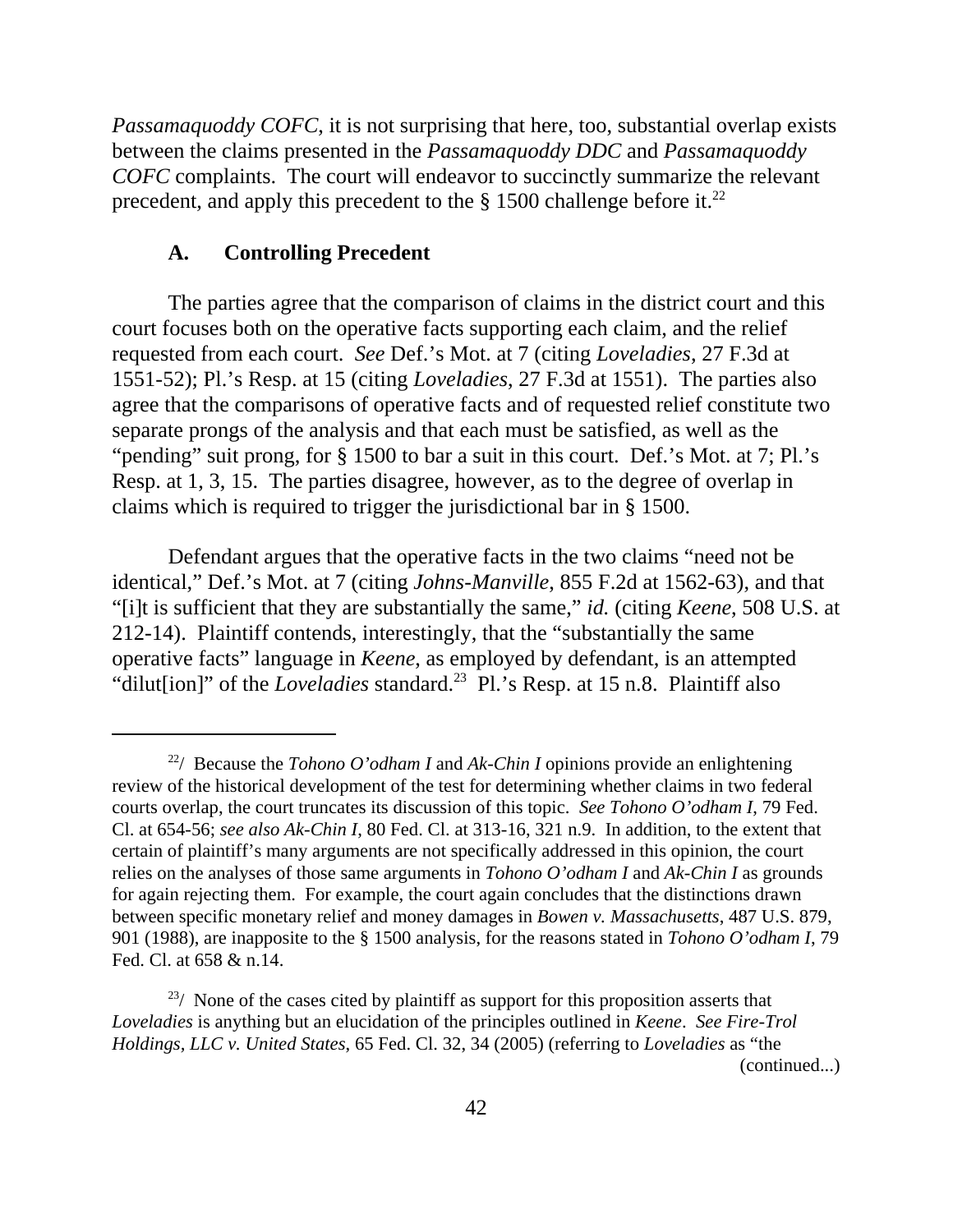asserts that while claims sometimes share background facts, unless these claims also rely on the same facts as material, operative facts, similar background facts do "not implicate § 1500's bar." Pl.'s Resp. at 17 (citing numerous nonprecedential decisions).

The parties also disagree on the amount of overlap that must be present in the prayers for relief for two suits to run afoul of § 1500. Defendant states that identical requested relief is not required, because "[i]t is enough that there is some overlap in the relief requested." Def.'s Mot. at 7 (citing *Harbuck*, 378 F.3d at 1329). Plaintiff, on the other hand, suggests that to suffer from the requisite amount of overlap, the two suits must both contain at least one request for relief that is identical. *See* Pl.'s Resp. at 28 ("[T]he rule against overlapping relief applies where exactly the same relief is requested in both courts, and that remains true even though other and different relief is also requested.") (citing *Harbuck*, 378 F.3d at 1329)).

### **1.** *Loveladies* **on "Same Operative Facts**"

Both parties rely on the Federal Circuit's analysis of these issues in *Loveladies*. As for the operative facts prong, *Loveladies* followed *British*

 $23$ (...continued)

Federal Circuit's explication of *Keene* which developed it into a two prong test"); *Manke Lumber Co. v. United States*, 44 Fed. Cl. 219, 222 (1999) (noting that the *Loveladies* opinion neither defined operative facts, nor "explored the definition of 'same operative facts'"). Plaintiff's contention, that *Keene* and *Loveladies* offer differing guidance as to the test for the "same" or "substantially the same" operative facts in two suits, is unsupported by authority and is illogical. *See* Pl.'s Resp. at 15 n.8 (describing each opinion as producing a distinct standard). The truncated restatement in *Loveladies* concerning a required condition for the operation of § 1500, a condition which was discussed in detail in *Keene*, does not indicate that the Federal Circuit was attempting to overrule Supreme Court precedent. *See Ak-Chin I*, 80 Fed. Cl. at 315- 16 (reconciling statements of the law in *Keene* and *Loveladies* by incorporating the phrasing and principles announced in each decision); *Tohono O'odham I*, 79 Fed. Cl. at 656 (reconciling *Keene* and *Loveladies* in a similar fashion, because "[t]hat reading of *Loveladies* is, in any event, compelled by the controlling language of *Keene*"); *cf*. *Koerner v. Grigas*, 328 F.3d 1039, 1050- 52 (9th Cir. 2003) (reconciling an *en banc* decision of the Ninth Circuit with prior Supreme Court precedent). In any case, even if plaintiff's implausible and strained reading of *Loveladies* could be viewed as controlling precedent, the operative facts in the two complaints at issue in this controversy are the same, and substantially the same, satisfying even plaintiff's proposed version of the applicable standard.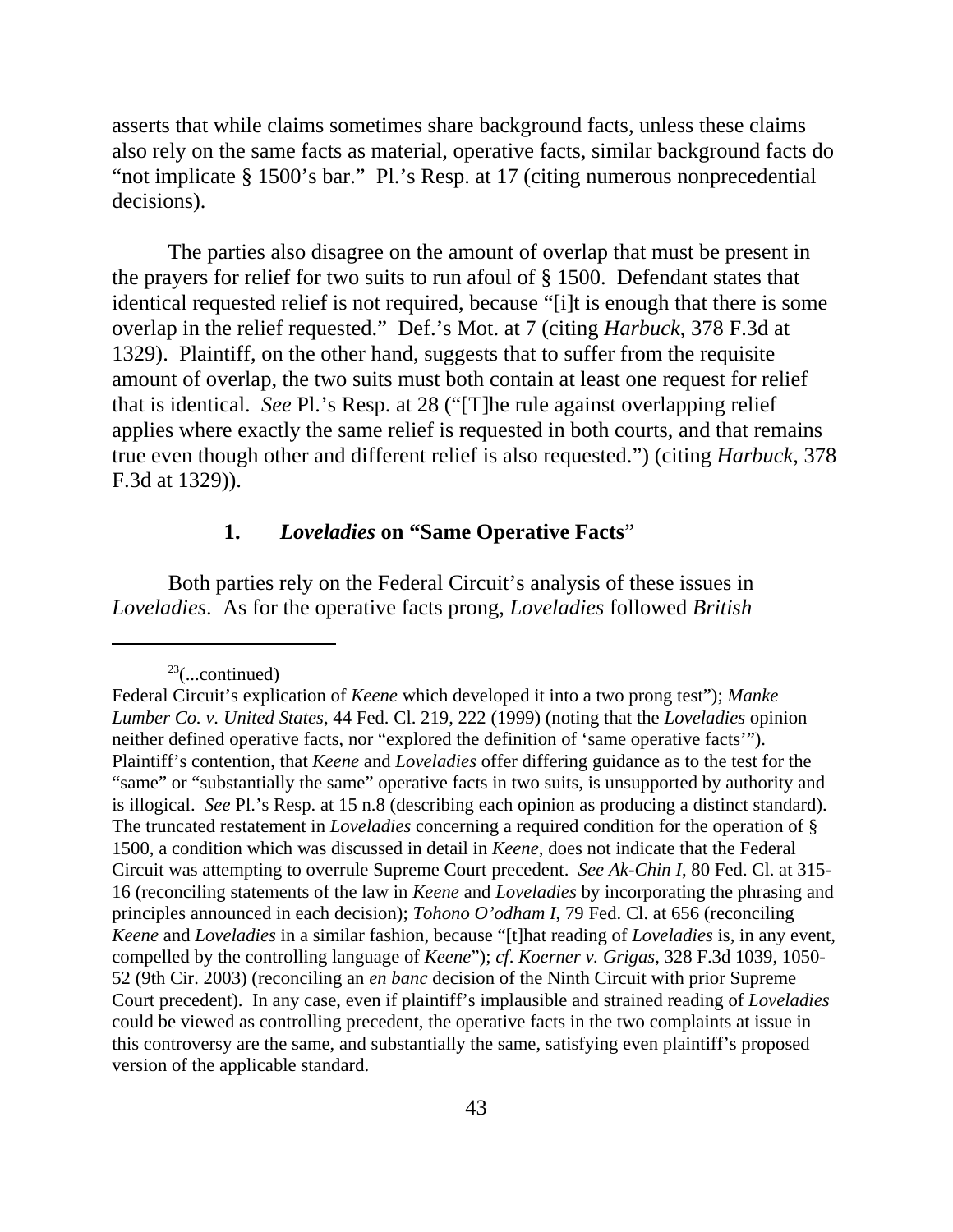*American* and summarized the analytical construct used by the Court of Claims in that case:

> The Court of Claims held that § 1500 barred the claim before it. It made no difference that the two suits were based on different legal theories; the plaintiff had only one claim for money based on the same set of facts.

*Loveladies*, 27 F.3d at 1551. The Federal Circuit in *Loveladies* cited *Johns-Manville* as a decision that is "consistent" with *British American*. *Loveladies*, 27 F.3d at 1551. In that case, the operative facts were the "same," even though the various plaintiffs in that case were exposed to asbestos at different times and in different ways. *See Johns-Manville*, 855 F.2d at 1563-64. In *Keene*, the operative facts question was described as "whether the plaintiff's other suit was based on substantially the same operative facts," and the Court noted that "Congress did not intend [§ 1500] to be rendered useless by a narrow concept of identity providing a correspondingly liberal opportunity to maintain two suits arising from the same factual foundation." 508 U.S. at 212-13. From these precedents, *Loveladies* summarized the operative facts prong as "[f]or the Court of Federal Claims to be precluded from hearing a claim under § 1500, the claim pending in another court must arise from *the same operative facts*." 27 F.3d at 1551.

*Loveladies* should not be read to limit the application of § 1500 to suits where the operative facts are absolutely identical in all respects. *See Tohono O'odham I*, 79 Fed. Cl. at 656 (noting that *Loveladies* has more to offer on this issue than just the "same relief" language, and stating that "the inquiry is whether there is meaningful overlap . . . in the underlying facts . . . in the two actions"). The court does not read *Loveladies* to require more than the Supreme Court in *Keene*, for two reasons. First, *Johns-Manville* discussed the "same" operative facts issue and concluded that precedent compelled dismissal of a claim in this court even where only some of the operative facts were the same as those supporting a claim pending before another federal court. *See* 855 F.2d at 1562, 1564 (discussing *Los Angeles Shipbuilding & Drydock Corp. v. United States*, 152 F. Supp. 236 (Ct. Cl. 1957)). *Loveladies* explicitly did not reach this issue, and thus the holding in *Johns-Manville* regarding overlapping, but not identical, operative facts is good law and binding precedent on this court. *See Loveladies*, 27 F.3d at 1552 n.19 (noting that the parties had been asked to brief, but the court did not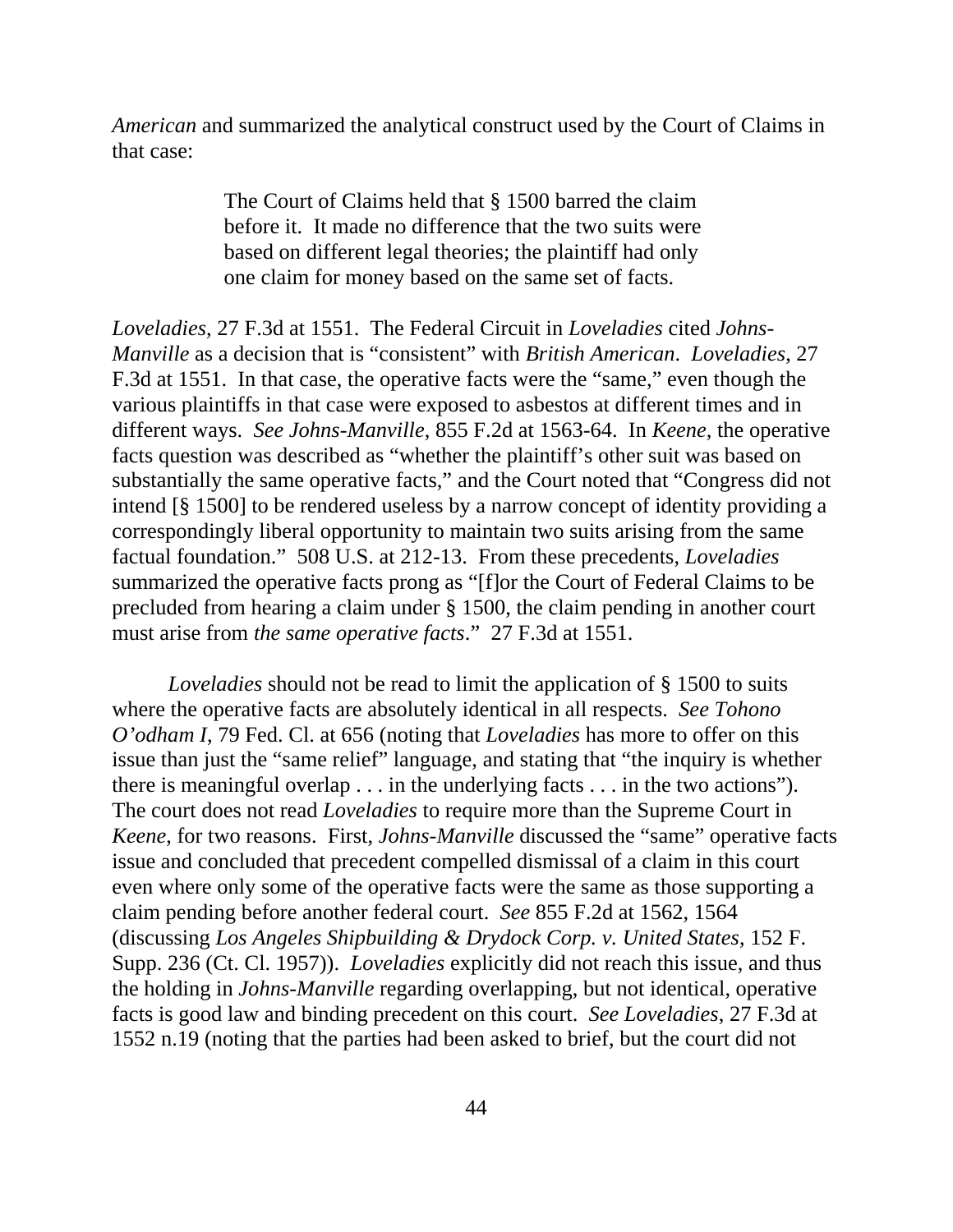decide, this question: "'If some but not all of the operative facts are the same, does *Johns-Manville* require that the § 1500 bar apply?'").

Second, the *Loveladies* court did not apply the concept of "same operative facts" to the facts before it in that case, and thus *Loveladies* is of little precedential assistance, if any, in defining those terms beyond the meaning given them in *Keene* and *Johns-Manville*. *See Loveladies*, 27 F.3d at 1551 n.17 ("Because it is unnecessary for our decision in this case, we need not further refine the meaning of 'operative facts.'"); *id.* at 1552 (analyzing the § 1500 challenge before the court while "accept<sup>[ing]</sup>, as we have done *arguendo*, that Loveladies' two suits arise from the same operative facts"). The court concludes that the descriptive term, "the same operative facts," used in *Loveladies*, encompasses the less narrow descriptive term, "substantially the same operative facts," that was given in *Keene*. *See supra* note 23. Thus, if plaintiff in *Passamaquoddy DDC* and *Passamaquoddy COFC* relies on the same, or substantially the same, operative facts in support of the two suits, the "same operative facts" prong of the § 1500 analysis is satisfied.

#### **2.** *Loveladies* **on "Same Relief**"

The Federal Circuit in *Loveladies* fully addressed and demonstrated, in great detail, how to conduct the inquiry into possible overlap in the relief requested in two suits, and *Loveladies* governs this court's decision as to whether the overlap in the requested relief in the *Passamaquoddy DDC* and *Passamaquoddy COFC* complaints triggers the jurisdictional bar in § 1500. *See* 27 F.3d at 1549-56. There is language in *Loveladies* which, in isolation, supports plaintiff's view that there must be at least one identical request for relief in each suit for § 1500 to apply. *See* 27 F.3d at 1551 (stating that the two suits "must seek the same relief"); *id.* at 1552 (describing the applicable principle, in this inquiry, as the "identity of relief requested"). But *Loveladies* follows *Keene* and cannot be read to modify the phrase in *Keene* which requires only that there be "some overlap in the relief requested" for § 1500 to pose a bar to jurisdiction. *Keene*, 508 U.S. at 212; *see Ak-Chin I*, 80 Fed. Cl. at 316 (reconciling *Loveladies* and *Keene* by incorporating the "some overlap" language of *Keene*, instead of requiring perfectly identical demands for relief); *Tohono O'odham I*, 79 Fed. Cl. at 656 (reconciling *Loveladies* with *Keene* and noting that "[a] perfect symmetry of demands for relief is not necessary").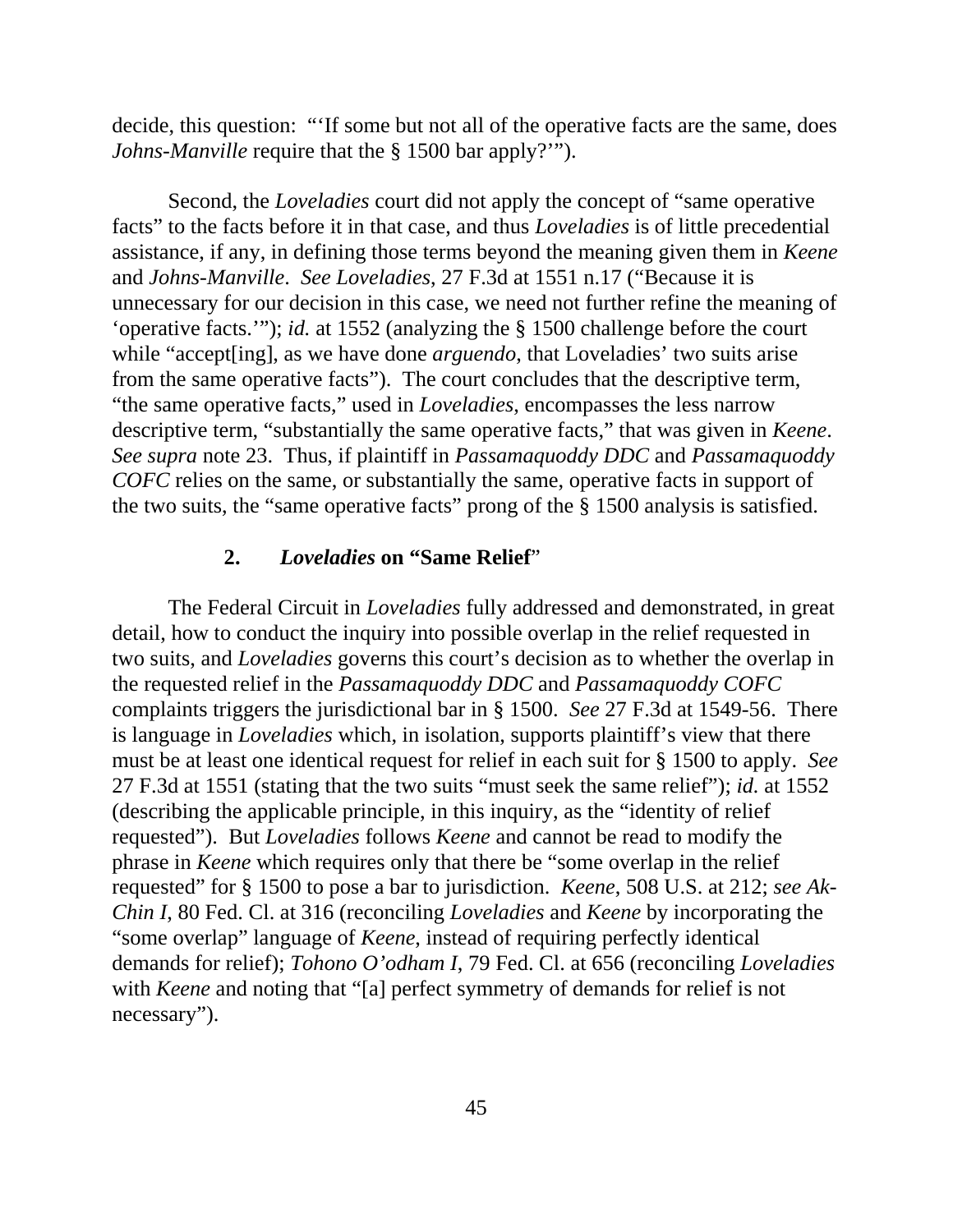Although the exact bounds of troublesome overlap are not demarcated in *Loveladies*, it is clear that two complaints which seek "distinctly different" relief are immune from a § 1500 challenge. *See* 27 F.3d at 1554 (concluding, in that appeal, that § 1500 would not apply because "the claims in the two courts are for distinctly different and not the same or even overlapping relief"). It is also clear that the court must analyze not only the phrasing of the two sets of prayers for relief, but also their pragmatic purpose, to determine what relief is sought from each court. *See id*. at 1553-54 (examining the relief the two federal trial courts could provide, and "reading the two complaints in light of the legal and factual circumstance in which they were drawn"). Thus, when examining two complaints, *Loveladies* instructs that § 1500 may apply when the requests for relief are not distinctly different in their nature, and there is some overlap in the requests for relief. *Accord Ak-Chin I*, 80 Fed. Cl. at 316; *Tohono O'odham I*, 79 Fed. Cl. at 656.

### **3.** *Harbuck* **on "Same Relief"**

In 2004, the Federal Circuit provided further guidance in its *Harbuck* decision. All of the analytical terms required for comparing the requested relief in two complaints are reproduced therein, including "'distinctly different,'" *Harbuck*, 378 F.3d at 1329 (quoting *Loveladies*, 27 F.3d at 1549), "'some overlap,'" *id.* (quoting, in a parenthetical, *Keene*, 508 U.S. at 212), and "'same relief,'" *id.* at 1328 (quoting *Loveladies*, 27 F.3d at 1551). Complaints containing overlapping requests for relief triggered § 1500 in the appeal before the *Harbuck* court: "The inclusion of other and different requested relief in the two complaints does not avoid the application of [§ 1500]." *Id.* at 1329 (citing *Keene*, 508 U.S. at 212). Although no clear line is drawn in *Harbuck* as to how much overlap is required to meet the "same relief" test, the holding in *Harbuck* shows, as an example, that seeking back wages for the same period of time from two courts is adequate overlap to preclude jurisdiction in this court. *Id.* By analogy, if the plaintiff in this case is seeking money from the United States in both *Passamaquoddy DDC* and *Passamaquoddy COFC*, for breaches of trust regarding the same trust corpus for the same period of time, even if other, additional relief is requested in either suit, the "same relief" prong of the § 1500 analysis is satisfied.

### **B. Operative Facts in the** *Passamaquoddy DDC* **and** *Passamaquoddy COFC* **complaints**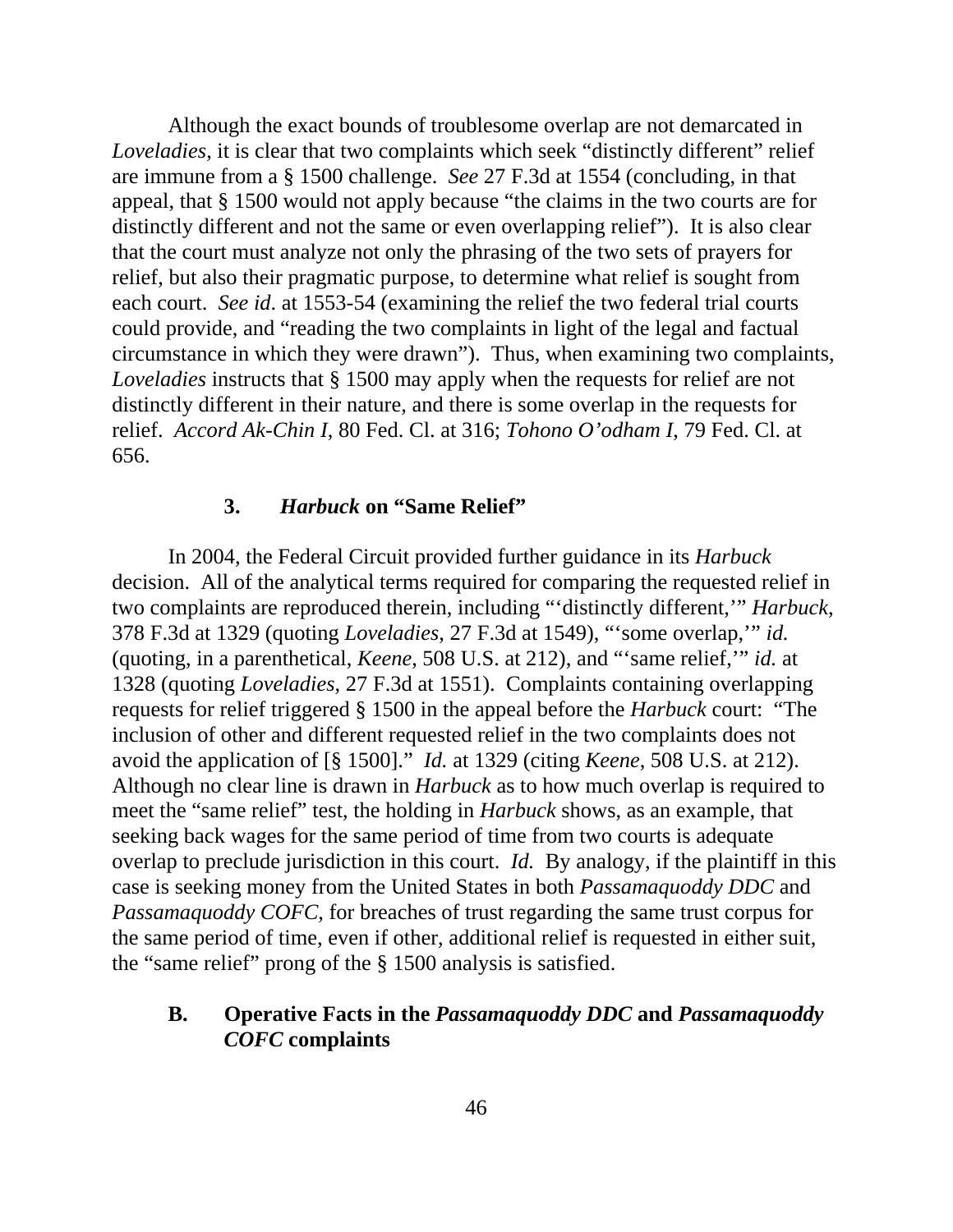Plaintiff's suit in this court alleges "gross breaches of trust by the United States" and asserts that "continuing material breaches of statutory, regulatory and fiduciary duties" constitute the foundation for plaintiff's claims in the subject matter. Compl. ¶ 1. Similarly, in plaintiff's complaint filed in *Passamaquoddy DDC*, plaintiff seeks "redress of breaches of trust by the United States." DDC Compl. ¶ 1. Although the complaint in the district court emphasizes defendant's responsibility to provide plaintiff with an accounting, as well as defendant's duty to restore plaintiff's accounts to their proper balances, all of the facts necessary to a determination of the breaches of trust alleged by plaintiff in the subject matter are also needed for the District Court's inquiry. Indeed, a review of the key allegations of fact related to breaches of trust in both suits reveals that each suit will examine the same evidence.

For example, a comparison of paragraph 24 of plaintiff's complaint in this action and paragraph 20 of plaintiff's complaint in the district court shows that plaintiff's theories of entitlement to relief in both courts depend on largely identical factual allegations. Referenced in both suits are the government's failure to render clear (or complete) accounts, to skillfully administer trust property for productive use, to preserve the tribe's assets, to deposit trust funds properly, and to refrain from self-dealing. *Compare* Compl. ¶ 24 *with* DDC Compl. ¶ 20. In addition, the same trust corpus and the same time period are the subject of the claims in *Passamaquoddy DDC* and *Passamaquoddy COFC*. *Compare* DDC Compl. ¶¶ 12-19 *with* Compl. ¶¶ 14-23. It is clear that plaintiff's suits ask two courts to consider the same operative facts necessary to the determination of whether the United States has fulfilled its trust responsibilities to the tribe. The "same operative facts" prong of the § 1500 analysis is thus satisfied.

Plaintiff's arguments to the contrary have been rejected in the *Ak-Chin I* and *Tohono O'odham I* decisions, and must be rejected again here. *See Ak-Chin I*, 80 Fed. Cl. at 316-20 (rejecting plaintiff's two arguments contending that the two complaints relied upon different operative facts); *Tohono O'odham I*, 79 Fed. Cl. at 656 (summarily rejecting plaintiff's arguments that the two suits depended on different operative facts and holding, after a thorough review of both complaints, that "there can be no meaningful dispute . . . [because] [t]he underlying facts are the same"). The court has considered plaintiff's first argument, that any similarities between the facts cited in each complaint are mere background facts,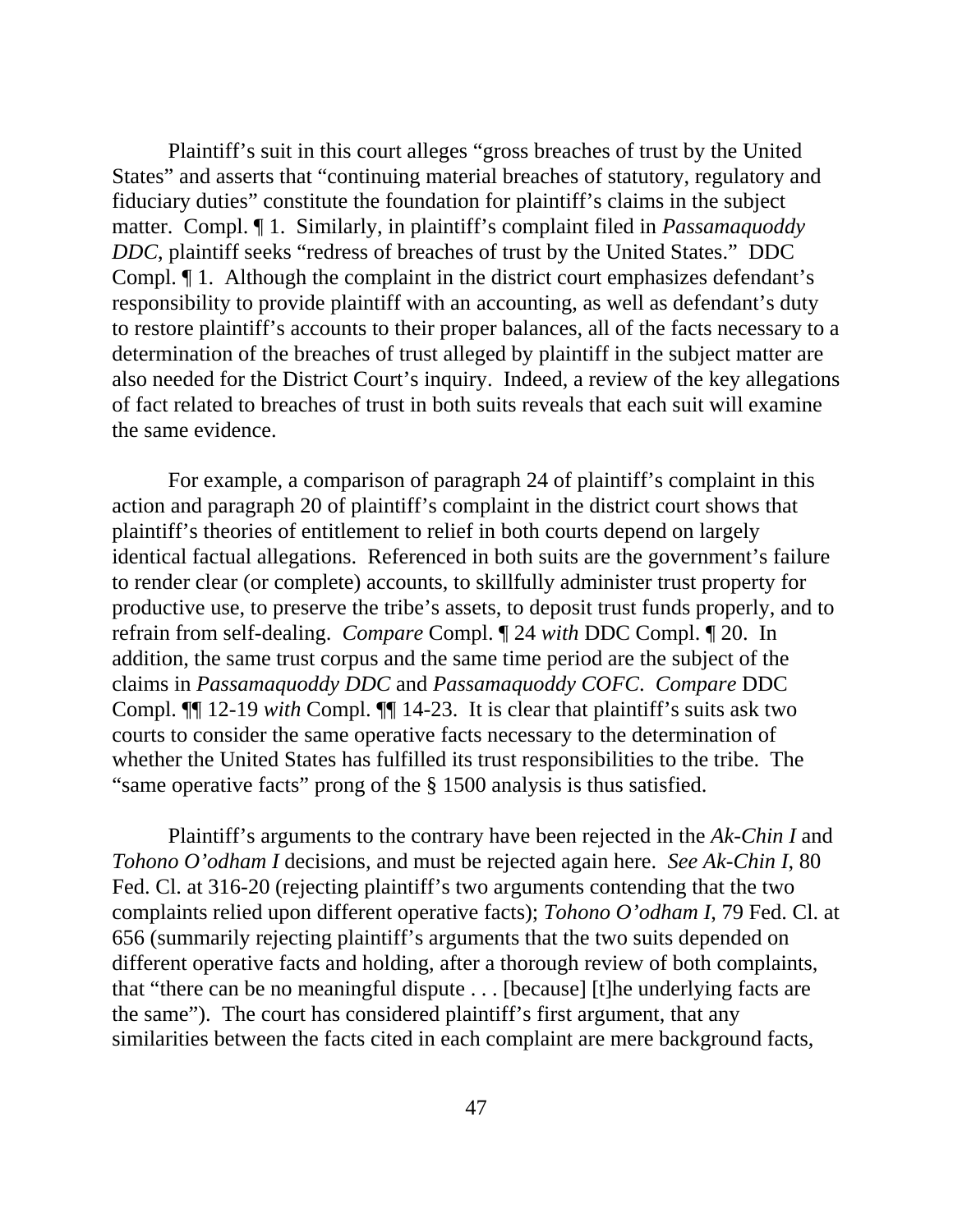not operative facts, and the cases plaintiff cites in support of this argument, and finds it to be without merit. *Accord Ak-Chin I*, 80 Fed. Cl. at 318-19. The operative facts necessary to an equitable accounting action in the district court are also necessary in a suit for the determination of damages owed because of a breach of trust, cognizable in this court. *See Tohono O'odham I*, 79 Fed. Cl. at 657 ("In substance, the action for breach of trust in this court is an equitable proceeding that produces a monetary remedy."). The United States will be held accountable for the same breaches of trust in either suit, and the proof of those breaches of trust will be, in all important respects, the same. For this reason, the operative facts underlying each suit are the same.

Plaintiff's second argument is that each suit seeks to prove breaches of different trust duties, and for this reason, different operative facts are at issue in each suit. *See* Pl.'s Resp. at 20 (stating that "the trust duties in the two cases are different – the accounting obligation and other duties at issue in the District Court are not the same trust duties as the money-mandating duties that support Plaintiff-Beneficiary's three-count complaint here in the Court of Federal Claims"). The court disagrees. Plaintiff's two complaints are a textbook example of pursuing the same monetary goal by utilizing two legal theories. As the Court of Claims held in *British American*, a court must focus not on the legal theories underlying the claim in each court, but on the "sameness" of the claim:

> A recital of the operative facts relied upon by a claimant does not state two separate and distinct causes of action merely because such facts may set up a liability both in tort and contract. The terms "conversion" used in the suit in the District Court and "taking of property without just compensation" in the suit in this court were obviously used by plaintiff for the purpose of attempting to adapt the single claim to the jurisdiction of the different courts in which the claim was being urged, but the use of these terms does not obscure the unity or sameness of the claim. We think it is clear that the word "claim," as used in [the predecessor of § 1500], has no reference to the legal theory upon which a claimant seeks to enforce his demand . . . .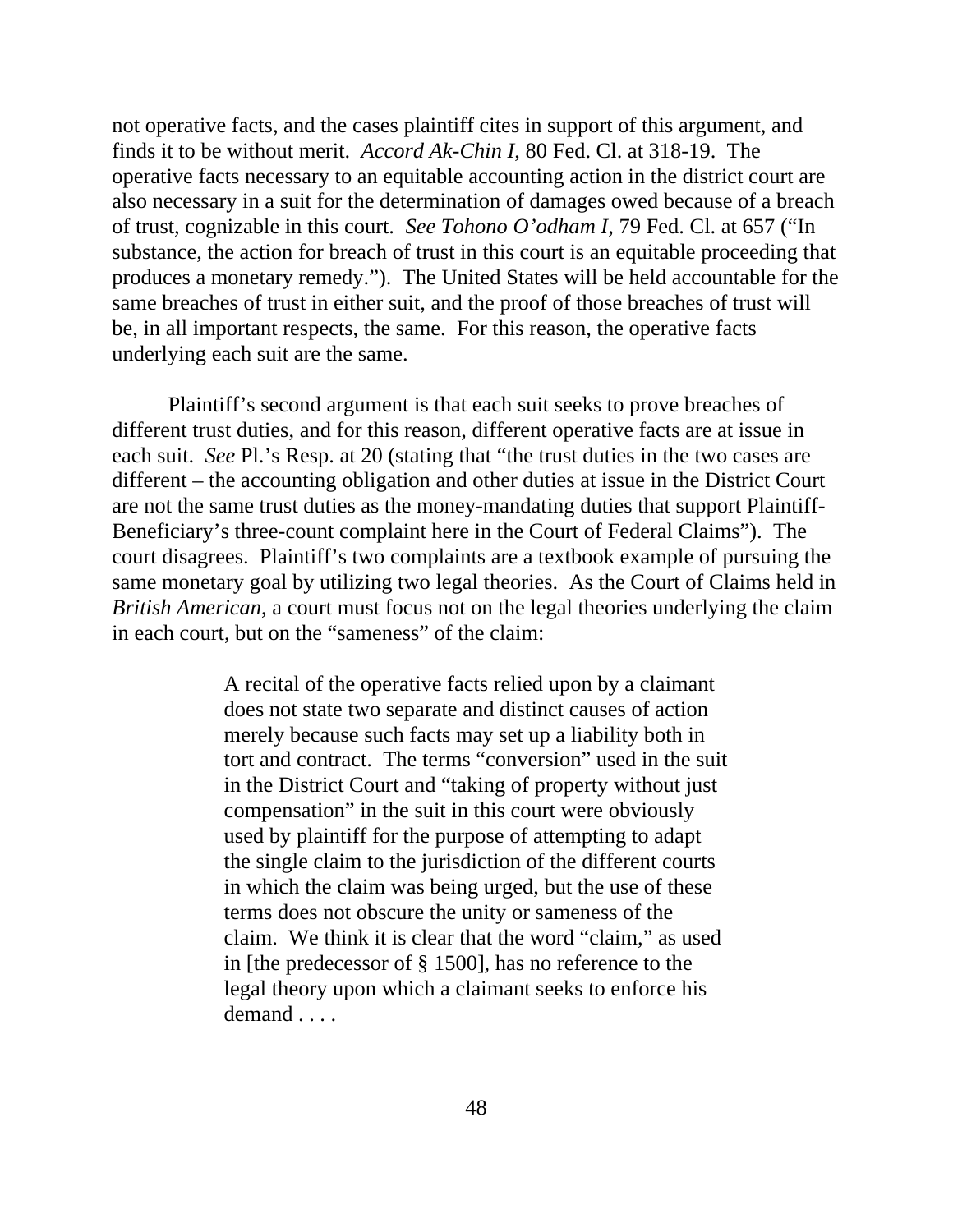89 Ct. Cl. at 440. Here, it is of no consequence that plaintiff styles its suits to focus on different trust duties, when the proof of breach of each of those purportedly distinct duties will necessarily require review of the same facts. *See Tohono O'odham I*, 79 Fed. Cl. at 658 ("Although plaintiff refers to the money requested here as 'damages,' the action here is for a breach of trust, and the means for proving breach and financial injury would be the same as in the district court."). Thus, the same operative facts govern both *Passamaquoddy DDC* and *Passamaquoddy COFC*.

### **C. Relief Requested in the** *Passamaquoddy DDC* **and** *Passamaquoddy COFC* **Complaints**

Because the § 1500 "same relief" prong only requires some overlap in the relief requested in two courts, the court limits its discussion to the money that plaintiff seeks to obtain through either suit. As the *Tohono O'odham I* court explained, "[h]owever characterized, the calculus involved in determining how much money the plaintiff is owed would be the same in both courts." 79 Fed. Cl. at 658. In *Passamaquoddy DDC* and *Passamaquoddy COFC*, too, plaintiff seeks the same monetary relief for breaches of trust by the United States in each suit, and § 1500 provides a bar to the suit in this court.

All of plaintiff's arguments to the contrary were thoroughly refuted in *Tohono O'odham I* and *Ak-Chin I*, and the court declines to expand upon those excellent discussions of the law. *See Ak-Chin I*, 80 Fed. Cl. at 321 (concluding that "both complaints seek monetary relief," demand overlapping relief which is not distinctly different, and thus trigger § 1500's bar on jurisdiction in this court); *Tohono O'odham I*, 79 Fed. Cl. at 659 ("Both actions, in sum, seek a restatement of accounts, restitution, and disgorgement . . . ."). The court has reviewed the requests for relief in *Passamaquoddy DDC* and *Passamaquoddy COFC* and finds that identical monetary relief is sought in each suit.

In the district court, plaintiff requests "a complete, accurate, and adequate accounting of all trust assets belonging to the tribe and held in trust by" the United States. DDC Compl. at 17. Plaintiff also seeks declaratory relief suggesting that breaches of fiduciary duties have occurred, and urges the district court to compel defendant to fulfill its fiduciary duties. *Id.* Further, plaintiff requests a restatement of the tribe's trust fund account balances to reflect the accounting ordered by the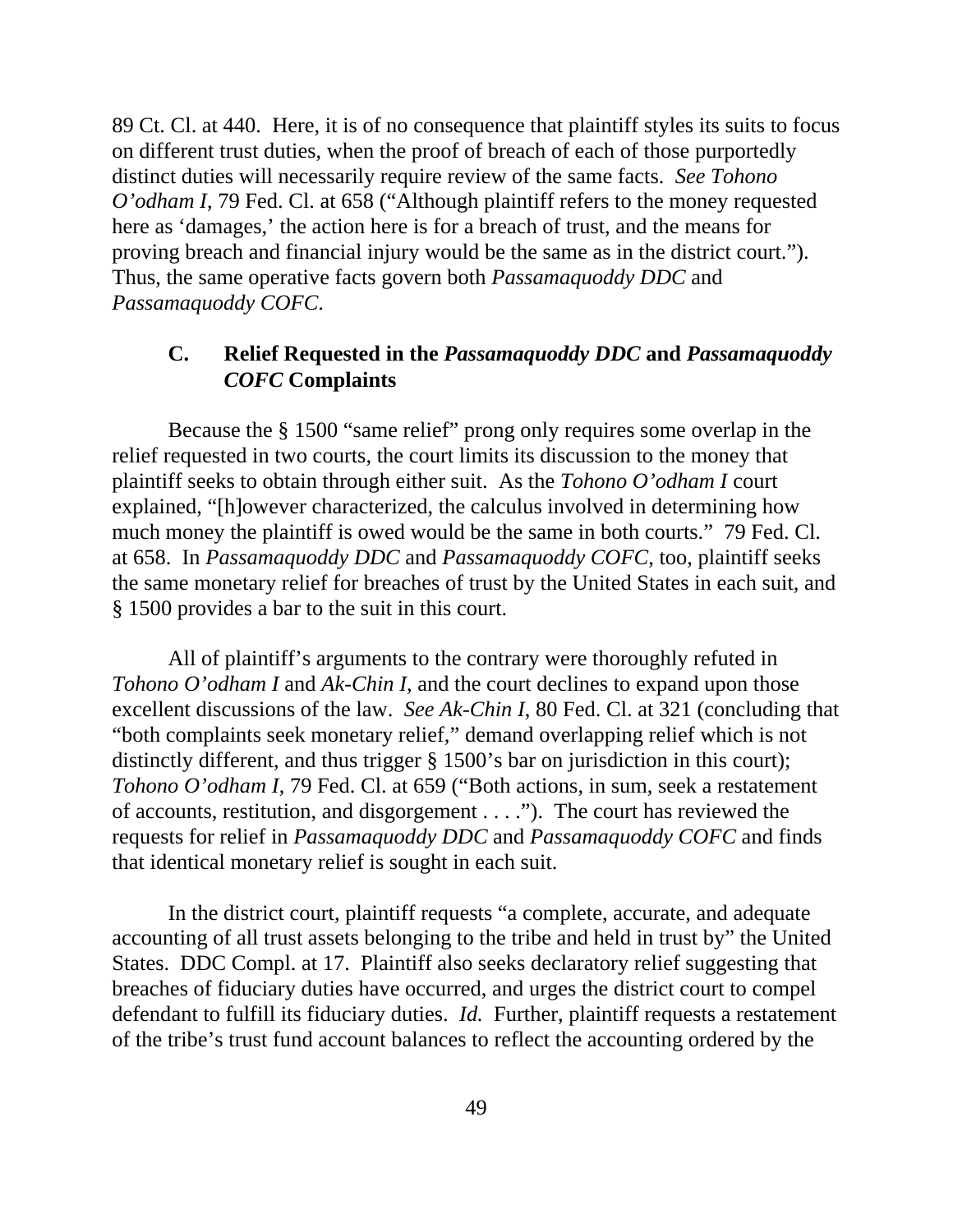district court, and additional equitable relief to obtain other monies owed to the tribe by the United States or third parties. *Id.* at 18. In the court's view, these mechanisms are sufficient to redress any and all financial losses the tribe has incurred due to breaches of trust by the government, and these mechanisms describe the contours of plaintiff's overall request for monetary relief based on breaches of trust by the United States.

In this court, plaintiff seeks a ruling on liability and the quantum of damages owed to the Passamaquoddy Tribe "for the injuries and losses caused as a result of Defendant's breaches of fiduciary duty." Compl. at 13. This is the same money, for the same period of time, for the same breaches of fiduciary duty by the United States, as was requested in the suit in the district court. The court finds that the *Passamaquoddy DDC* and *Passamaquoddy COFC* complaints seek overlapping relief which is not distinctly different, and that the "same relief" prong of the § 1500 analysis is also satisfied.

#### **CONCLUSION**

The court holds that because *Passamaquoddy DDC* was filed on the same day as *Passamaquoddy COFC*, *Passamaquoddy DDC* was pending when *Passamaquoddy COFC* was filed, as a matter of law under controlling precedent interpreting 28 U.S.C. § 1500. Claimants who wish to pursue parallel litigation in this court and a federal district court would be wise to forbear from filing their complaints on the same day, to avoid the pitfalls of § 1500. To fully benefit from this court's unique ability to award substantial money damages in suits against the United States, a party should consider filing first in the United States Court of Federal Claims. *See Suburban Mortgage Assocs., Inc. v. U.S. Dept. of Housing and Urban Dev.*, 480 F.3d 1116, 1118, 1121 (Fed. Cir. 2007) (noting that suits seeking more than \$10,000 from the United States belong in this court).

On the other hand, if the court has misread precedent and the order of filing of same-day filed complaints is pertinent to a jurisdictional challenge based on § 1500, plaintiff has not established that *Passamaquoddy COFC* was filed before *Passamaquoddy DDC*. The court finds, based on the preponderance of the credible evidence before it, that *Passamaquoddy DDC* was already filed and pending when *Passamaquoddy COFC* was filed.The court also finds that *Passamaquoddy COFC* and *Passamaquoddy DDC* are suits arising from the same operative facts